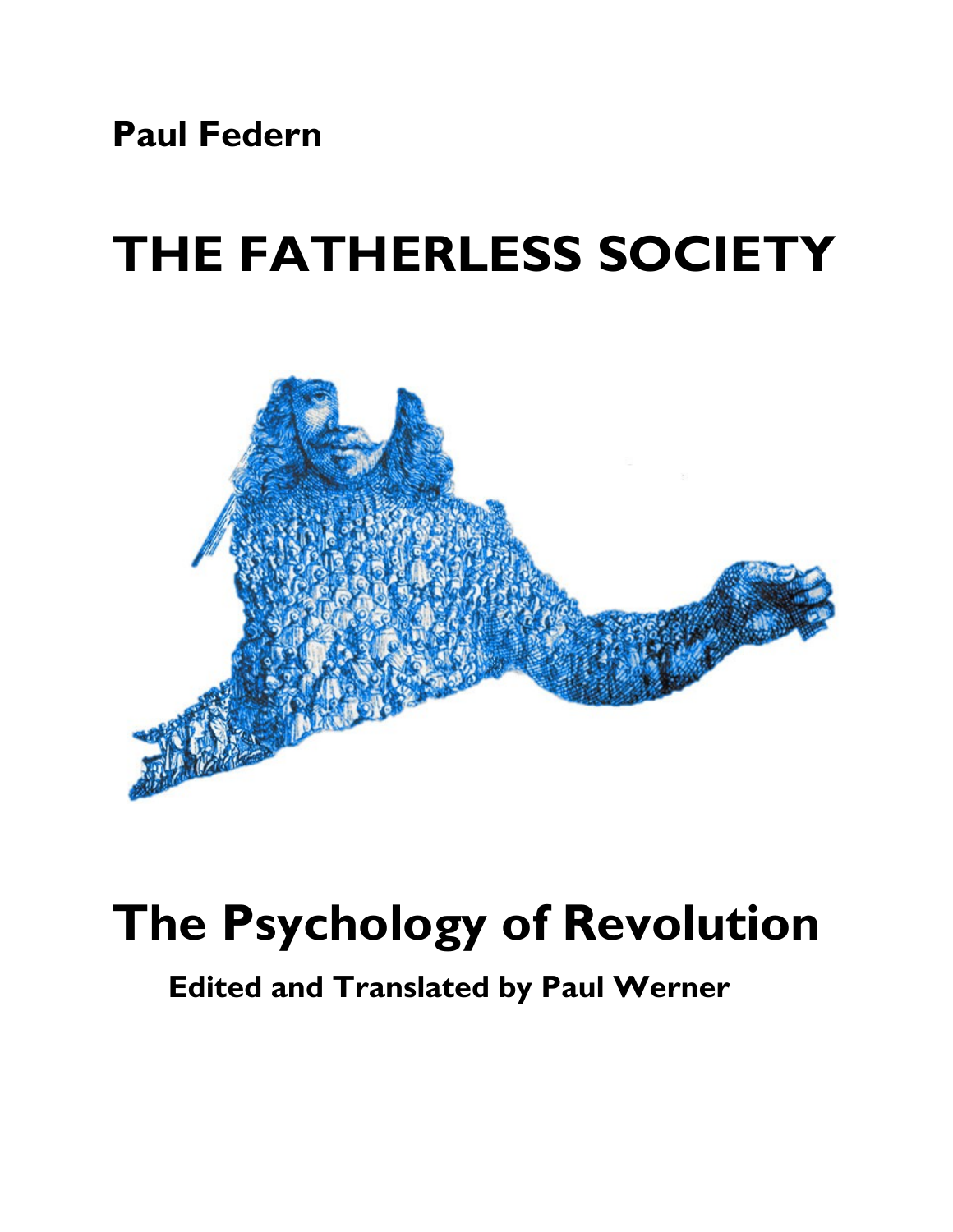Paul Federn Paul Werner ORCID 0000-0001-9609-4432

# **The Fatherless Society. The Psychology of Revolution Original text and English translation with a commentary by Paul Werner**

Copyright © 2019 Paul Werner

Creative Commons License:

**Attribution-NonCommercial-NoDerivs CC BY-NC-ND**



Users may download this work and share it with others as long as the original work and creators are credited; users may not change this work in any way or use it commercially; nor can extracts be published without the creator's consent, excepting fair use.

### **Vienna and New York: The Orange Press**

PO Box 20032 New York, NY 10021, USA

[http://theorangepress.com](http://theorangepress.com/)

[werner@theorangepress.com](mailto:werner@theorangepress.com)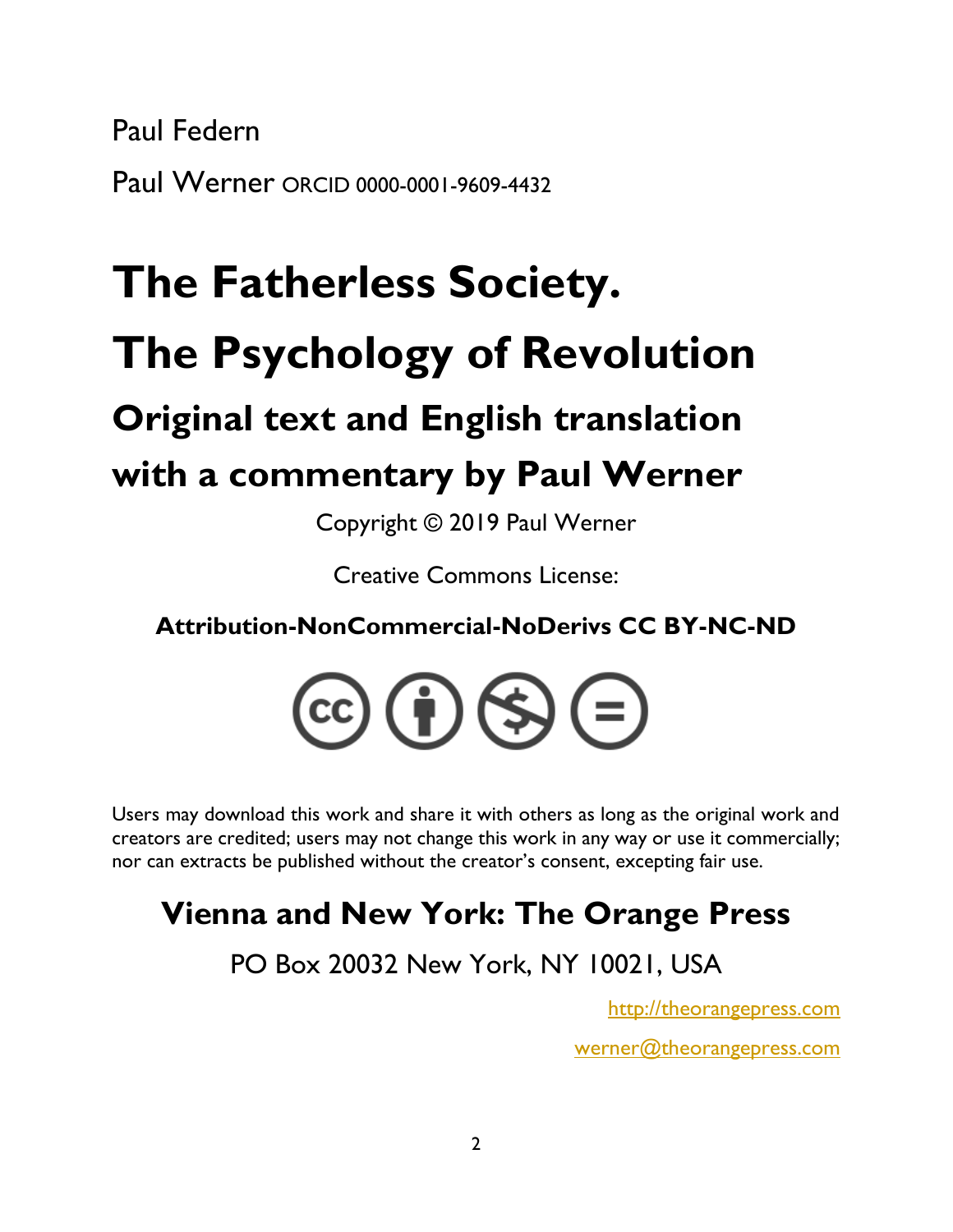Paul Werner, ed.

Paul Federn. *Zur Psychologie der Revolution: die vaterlose Gesellschaft*. Wien: Anzengruber-Verlag, 1919

**Commentary, Part One:**

### **THE MARXIST FREUDIANS. AN INTRODUCTION**

"It would be a momentous liberation if the present revolution, a repetition of archaic revolts against the Father, were to succeed." Paul Federn, *The Fatherless Society*, 1919.<sup>1</sup>

"It is certainly desirable that the workers become acquainted with the basic ideas of Freud's healing method and psychology in order to put the former at their service as soon as possible." Therese Schlesinger, review of Paul Federn and Heinrich Meng, *Das psychoanalytische Volksbuch*, 1927. 2

"But perhaps no one else but Victor Adler [founder and leader of the Austrian Social-Democratic Party] had exerted such a strong influence on Hugo Heller's own development as the great personality of Freud." Victor Heller, *Remembrance of Hugo Heller*. 3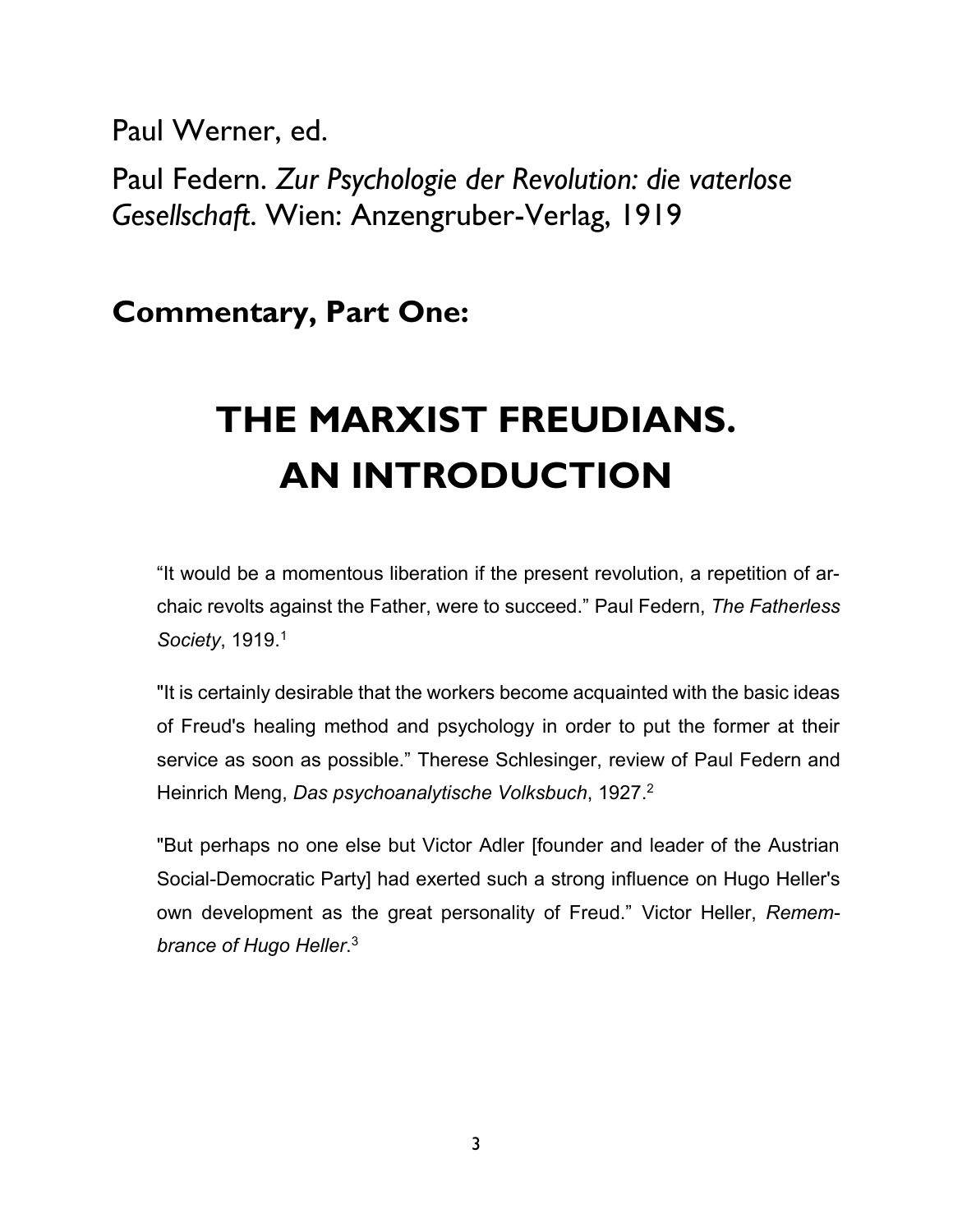### **I]**

Looking back on those fervid intellectual movements that preceded World War One in Central Europe, the Marxist philosopher and critic Georg Lukács wrote:

"At the time this new realm seemed to us a mental universe of grandiose syntheses, theoretically and historically as well. In this manner we overlooked how little this new approach had truly overcome Positivism."

"Dieses Neuland erschien uns damals als eine Gedankenwelt groß angelegter Synthesen, und zwar theoretisch ebenso wie historisch. Wir übersahen dabei, wie wenig diese neue Methode den Positivismus wirklich überwunden hatte."<sup>4</sup>

Far from being overcome today, Positivism has triumphed over Red Vienna and its world-view. Historians and social scientists alike approach Viennese thought and culture of the early part of the twentieth century from a methodological point of view that's inductive, analytical, proceeding first and foremost from abstractions—a methodology as congruent with the topic as a square peg in a round hole.<sup>5</sup> In contrast, *Début-de-siècle* Vienna was the site of continuous, passionate dissections and reconstructions of crosscutting methodologies across all disciplines, a shift of political and intellectual alliances and affiliations, "an orgy of synthesis" as a contemporary described it. $^6$ 

Nevertheless, today it is taken as an article of faith that Psychoanalytic Theory and Marxism are theoretically incompatible.<sup>7</sup> The conclusion owes much to the methodological bias, "a retrospective regathering by which contemporary science deludes itself about its own past."<sup>8</sup> From hard-set institutional *a-prioris* fully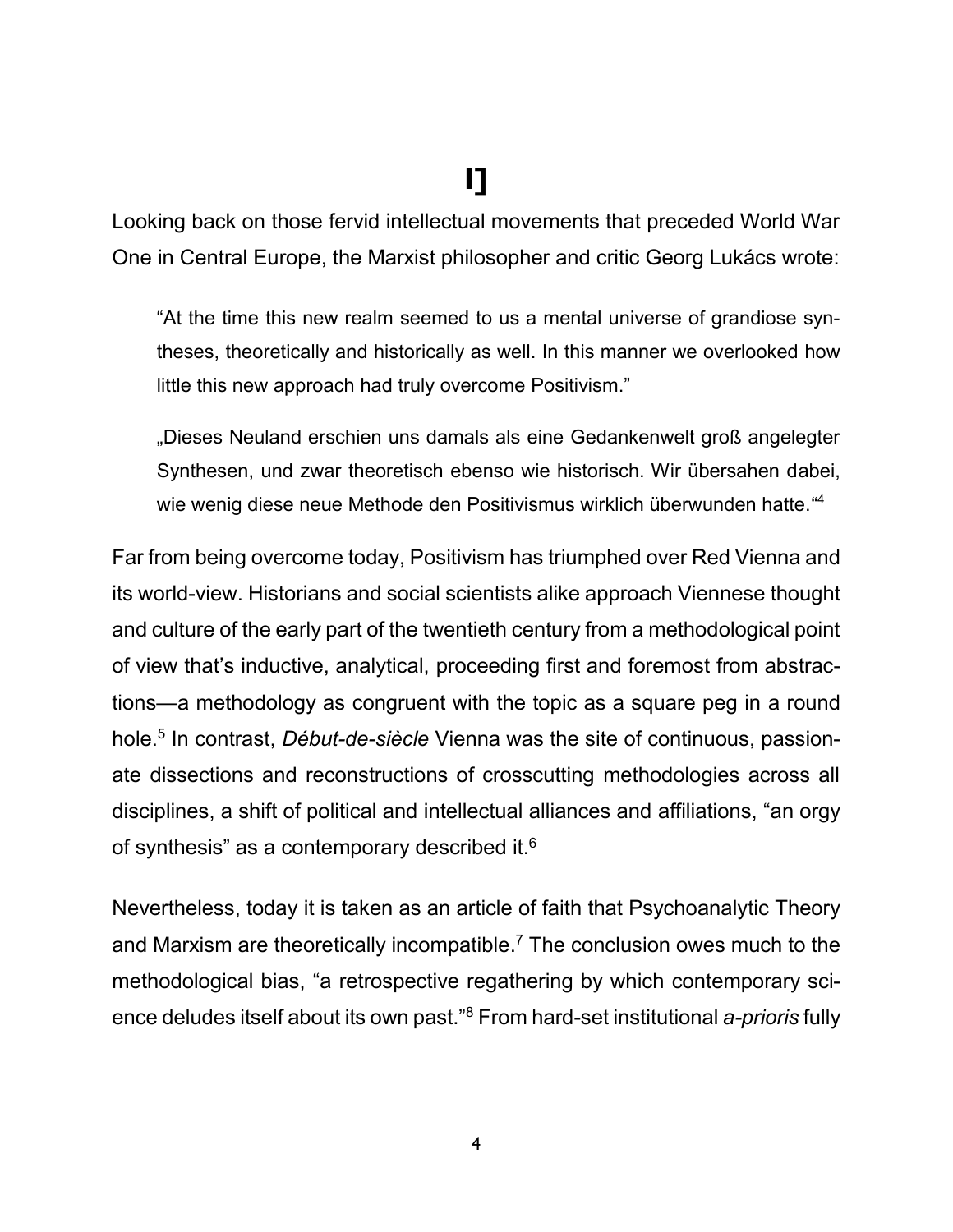developed theories (Marxist, Freudian or other) are carelessly projected onto earlier, fragmentary, conflicted and evolving elaborations of the selfsame theories. The usual intent is to avoid disturbing or challenging the methodologies of one's own particular discipline. Thus Henri F. Ellenberger, in his empirically vast but methodologically shallow survey of the history of the unconscious, justifies his approach by arguing that "each system had to be shown in light of its own principles." The problem, as Michel Foucault would see it, is that the principles that constitute the field had to be in place already before the field had been constituted by those same principles.<sup>9</sup> Today the expression "Freudian Marxism" is applied to the various attempts to synthesize Marxist with Freudian theory that are believed — erroneously — to have sprung up first in the 1920s.<sup>10</sup> The designation suggests that Marxism and Freudian psychoanalysis are, and were from the beginning, monolithic theoretical disciplines with little possibility of cross-fertilization. In fact, psychoanalysis and Marxism have common theoretical roots that stretch as far back as the mid-nineteen-hundreds. These roots first branch out and blossom in the last years of that century.

#### **II]**

Over two days in November, 1899, two events occurred, one of which was of capital importance for the history of psychoanalysis and for Twentieth-Century culture, the other indicative of the future of psychoanalysis as a politicized undertaking. On November 4 Freud's *Interpretation of Dreams* was published. The previous day, Dr. Emil Postelberg had lectured at the *Sozialwissen-schaftlichen Bildungsverein* ["Association for Education in the Social Sciences"], the platform for theoretical discussions of the Social Democratic Workers' Party of Austria or *SDAP*. Postelberg was one of those "Lawyers for Social Democracy"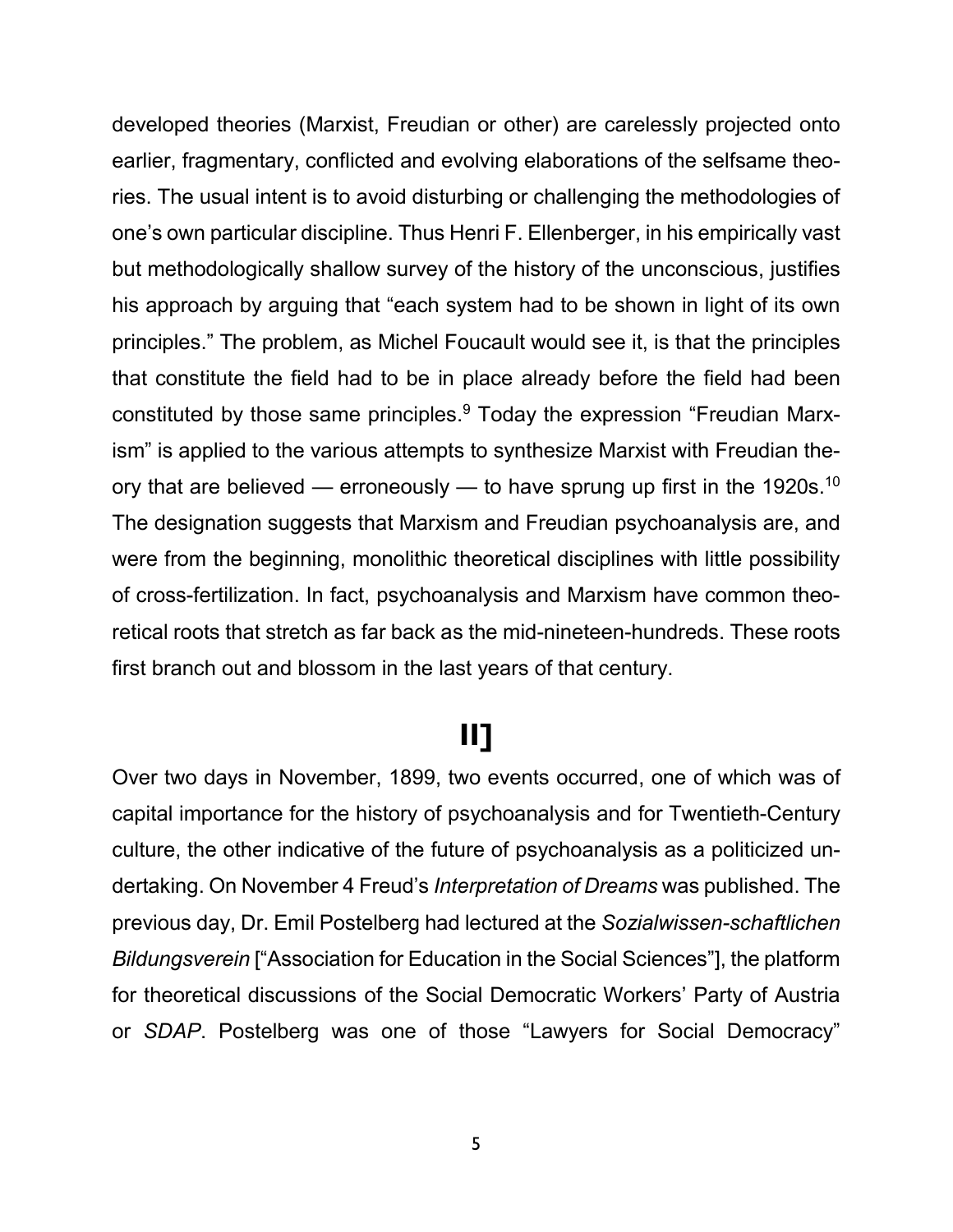[*Anwälten der Sozialdemokratie*] who practiced in support of Party policy and adherents.<sup>11</sup> A few days later the *Arbeiter-Zeitung*, the Party newspaper, reported:

"The lecture was followed by a lively discussion, in which Comrades Schlesinger, Heller, Dr. Renner and Dr. Paul Federn in particular participated."<sup>12</sup>

Renner's participation is unsurprising. Though he still kept his connections with the Party a secret to protect his paid position as a parliamentary librarian, Karl Renner was already writing under various pseudonyms for the Party press. Nineteen years later he would become the first chancellor of Austria and twentysix years after that the first president of the Second Austrian Republic. The other three participants, however, beg an explanation. Each of them would be involved with the defense and establishment of psychoanalysis; all three were, in one way or another, followers of Freud who combined their allegiance to Socialism with a commitment to psychoanalysis.

"Comrade Heller" — Hugo Heller — had risen within the Party as a book-worker, editor and organizer. Befriended as a young worker and activist by the Socialist leader Karl Kautsky, he would work as an editor and jobber for various Party enterprises, including a stint at *Die Neue Zeit*, the pre-eminent theoretical organ for Marxism. In 1903 Heller joined Freud's Wednesday Psychological Society, the forerunner of the Vienna Psychoanalytic Society. In 1905 he opened his own bookstore, art gallery, lecture venue, publishing firm and, eventually, concert bureau in Vienna. After World War One he would become embroiled in Red Vienna's politics of cultural production, often in competition with the *Sozialistische Kunststelle* [Socialist Art Section] under the direction of David Josef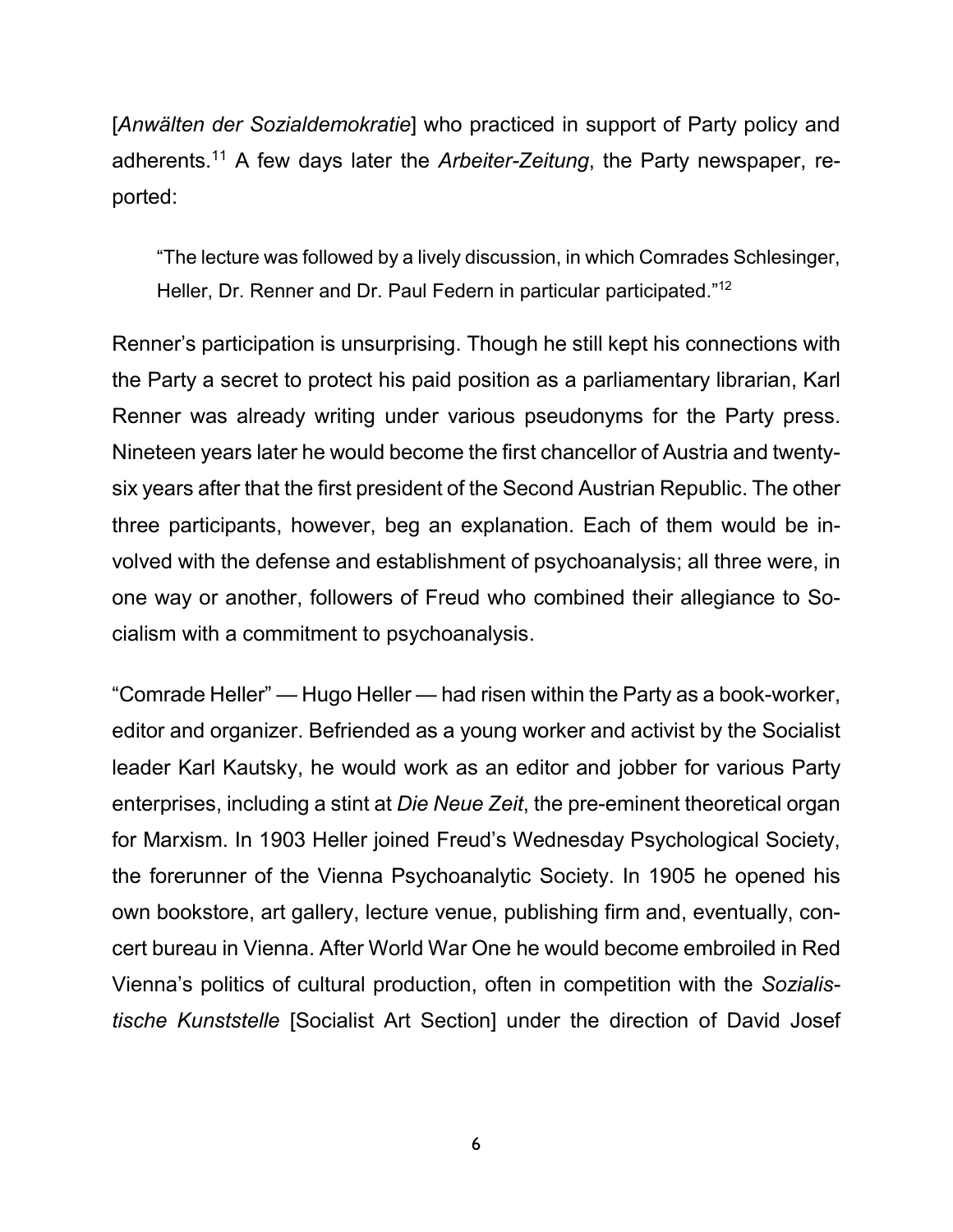Bach, another Socialist who had also been a member of the Vienna Psychoanalytic Society. In 1912 Heller took over as Freud's publisher, issuing the journals *Imago* and *Internationale Zeitschrift für ärztliche Psychoanalyse* and publishing, among other titles, *Totem and Taboo*. 13

Therese Schlesinger, the third participant in Postelberg's lecture, was a militant feminist who had joined SDAP after being marginalized at the International Women's Congress of 1886. A prolific writer and theoretician, she would be one of the first women elected to public office in Austria or anywhere. In World War One she joined the anti-war wing of the Party, the so-called Independents. As the Hapsburg Dynasty collapsed it was the Independents that attempted to provide the intellectual leadership and political direction of the workers' councils (*Arbeiterräte*) that formed in January of 1918 among striking Austrian factory workers and returning soldiers in imitation of the Russian Soviets. These workers would be the subject of Paul Federn's book, *Die Vaterlose Gesellschaft* [*The Fatherless Society*]. Schlesinger's daughter Anna was briefly married to Josef Frey, who after failing to assume the leadership of the worker's councils became Trotsky's surrogate in Austria and a founder of the Austrian Communist Party [*KPÖ*]. 14

As for Paul Federn: today he is remembered as one of Sigmund Freud's closest associates and the author of classic texts on ego psychology and psychosis, Freud's right-hand man and from 1924 on his deputy at the Vienna Psychoanalytic Society. Federn was barely twenty-eight and a medical intern at the time of Postelberg's lecture; this may have been his first venture into Social-Democratic politics. Shortly thereafter he read *Interpretation of Dreams* and, deeply impressed, asked to be introduced to Freud. By 1904 he, too, had joined the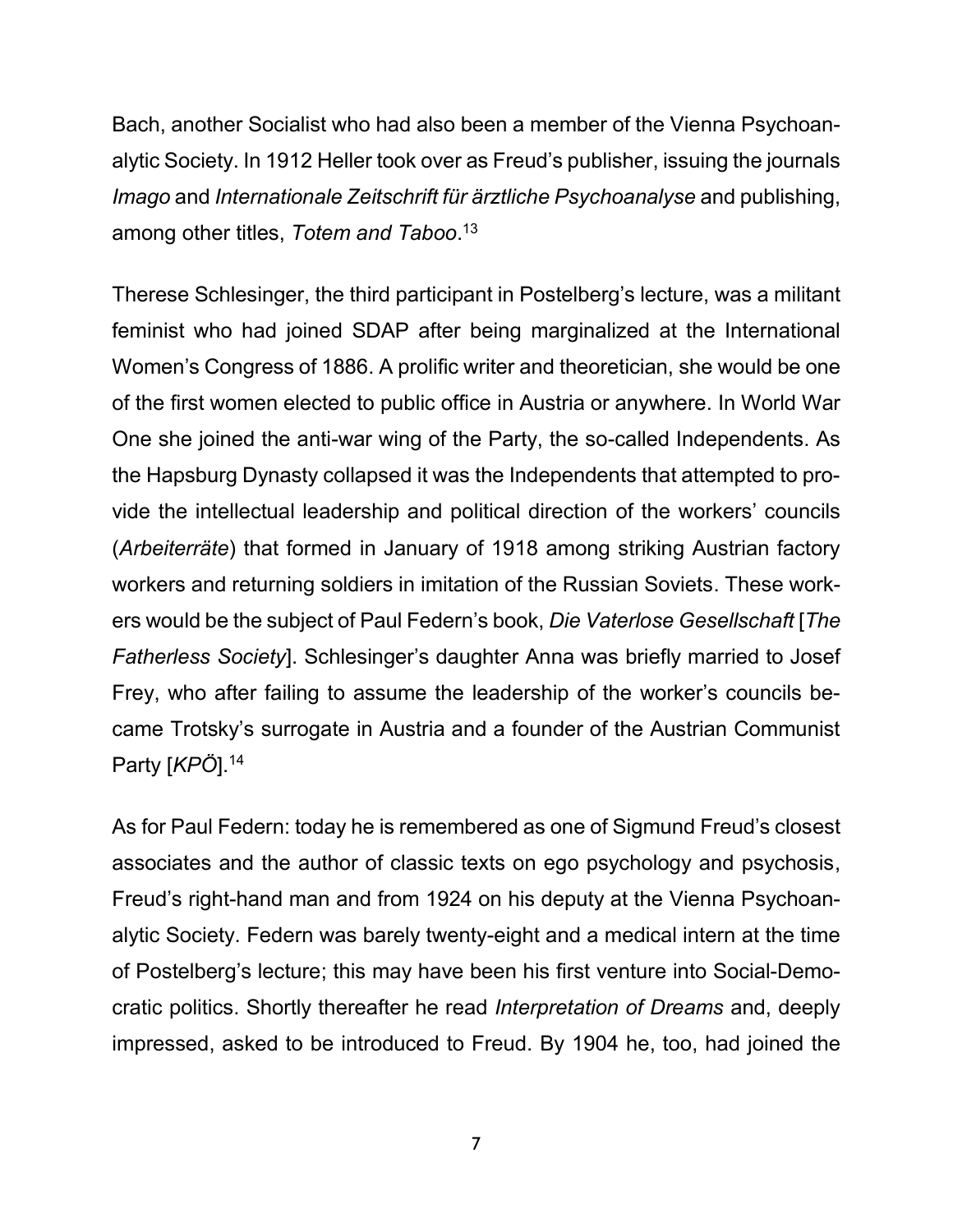Wednesday Psychological Society. <sup>15</sup> Two years later he ran for district assemblyman on the Social-Democratic ticket. He remained active in Social-Democratic politics until the collapse of the Republic, and active as well within Freud's circle. As a member of the Association of Socialist Physicians (*Verein sozialistischer Ärzte*) and frequent lecturer on sexual hygiene and the social aspects of psychoanalysis, Federn engaged in a bitter rivalry with his younger colleague Wilhelm Reich, based in part on jealousy over father-figure Freud, in part on competition as to who had best "drawn the social consequences" of psychoanalytic theory.<sup>16</sup> This rivalry could only have been exacerbated when Reich, who had joined the Communist Party in 1927, saw Federn's lecture at the World Congress for Sexual Reform written up in *Die Rote Fahne*, the organ of the German Communist Party. The World Congress for Sexual Reform was considered overly "unscientific" (read: *politicized*) by Freud's biographer, Ernest Jones. Conversely, *Die Rote Fahne* complained that the Freudians had not sufficiently addressed Soviet Russia's success in abolishing the neuroses.<sup>17</sup>

Federn's presence at Postelberg's lecture and his subsequent and simultaneous interest in psychoanalysis and the Workers' Councils undoubtedly owed much to Therese Schlesinger, eight years his senior, whom he had known since 1890. Like many engaged women—Emma Goldman, Eleanor Kilham and others—Schlesinger developed an interest in Freudian theory early on. Her brother Fritz was Freud's card partner; her sister Emma Eckstein is remembered as a victim of Freud and Fliess's experiments on her schnoz in 1895, less so for her own defiant stand against Freud's own sense of masculine authority. Therese herself may have been the "Frau Doktor" who, when Freud almost fainted at the sight of Emma's bleeding, offered him a glass of brandy.<sup>18</sup> As a psychoanalytic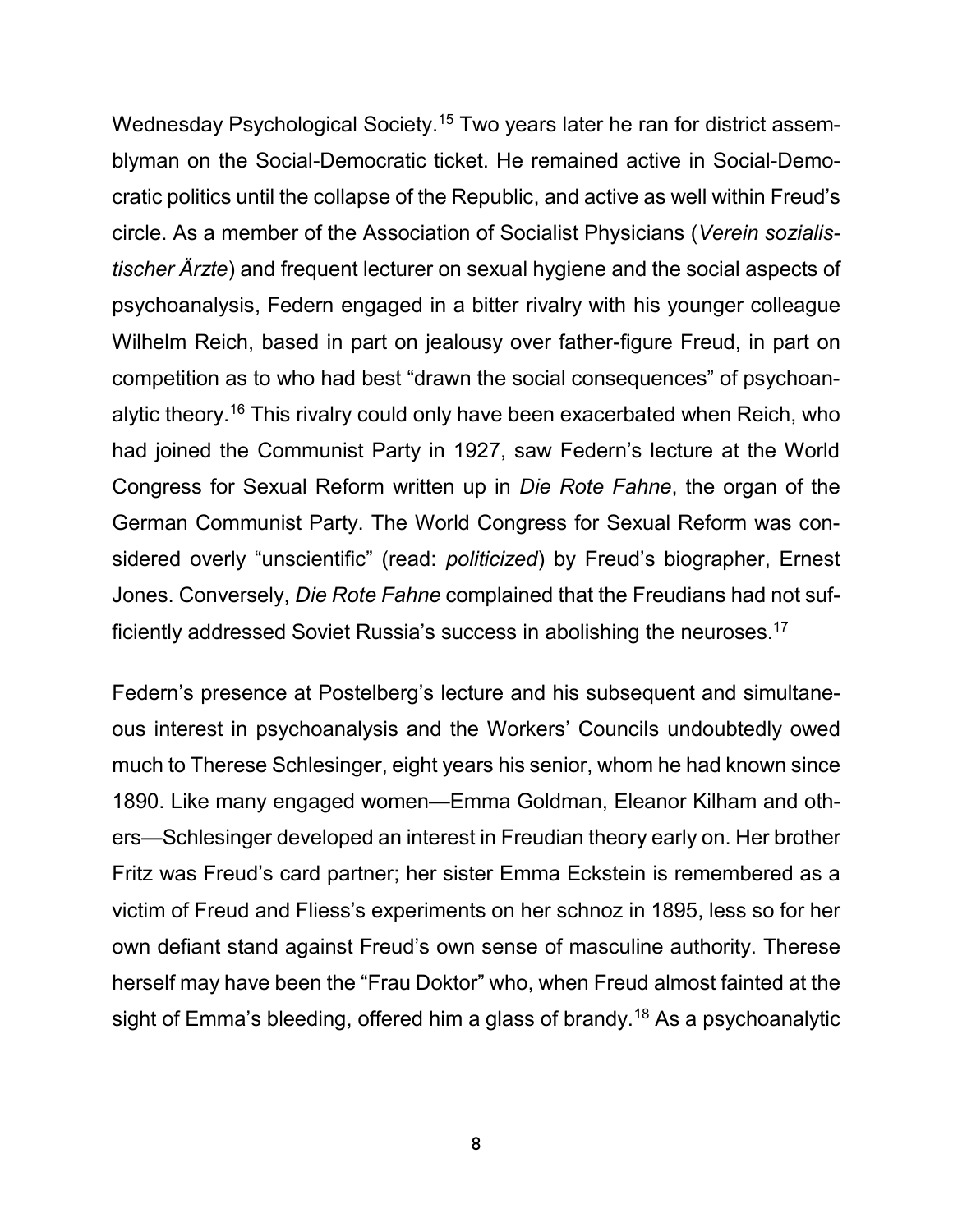trainee herself, Emma likely contributed more to Freud's evolving thought than her subsequent reputation as a sacrificial lamb suggests. Therese's daughter Anna, who suffered from depression, would eventually be analyzed by Federn himself. After Anna's suicide in 1920 Therese, Paul, his wife Wilma and their son Ernst would become even closer, with Therese acting as Ernst's political godmother until the fall of the First Republic in 1934. <sup>19</sup> Ernst studied law in Vienna before becoming a psychoanalyst himself. In 1972, by a sweet irony, he returned to Vienna at the invitation of Justice Minister Christian Broda, an old school friend of his who had learned about psychoanalysis in 1931 by listening with Ernst to a radio broadcast by Paul Federn honoring Freud. Broda asked Ernst to assist in reforming the Austrian criminal justice system, in line with Paul initial psychoanalytic approach to those questions of guilt, responsibility and common purpose that had been raised in Postelberg's lecture seventy-three years earlier.<sup>20</sup>

#### **III]**

The topic of Postelberg's lecture was *Massendelikte* — to a German speaker the term suggests infractions committed either by the Masses or *en masse*. To this day in German-speaking jurisprudence the term is applied to "common offences," *Alltagskriminalität*, the kind of infraction that requires no particular deliberation to process. $^{21}$  Postelberg began by referencing the conservative theologian Alexander von Oettinger whose opus magnum, *Moralstatistik* ["Moral Statistics," 1868], set itself against the immorality of a purely classificatory approach to social pathology similar to today's empiricist reliance on algorithms in the judicial system, or on statistical diagnoses in Psychiatry or, of course, in judicial profiling.<sup>22</sup> In Postelberg's argument two radically divergent viewpoints,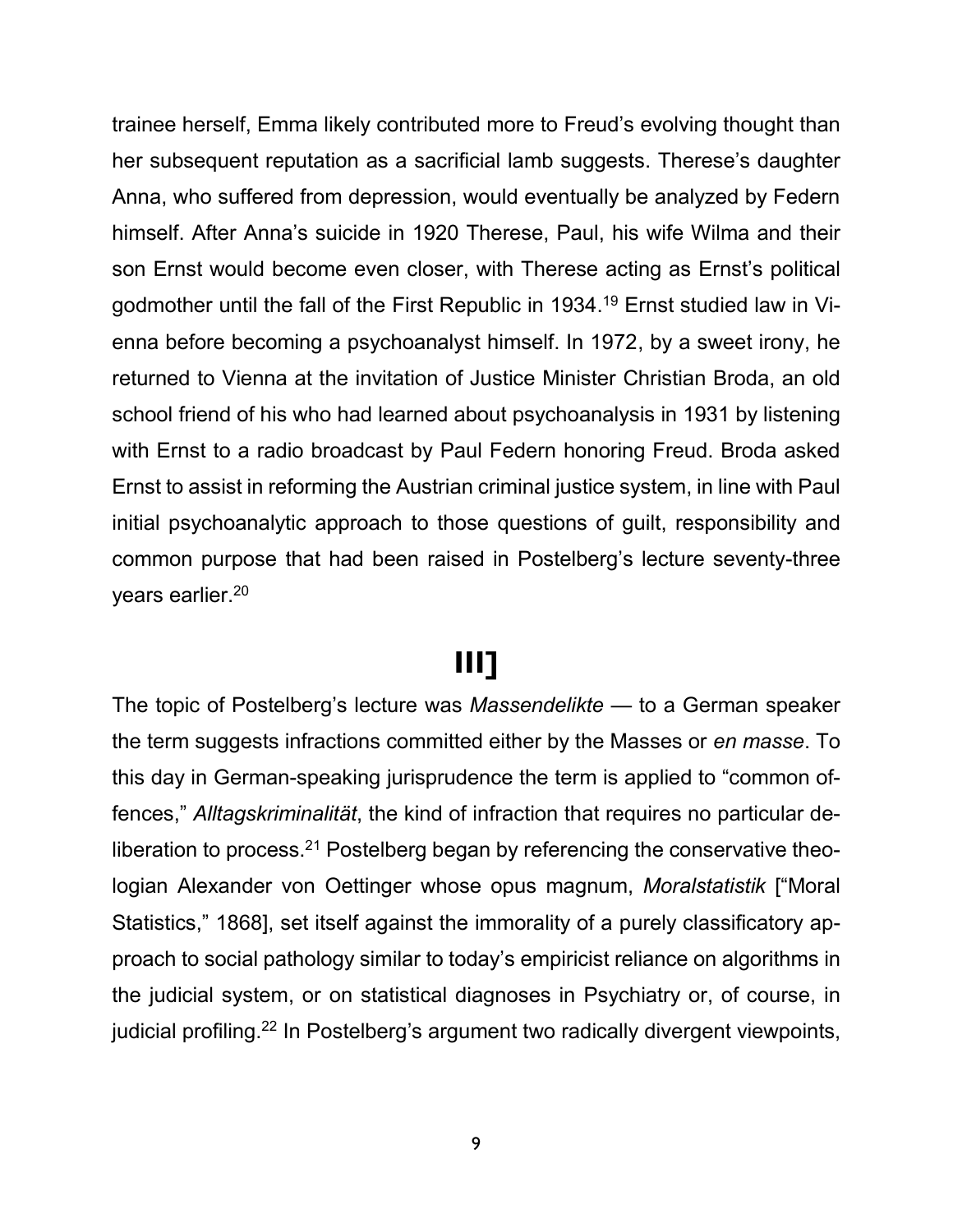that of the theologian and that of the socialist, were brought to bear against a common enemy, a rational empiricism that justified itself by isolating, in Kantian fashion, the sphere of verifiable facts from the sphere of values and intentions, while in turn blending the sphere of verifiable facts with the sphere of supposedly value-free metaphysical generalizations. 23

In 1898 August Strindberg, in the Preface to his play *Miss Julie*, had denounced the "bourgeois concept of the immobility of the soul." According to the thenprevalent arguments of positivist psychologists and criminologists like Cesare Lombroso, criminals were born, not made. In the same way, according to positivist sociologists like Vilfredo Pareto, social inequality was a natural, not a social phenomenon; values, intentions and personal motivation had no bearing on the matter. Likewise, in the field of social history Hippolyte Taine's massive and popular *Origines de la France contemporaine* [1875] had set the tone with its fierce denunciations of revolutionary mobs acting without apparent rational motive. As Max Weber would later suggest, all revolutions were devoid by definition of any practical goal or purpose since they were in opposition to the State and the State was the ultimate rational actor. <sup>24</sup> Reason and the Law were one.

These arguments were merely applications of Immanuel Kant's *Metaphysics of Morals* of 1785, one of the founding texts of the Bourgeois Enlightenment. According to Kant, for moral laws to be universally and fairly applied they must be grounded in Pure Reason, not in individual experience,

"For the universality with which they should apply to all rational beings without distinction, […] vanishes when its rationale is borrowed from the specific organization of human nature or the accidental circumstances that determine it."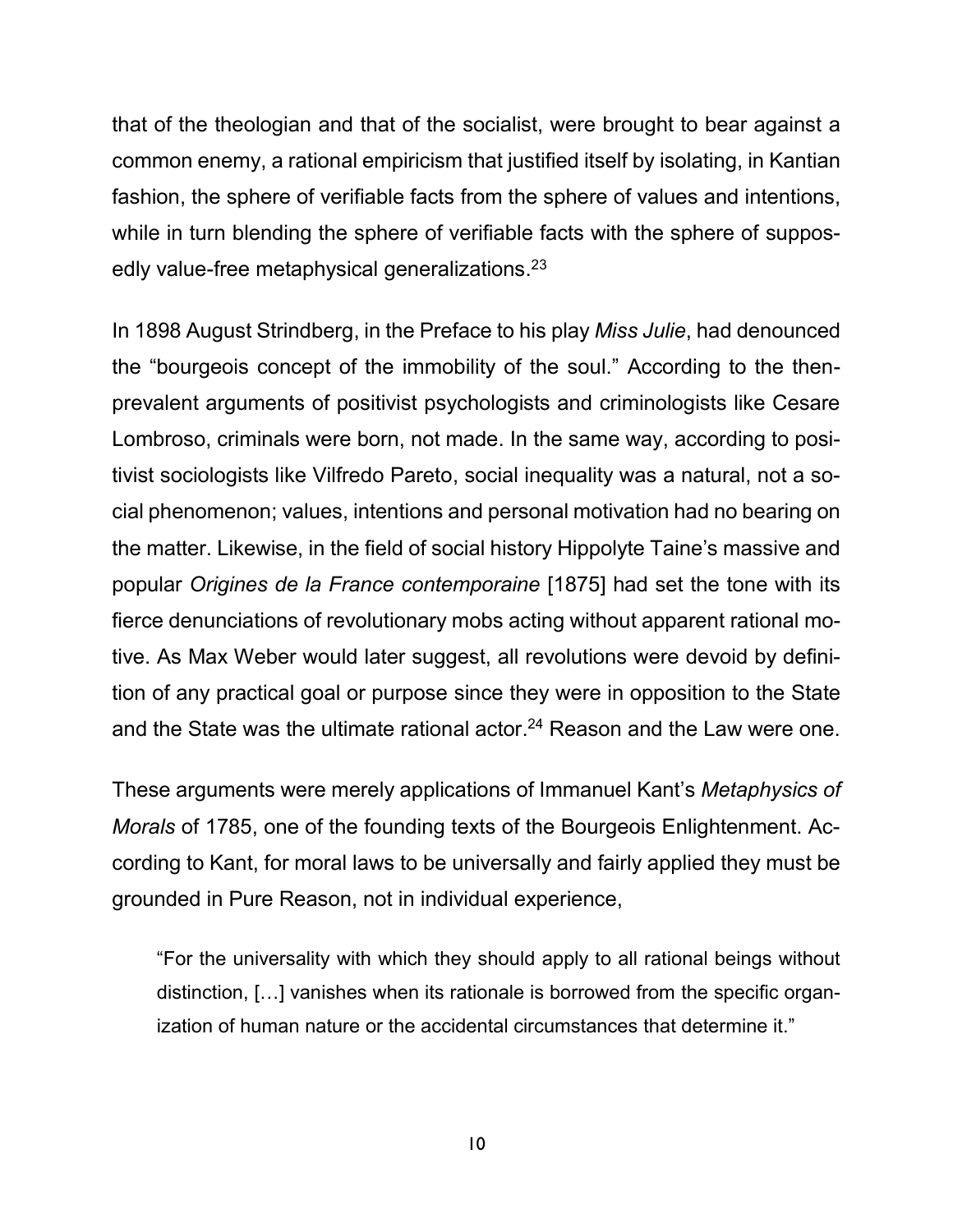"Denn die Allgemeinheit, mit der [*die moralische Gesetze*] für alle vernünftige Wesen ohne Unterschied gelten sollen […] fällt weg, wenn der Grund derselben von der besonderen Einrichtung der menschlichen Natur, oder den zufälligen Umständen hergenommen wird, darin sie gesetzt ist." 25

*Contra* Kant, Postelberg argued that crime should not be regarded "as an absolute fact, but as a social phenomenon caused by numerous mental and social factors" [*nicht mehr als absolute That, sondern als durch zahlreiche seelische und gesellschaftliche Faktoren bedingte soziale Erscheinung auf*]. In the same way, at the same time, Sigmund Freud was arguing and would continue to argue that the analysis of pathologies and dreams would lead nowhere without an understanding of their social and psychic roots, metaphysics and morals be damned.

As a jurist, however, Posteldorf's immediate point of reference (and the inspiration for the title of his lecture) was the French provincial judge Gabriel Tarde, who in the last decade of the nineteenth century had unleashed an avalanche of legalistic, sociological and psychologistical attacks against the "wave of antidemocratic pessimism" manifest in the rise of mass movements of the Left and Right—what today's purveyors of panic would call "populism."<sup>26</sup> Tarde himself claimed to be the first to propose that *Massendelikte*—"criminalité collective" in the original French—were more than the sum of their individual parts:

"Collective criminality has never been perceived as anything but the sum of individual crimes. That point of view is admissible to a certain degree whenever individuals have acted only in a dispersed state despite the bond of the association that unites them; it is clearly false when they behave in common and in mass,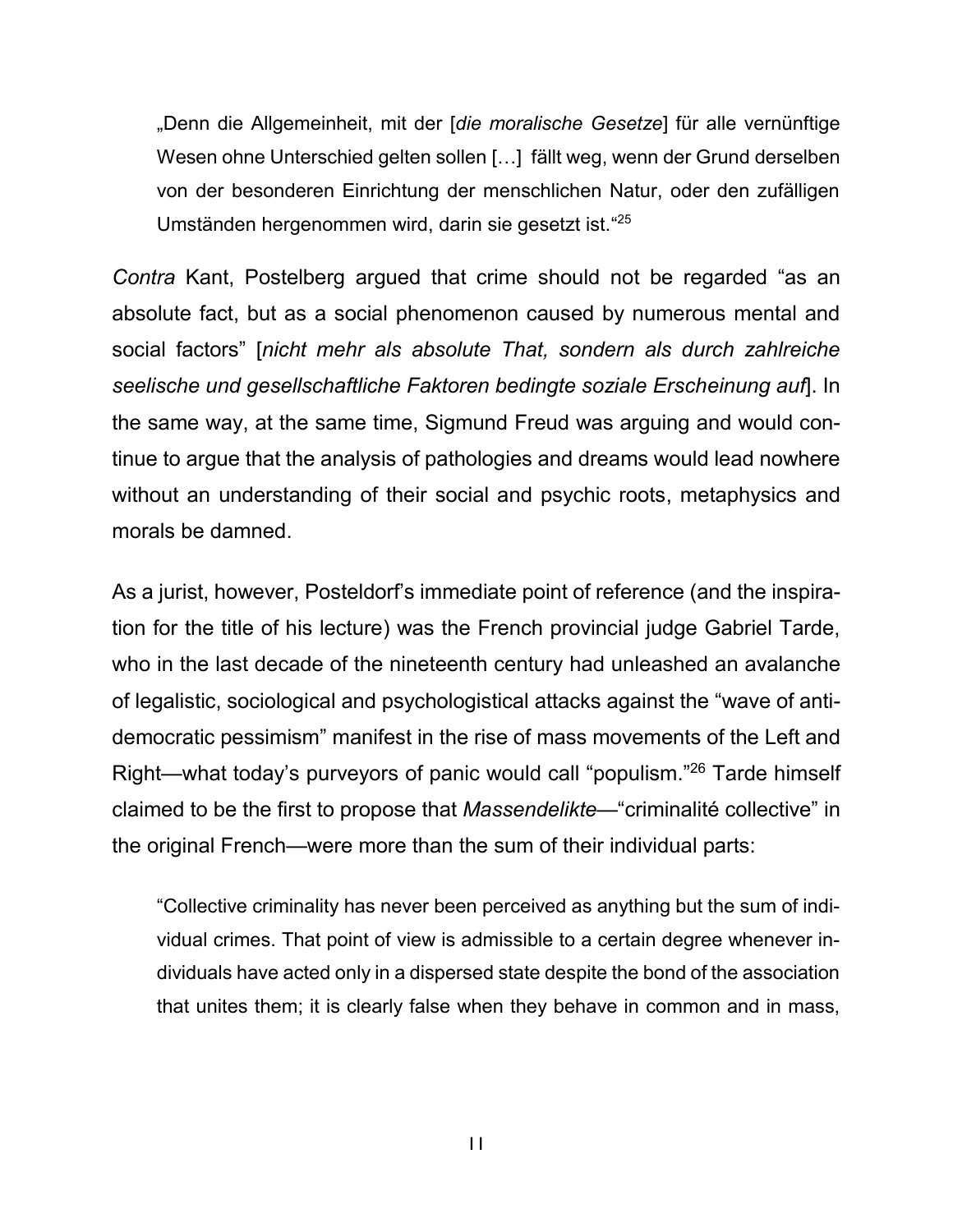drawn by an impulse in which all participate and in which forces and possibilities emerge that in a state of isolation would remain frozen."

« On n'a jamais vu dans la criminalité dite collective qu'un simple total de criminalités individuelles. C'est un point de vue admissible dans une certaine mesure quand les individus n'ont agi qu'à l'état dispersé, malgré le lien de l'association qui les unit ; c'est un point de vue manifestement faux quand il agit en commun et en masse, sous l'impulsion d'entraînements auxquels tous participent et où se dégagent des forces, des virtualités qui, à l'état d'isolement, resteraient engourdies. »<sup>27</sup>

Eighteenth-century sensationalist philosophers like Condillac had previously argued that human consciousness was merely reactive to the environment, anticipating the more rigid forms of twentieth-century Behaviorism, Marxist or otherwise. Kant had used Condillac's argument as a strawman in order to put forth his theory of a universal ethics:

"Likewise, morals would be misapplied unless a foreign impulse [*Antrieb*] mediated by the inner nature of an individual attuned to receive it, handed down the Law."

"Dergleichen die moralische [Gesetze]... dadurch untauglich wird, sondern ein fremder Antrieb gibt ihm, vermittelst einer auf die Empfänglichkeit desselben gestimmten Natur des Subjekts, das Gesetz."<sup>28</sup>

In the early nineteenth century, the influential French philosopher and educator Victor Cousin and his followers had taken Kant a step further, arguing that certain individuals were more fit than others, by heredity, to develop a self that was autonomous from their environment, thus equating the ideal individual self with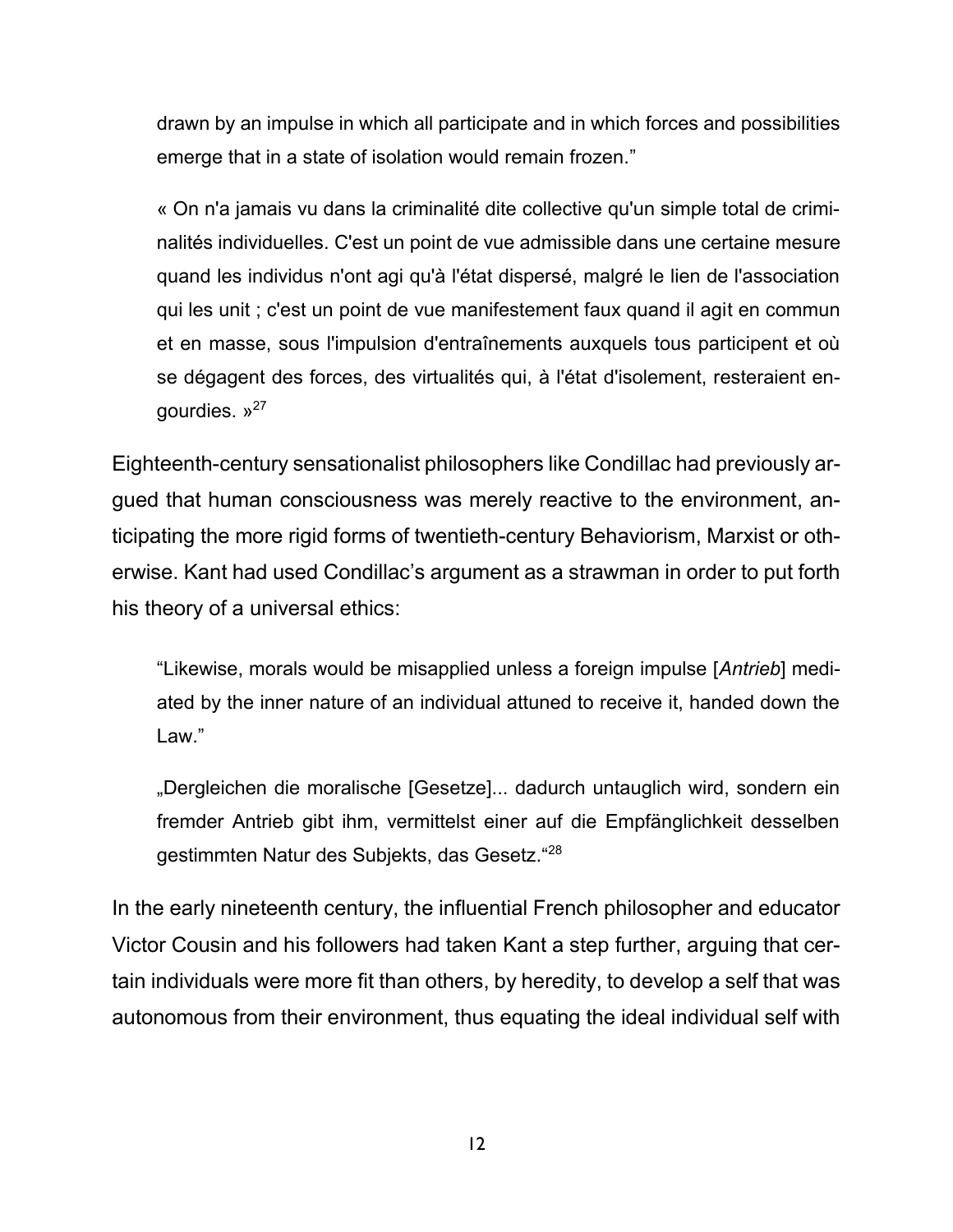the Transcendental Ego envisioned by Kant. Every individual had a *moi* or ego, but only the male bourgeois had the moral and mental capacities to attain full *moi*-hood by transcending the world of phenomena and entering the realm of Abstract Reason. A bourgeois — *Bürger*, in German, meaning also citizen was one who, by virtue of heredity and gender, was endowed with the capacity to absorb from his environment the life-lessons that allowed him to attain true detachment. It was this capacity that empowered him to act above his egotistical interests and therefore in the interests of bourgeois society and the liberal State as a whole.<sup>29</sup> Tarde's proletarian crowd was the reverse. A proletarian mob (is there any other kind?) was composed of individual elements, each of whom had a weakened genetic resistance to the civilizing pressures of Society and Environment. In the degenerate proletarian a purely mechanical reaction call it sympathy, imitation or drive—countered all those higher functions of individual motive and personal will-power of which an evolved citizen was capable. Tarde had picked up the old argument that criminality is a form of group contagion, one of those narratives of infection and prophylaxis that bedeviled Enlightenment thought in the eighteenth century. $30$  Only the male bourgeoisie could summon forth the will to nullify the atavistic, primitive "drive" to imitate. Many years later, in *Group Psychology and the Analysis of the Ego* [1921] Freud would take on Postelberg's argument, rejecting the misuse of biological drives for political ends. There was no such thing as a "Herd Instinct." Nor could one multiply the drives at will, inventing a good, metaphysical drive [*Antrieb*] that directed bourgeois morality in the manner of Kant to overcome a bad hereditary drive in the manner of Tarde and Lombroso — a drive that directed social upheavals and revolutions.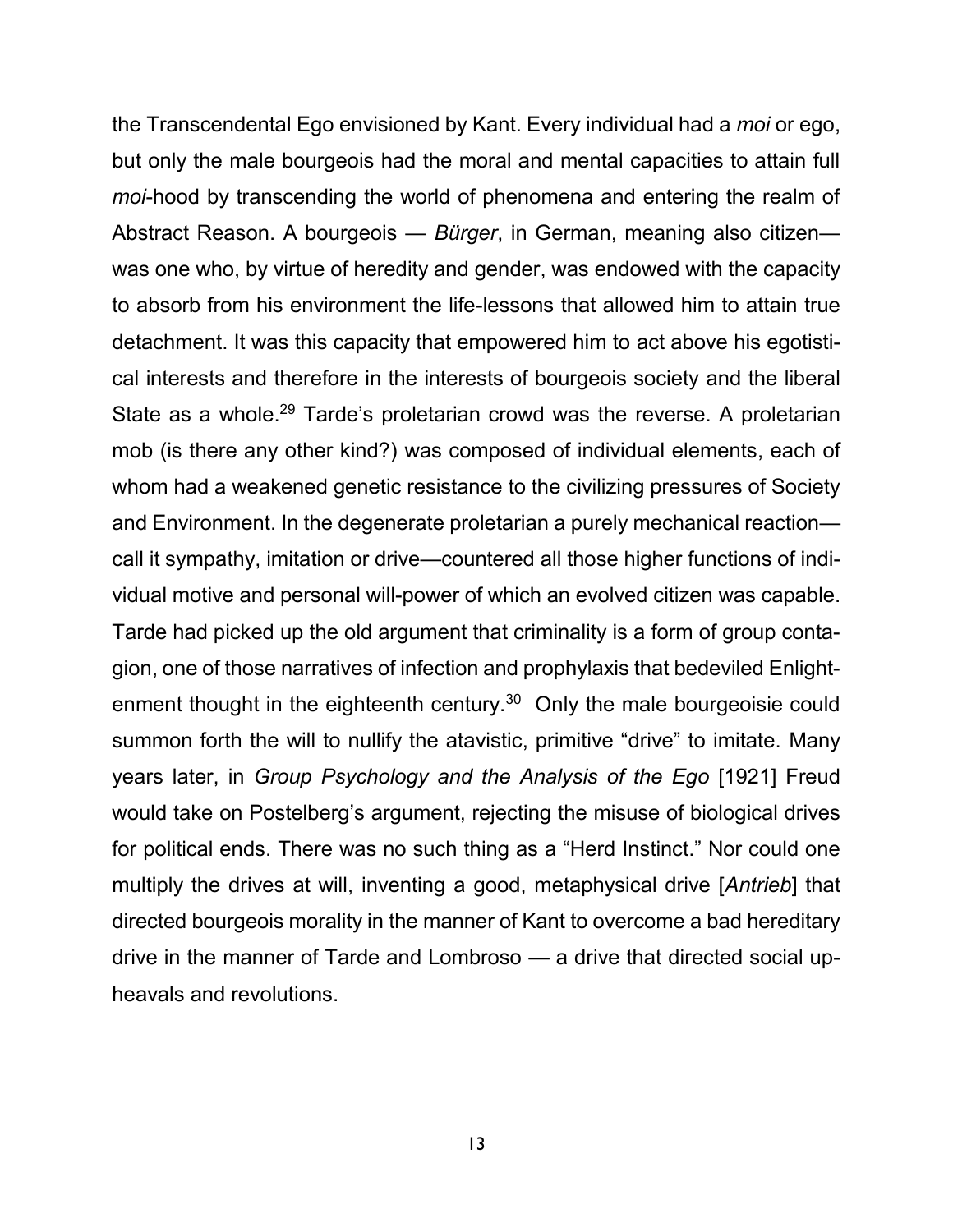Tarde's major concern, however, was to decide how to mete out appropriate punishment when according to his own definition the members of a mob were incapable of individual responsibility. Robert Musil, in his retrospective satire of Hapsburg morality, *The Man without Qualities*, would derive considerable amusement from this conundrum as it affected the lovable murderer, Moosbrugger:

"In the eyes of the judge his deeds came out of him. In his own eyes they had come upon him like birds of passage."

"In den Augen des Richters gingen seine Taten von ihm aus, in den seine waren sie auf ihn zugekommen wie Vögel, die herbeifliegen."<sup>31</sup>

Certain crimes were intentional; others perched on the perpetrator like birds or inscribed themselves on his body like the sentence in Kafka's "Penal Colony."

Tarde's argument was taken up at once by any number of scientific psychologists, sociologists and criminologists with the same axe to grind. Three years later his compatriot and partner in criminology Auguste Le Bon picked up the concept and ran with it:

"In certain given circumstances and in these circumstances only, an agglomeration of men has strong new characteristics that are very different from those of the individuals composing that agglomeration. The conscious personality vanishes, the feelings and ideas of all units are oriented in the same direction. A collective soul is formed, undoubtedly transient, but with very clear characteristics. The community has now become what, for lack of a better expression, I would call an organized crowd, or, if you prefer, a psychological crowd. It forms a single being and is subject to the law of mental unity of crowds."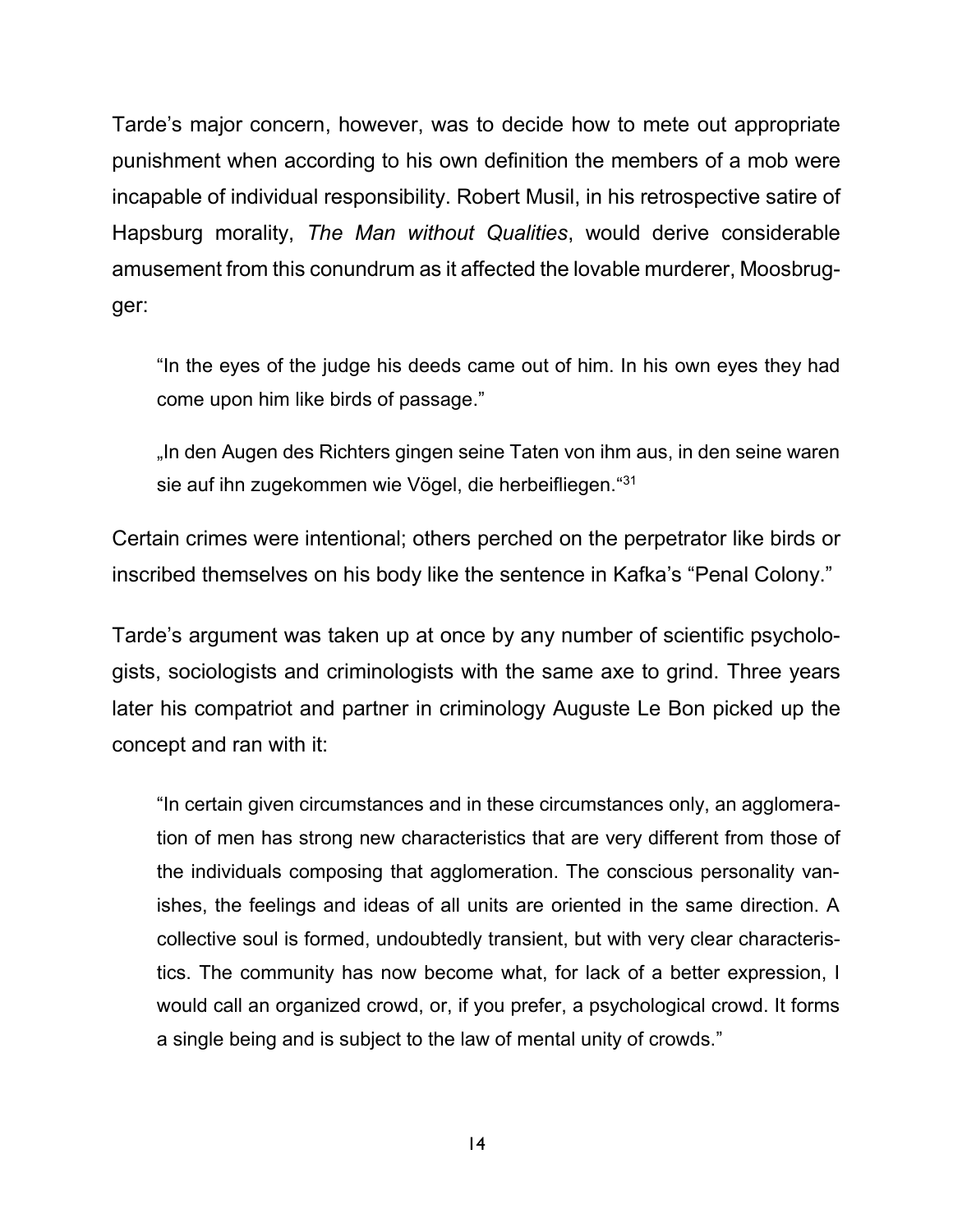« Dans certaines circonstances données et seulement dans ces circonstances, une agglomération d'hommes possède des caractères nouveaux forts différents de ceux des individus composant cette agglomération. La personnalité consciente s'évanouit, les sentiments et les idées de toutes les unités sont orientés dans une même direction. Il se forme une âme collective, transitoire sans doute, mais présentant des caractères très nets. La collectivité est alors devenue ce que, faute d'une expression meilleure, j'appellerai une foule organisée, ou, si l'on préfère, une foule psychologique. Elle forme un seul être et se trouve soumise à la *loi de l'unité mentale des foules*. » 32

Le Bon's widely popular *Psychologie des foules* [*Psychology of Crowds*] of 1895 was followed a year later, lest the intention be missed, by *Psychologie du socialisme*, then in 1910 by *La Psychologie politique et la défense sociale* ["The Psychology of Politics and Social Defense"] and in 1912 by *La Révolution Française et la Psychologie des Révolutions* [*The French Revolution and the Psychology of Revolution*], which in certain passages paraphrases Taine almost word-for-word. Tarde's theory would be taken to its logical conclusion by Nazi doctors: the more evolved races and individuals were endowed with *Gemüt*, an innate and superior capacity to act as individuals. *Gemütlosigkeit*, absence of *Gemüt*, was a symptom of genetic corruption, of an innate inability to resist moral imperatives from within and social imperatives from without. <sup>33</sup> In 1920 Freud would challenge this theory in his testimony at the war-crimes trial of the future Nobel-Prize winner and Nazi Julius Wagner-Jauregg — testimony, one suspects, that was aimed, not so much at the accused but the lead judge, Alexander Löffler, a noted authority on criminal motivation who had "immersed himself in the study of 'types of guilt' in criminal law..., assessing the moral weight of intentionality—or lack thereof—in the criminal mind."<sup>34</sup> According to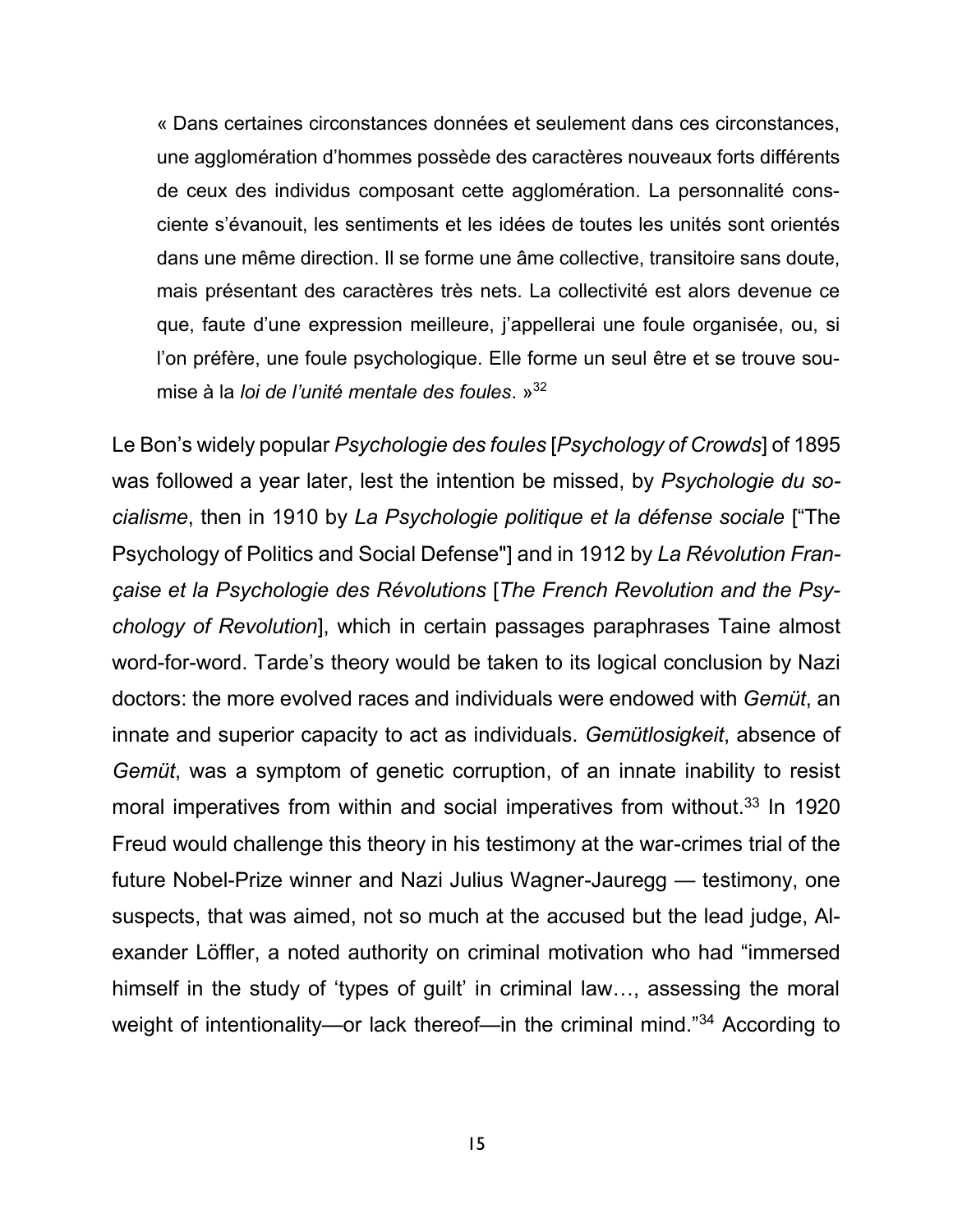Freud there was nothing unnatural or perverse about refusing to kill another human being: the laws of the State were not the laws of Nature after all.

#### **IV]**

As a lawyer, Posteldorf's brief was to legitimize his client's position without straying beyond the boundaries of a system of thought erected for the opposite purpose. As a speaker for the political opposition he would be wary of alerting the police officer at the back of the room, who might at any moment disband the meeting as seditious by the simple expedient of putting on his hat. Cautiously, Posteldorf turned to the topic that was of immediate concern: the topic of mass political agitation. Revolution, Kant had suggested, was a natural fact; yet Taine himself, according to Postelberg, had argued that the revolutionary crowd, though it might be composed of criminal elements, was not uniquely composed of criminals; hence mass activities ("Massendelikte") could not be considered a crime *sub specie aeternitatis*:

"According to Taine's *Origin of Modern France*, however, […] partly insane, partly genuinely criminal elements have often been sanctioned by the violence of historical revolutions, but […] just as often the people sanctioned by mob activities are completely scrupulous, honorable people requiring psychological enlightenment before all else."

"Nach Taine's "Ursprung des modernen Frankreich" haben sich allerdings [...] an den Gewaltsamkeiten der geschichtlichen Revolutionen vielfach theils irrsinnige, theils wirklich verbrecherische Elemente betheiligt, aber […] ebenso oft sind die an Massendelikten Betheiligten ganz unbescholtene, ehrenhafte Menschen, und dies bedürfe vor allem der psychologischen Aufklärung."35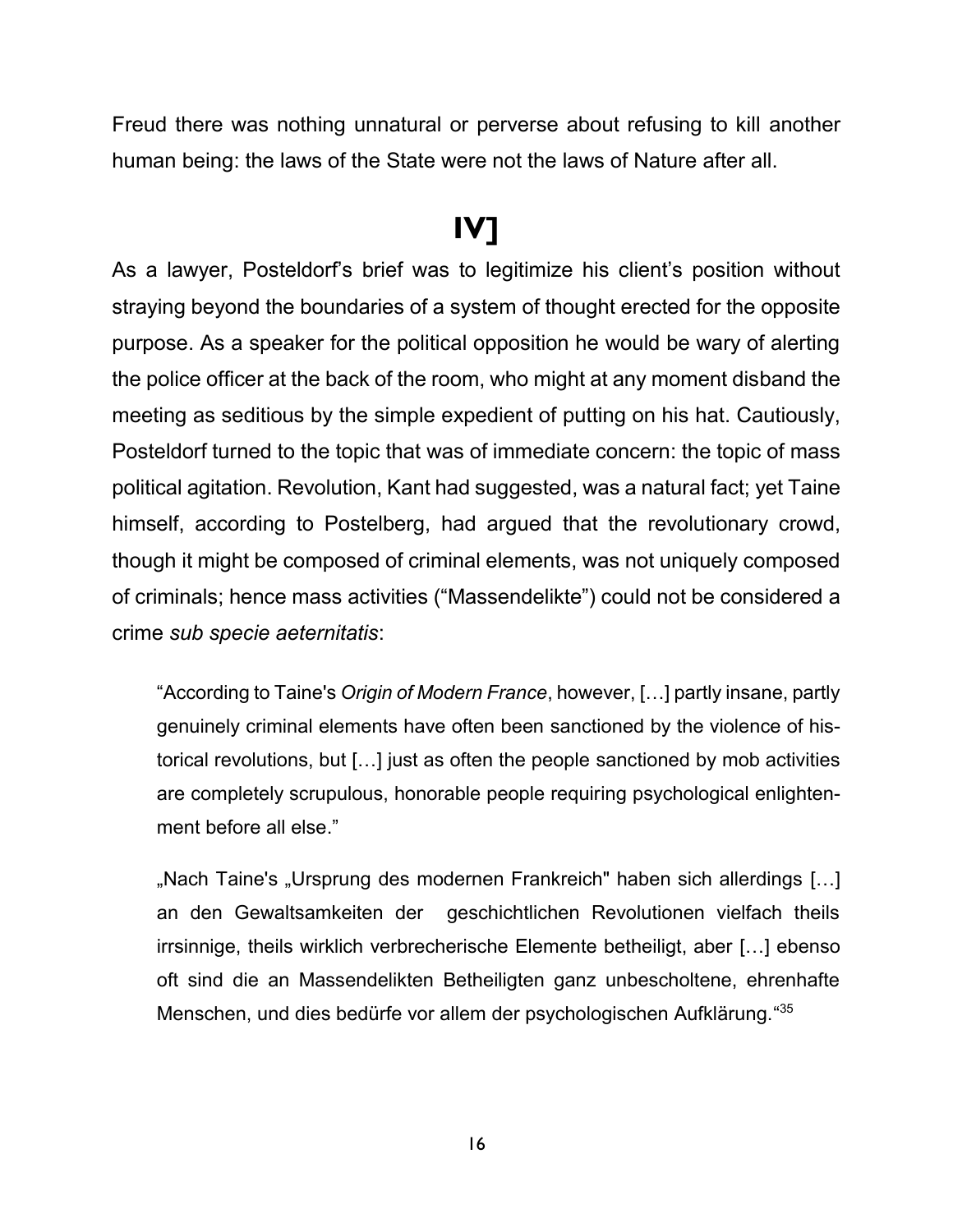According to Postelberg, participation in group action was not in and of itself symptomatic of a single pathological trait that could be applied, inductively, to each and every member of a group that performed a similar activity. Instead, a "mob" was made up of a variety of wills that needed to be addressed on a caseby-case basis. Kant had argued that "Empirical psychology [*empirische Seelenlehre*] must always remain outside the rank of a natural science properly so called," meaning that psychological explanations must be sought in individual, cultural and historic experience, not in "natural" or universal abstractions beyond the realm of individual experience. <sup>36</sup> A year before Postelberg's lecture a similar conclusion had been reached by Freud as he shifted his attention from the natural science of Biology to the social techniques of Psychology, from *Naturwissenschaft* to *Geisteswissenschaft*. Pathology, he argued, should be sought first and foremost in the experiences of childhood —experiences that were primarily social and historical. <sup>37</sup>

#### **V]**

In 1899, and aside from their common sources, Freudian analysis and Marxist theory were systems in a process of self-definition, borrowing and modifying from earlier traditions. Following Marx's death in 1883 and until his own in 1895, Friedrich Engels was competing and collaborating with other Socialist thinkers (Friedrich Lange, Eduard Bernstein, Karl Kautsky, etc.) to control the theoretical direction of the party by establishing a "scientific" foundation for Marxism as an intellectual and scholarly discipline. <sup>38</sup> In the process, Marxist thinkers of the *tour de siècle* revived the writings of the younger Marx, writings that marked a renewed involvement with Kant. This renewed interest would play a determining role in the intellectual life of Red Vienna and its heirs in the Frankfurt School.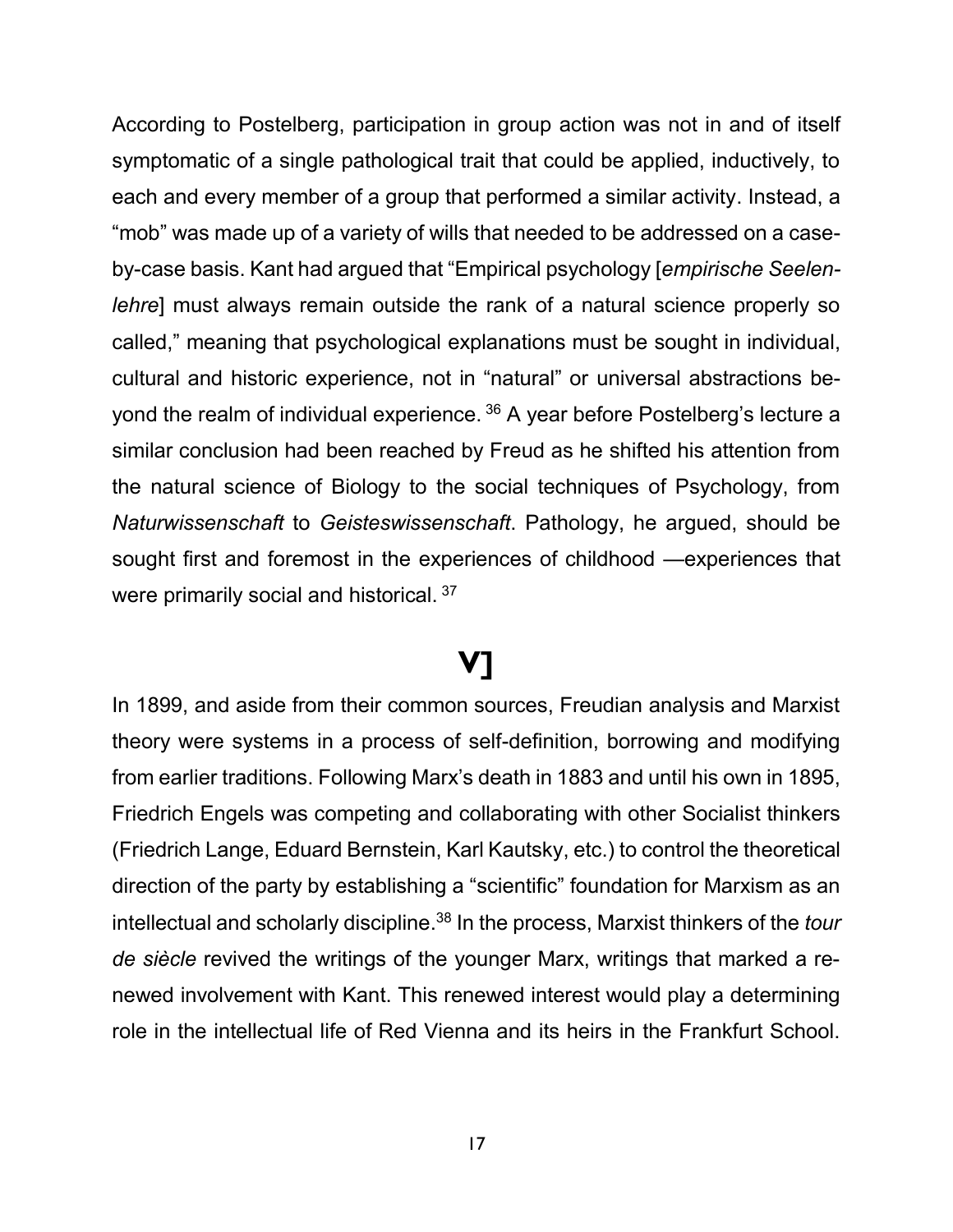As for Freud, his involvement with philosophies of social concern had emerged in the 1870s at the University of Vienna with his involvement in the *Leseverein der deutschen Studenten Wiens* [Reading Society of the German students of Vienna].<sup>39</sup> In an 1875 letter to his friend Eduard Silberstein Freud settled the question of his social involvement: it would remain on the level of theoretical, rather than practical action:

"I would be very interested to know whether those Social-Democrats of yours are also revolutionary in the fields of Philosophy and Religion. It seems easier to know from that position than from any other if the foundations of their character is truly radical."

"Sehr interessieren würde es mich zu erfahren, ob Deine Sozialdemokraten auch auf philosophischem und religiösem Gebiet revolutionär sind, ich meine, man kann leichter aus diesem Verhältnis erfahren, ob der Grundzug ihres Charakters wirklich der Radikalismus ist, als aus irgendeinem andern." $^{\rm 40}$ 

The students of the Leseverein and the supportive faculty focused on theories of human empathy and solidarity to counter the dominant narratives of Bourgeois Empiricism that affirmed the transcendental supremacy of the monadic self and the metaphysical quality of regulative ideas of morality and human behavior, above and beyond mere social relations and material determinations. The transformative inspiration for Freud's mature thought, however, was an 1855 lecture by the German physicist Hermann von Helmholtz, whom he would later designate as "one of my idols."<sup>41</sup> Helmholtz laid the groundwork for the philosophical movement later called Physiological neo-Kantianism. 42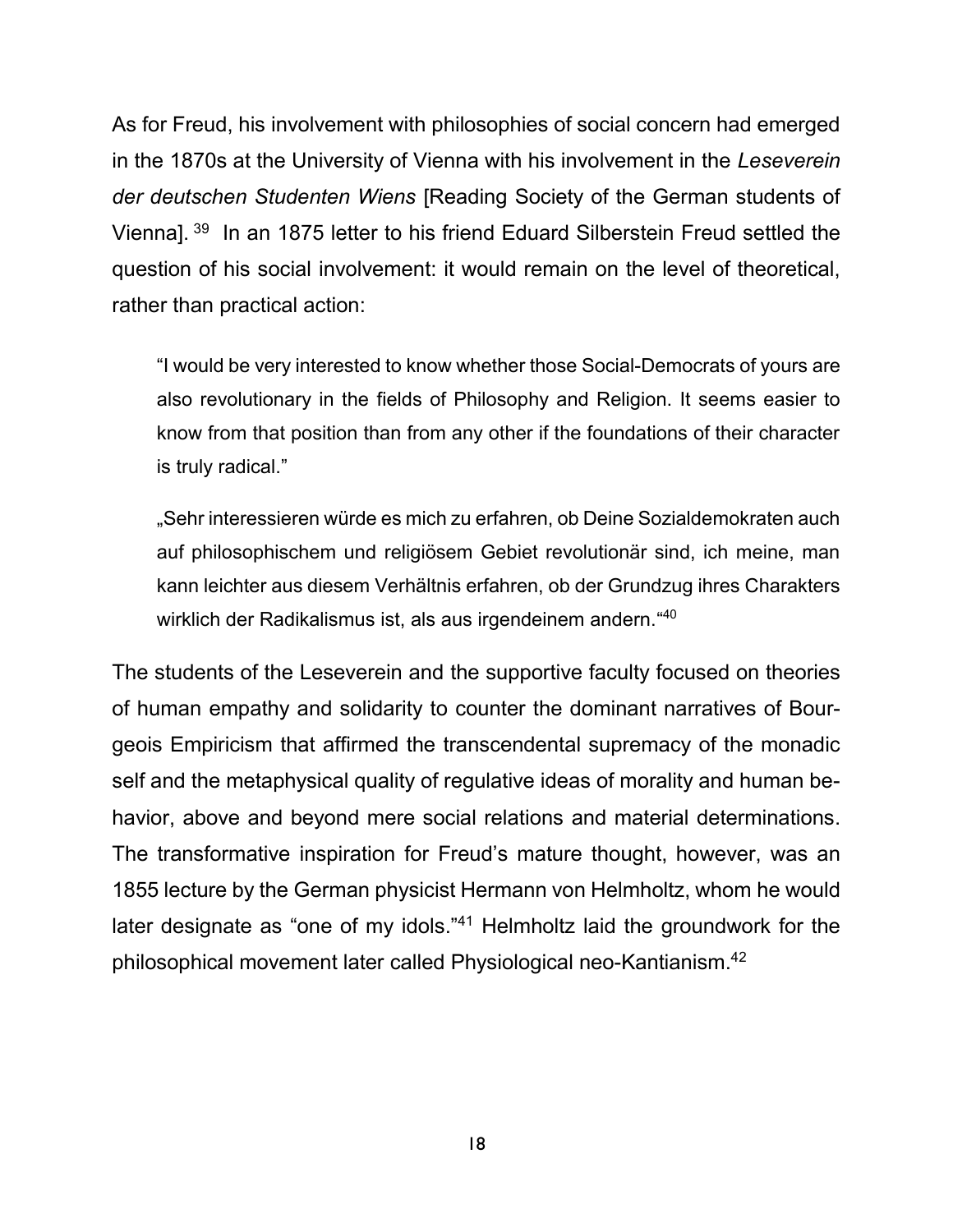Helmholtz insisted that idealizing Kantian philosophy must engage with Materialism, much as Marx had engaged with Kant a decade earlier in the *Feuerbach Theses*. Scientists must abandon the catastrophic practice of projecting abstract and eternal principles onto individual subjects, like a judge who proceeds from a position of transcendental authority to induct the motivations of the accused. According to Helmholtz, Physiology and Psychology were the models for the new science because they depended, not on a mere catalogue of verifiable symptoms but on deducing general laws of dynamic movement from observable phenomena, followed by verification of these same laws by a method of induction. The movement from deduction to induction and back again would become a methodological foundation of psychoanalysis, just as it was a methodological foundation of Marxist Theory. Helmholtz's approach required a continuous theoretical movement from the concrete to the abstract and back again, along with a continuous questioning of appearances. His suggested *modus operandi* held the seeds of the process that Paul Ricoeur would subsequently argue to be common to Marxist and Freudian Theory alike: a "hermeneutics of suspicion." 43

Both Freud and Marx would go through a short-lived enthusiasm for the theories of Ludwig Feuerbach, followed by intense disappointment with on Feuerbach's limited range. The detection of hidden causes could not rest on simple, unproblematic inductions by self-proclaimed authorities, be they doctors or judges. Helmholtz himself demanded that the authorities—scientific, legal, psychological or political—confront the question Kant had never satisfactorily resolved, the question central to Freudian and Marxist Cultural Theory alike: the pursuit of the philosophy of the subjectivity of knowledge, Epistemology. As for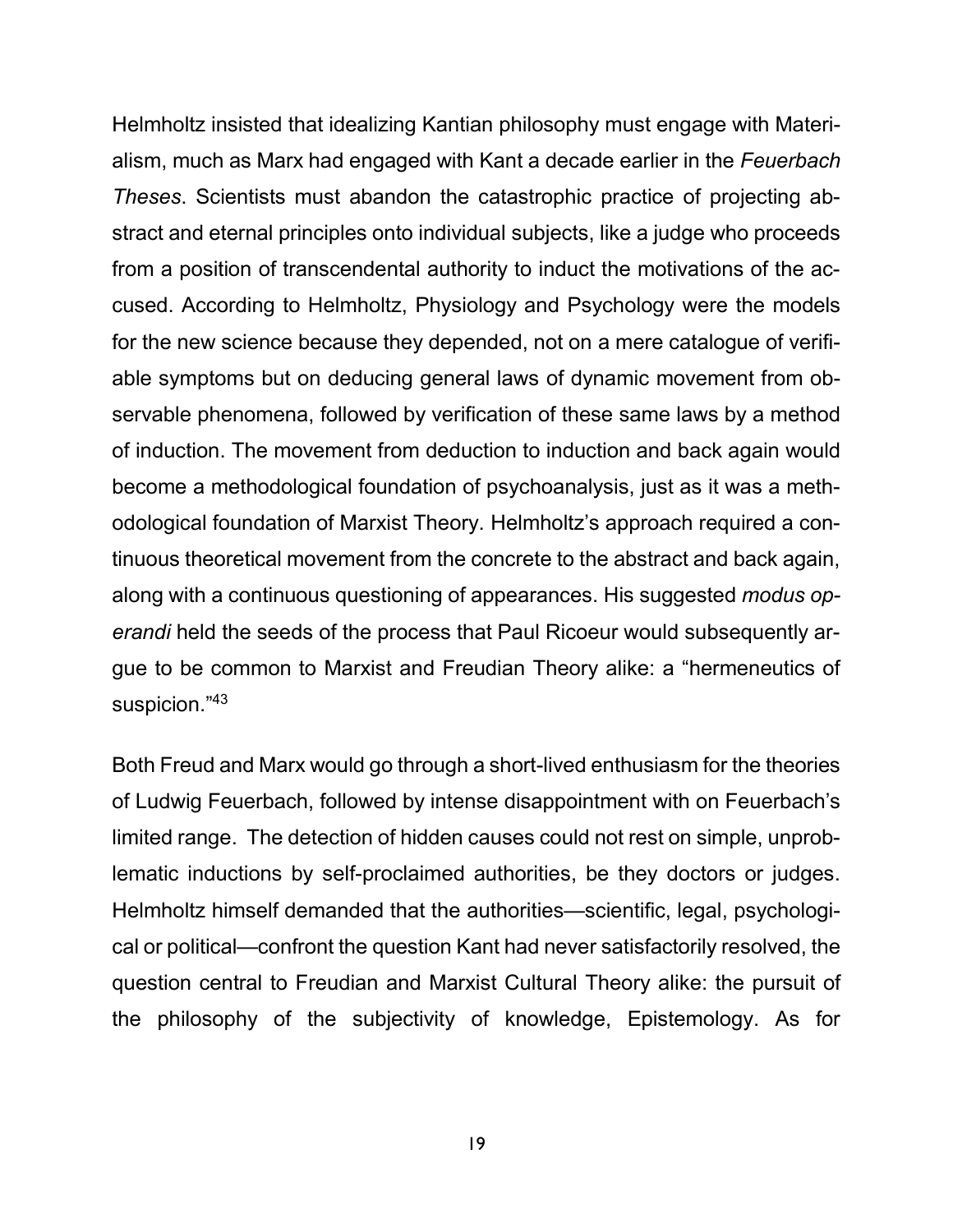Postelberg, he borrowed his argument from Helmholtz's theoretical heir, the philosopher Hermann Cohen, who had taken up the mantle of physiological neo-Kantians to argue that a genuine ethics must be based on Jurisprudence and the definition of a legal person, not the other way around. Cohen's theories of law would find a later exponent in Hans Kelsen, Freud's friend and interlocutor and the author of the Constitution of the Republic of Austria. Kant, claimed Cohen, "is the true and real originator of German socialism."<sup>44</sup>

There is no doubt that Freud was overall in sympathy with Socialism as a political practice. <sup>45</sup> The good news (or bad news, depending on one's own bias) is that Freud was a socialist of the mildest sort, very much in the mold of Postelberg, or rather Eduard Bernstein, whose theories Postelberg faithfully represented. Starting out as a follower and trusted associate of Marx, then Engels, Bernstein had, while in exile in England, fallen under the influence of Fabian Socialism, a movement that would have great influence in Red Vienna. At the time of Postelberg's lecture Bernstein had just published *Die Voraussetzungen des Sozialismus und die Aufgaben der Sozialdemokratie* ["The Premises for Socialism and the Tasks of Social Democracy"], a wide-ranging revision of Marxism that immediately provoked a strong reaction among the more orthodox Marxists of the Socialist International. "Revisionism" (to call its by its name) was premised on the belief that violent and sudden change was neither a rational strategy nor a useful expectation for the masses. Similarly, Posteldorf concluded by reassuring his audience—or at least the police officer

"…with the suggestion that Marxism did not advocate coups and uprisings. Fortunately the public prosecutor could only bring to bear a few provocations and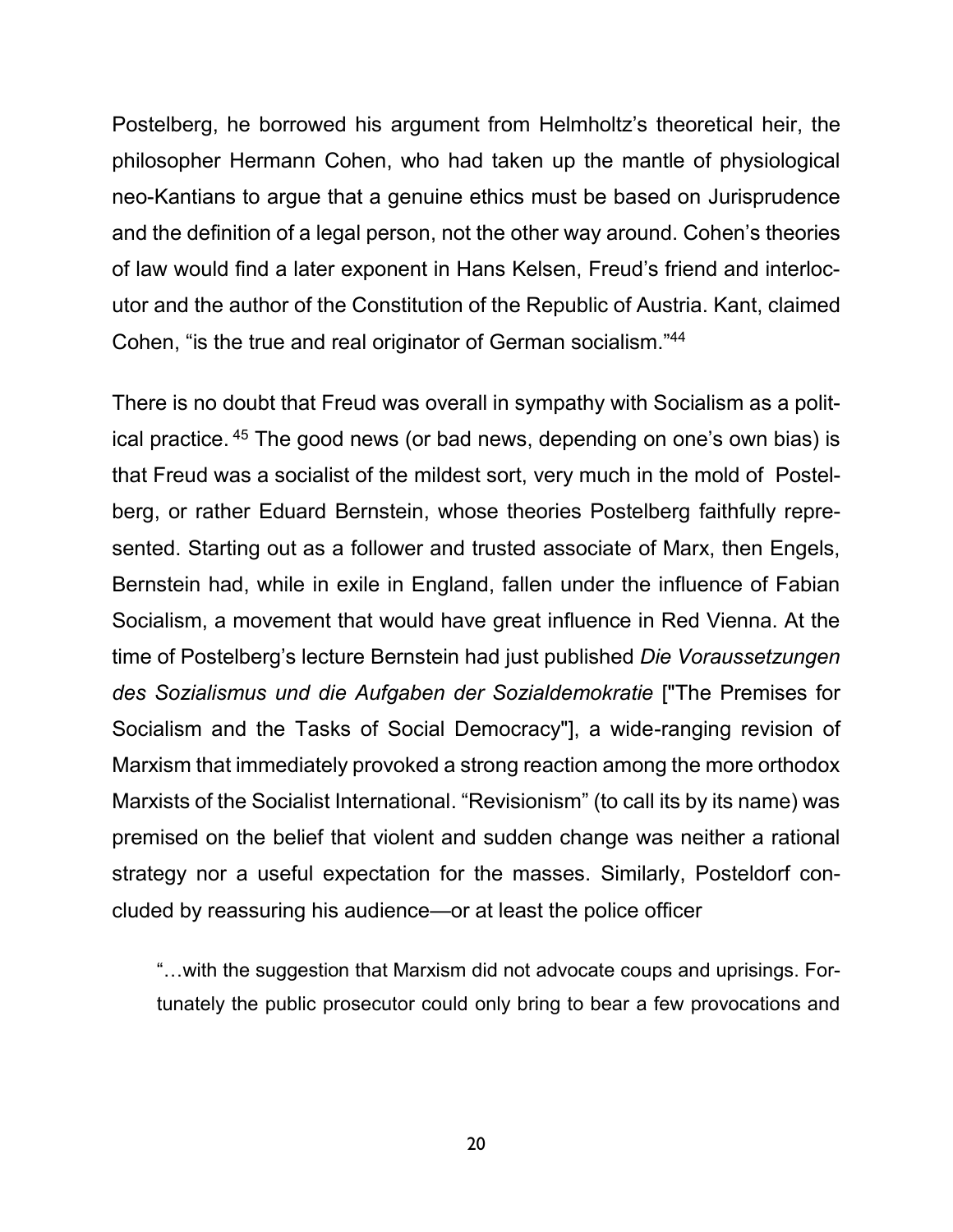paragraphs of press law against the mighty, patient evolution of the People's forward movement."

.... mit dem Hinweis, daß der Marxismus den Putschen und Revolten nicht das Wort rede. In jene langsame und großartige Evolution, in der sich die Völker entwickeln, könne der Staatsanwalt zum Glück nur mit ein paar Aufreizungs und preßgesetzlichen Paragraphen dreinreden."

Postelberg had laid out a blueprint for social change that would enjoy widespread currency in Red Vienna. Progress would be incremental, not disruptive; the amelioration of society must be evolutionary, not revolutionary. The parallels with Freud are clear — including Freud's visceral distaste for violence and his hopes for social improvement through reason and discussion.

On several points, however, and despite the objections of his more orthodox Marxist friends and colleagues, Bernstein himself might still be considered a Marxist. Starting with Marx himself most Marxists, Bernstein included, had jettisoned the sentimental belief in an organic, hereditary sense of communality that still plays a strong part in Anarchist theory today: the "community of affections" proposed by Saint-Just in the French Revolution. <sup>46</sup> "Scientific" Marxists of the last decade of the nineteenth century denied not only the existence of the archaic, genetic sense of "oneness" denounced by Tarde and praised by anarchists like Peter Kropotkin and Gustav Landauer, but also the forward-looking sense of *Mitleid* [sympathy] advocated by Freud's own former professor, Theodor Meynert.<sup>47</sup> Whether the sense of "oneness" has scientific validity; whether the belief in the return of some type of universal and archaic "Brother Complex" supposedly endorsed by Soviet-style Communism) has any more validity: those two propositions bookend Freud's *Civilisation and its Discontents* and are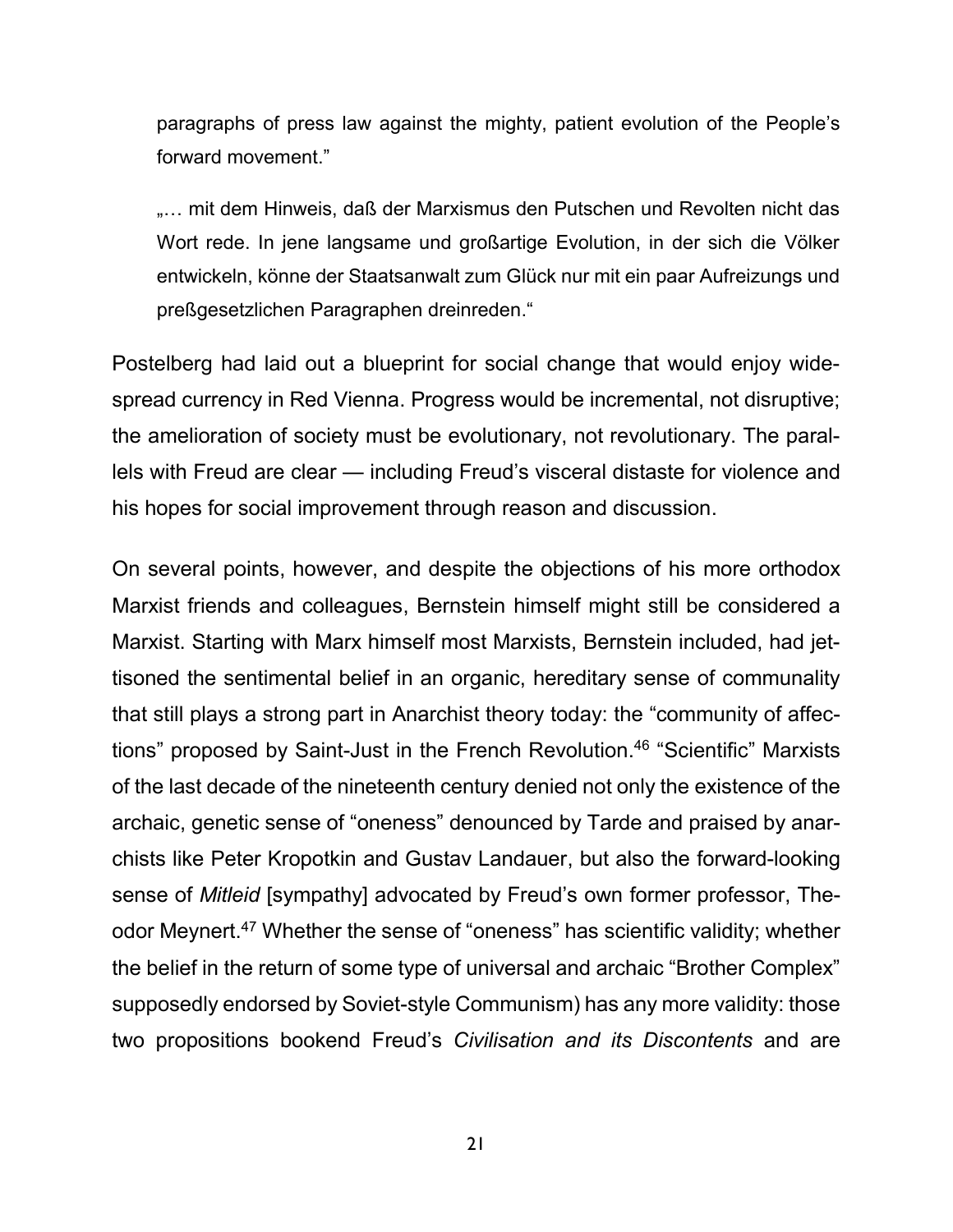dismissed front-to-back. Neither has much of a connection with Marxist thought—or Freudian. Engels dismisses Feuerbach's appeal to Love—and to sexual love in particular—with a scorn equal to Freud's:

"But Love! Ah, yes, Love is everywhere and always the wonder-working god who according to Feuerbach shall help to set aside all the difficulties of practical life — this in a society split into classes with diametrically conflicting interests… and that Love that is to unite all comes to light in wars, in conflicts, trials, domestic disputes, divorce, and every possible exploitation of the one by the other."

"Aber die Liebe! — Ja, die Liebe ist überall und immer der Zaubergott, der bei Feuerbach über alle Schwierigkeiten des praktischen Lebens hinweghelfen soll — und das in einer Gesellschaft, die in Klassen mit diametral entgegengesetzten Interessen gespalten ist... und die Liebe, die alles einen soll, kommt zu Tag in Kriegen, Streitigkeiten, Prozessen, häuslichem Krakeel, Ehescheidung und möglichster Ausbeutung der einen durch die andern." 48

### **VI]**

Michel Foucault writes:

"It would be hard to grasp the unique position of psychoanalysis at the end of the 19th century without acknowledging the rupture it made with the great system of degeneracy: while psychoanalysis made its own the project of a medical technology specific to sexual instincts, it attempted to free the project from its dependency on heredity, and thus with all forms of racism and eugenics. [...] It was psychoanalysis, until the 1940s, that rigorously opposed the political and institutional effects of a system founded on the triad perversion-heredity-degeneracy."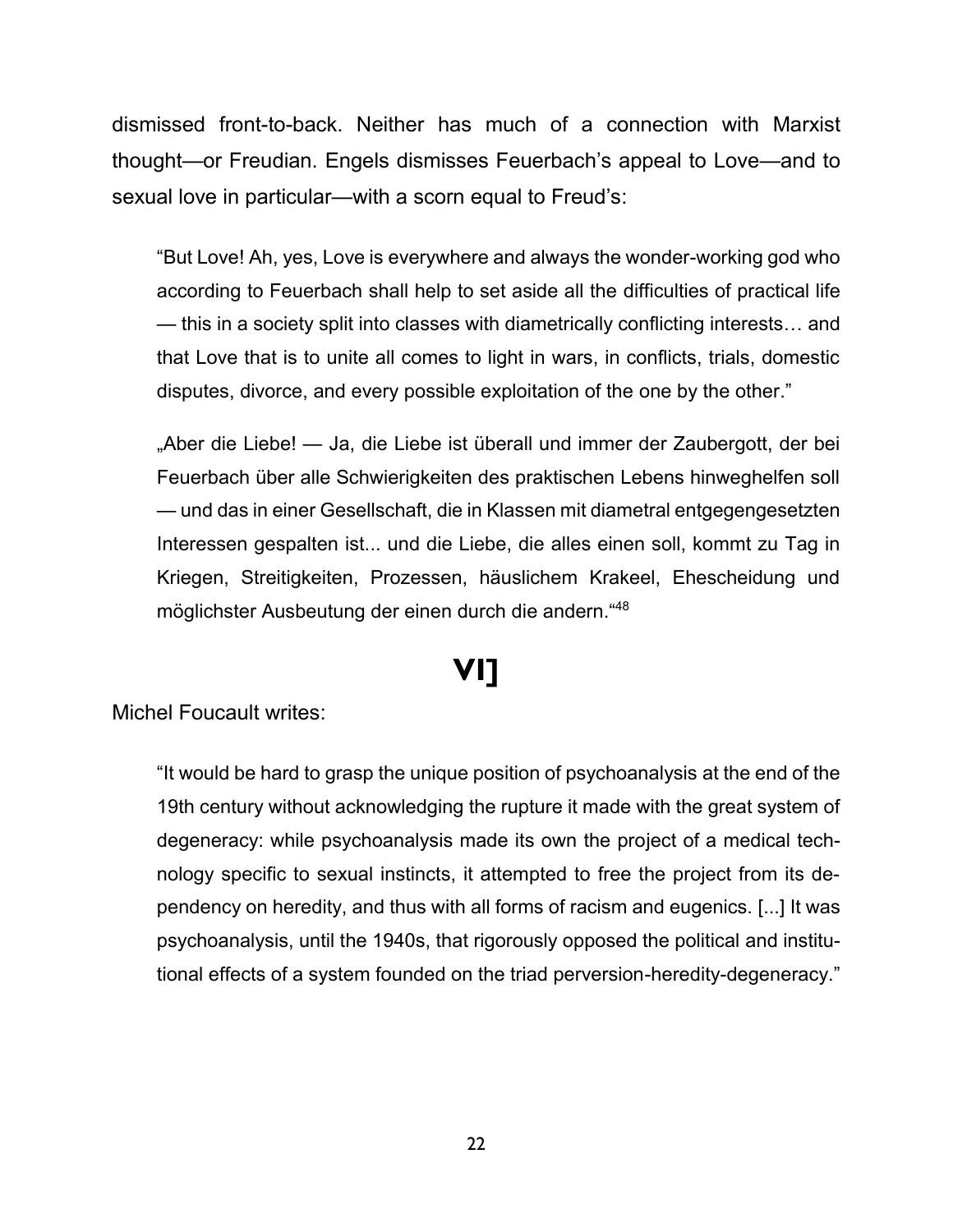« La position singulière de la psychanalyse se comprendrait mal, à la fin du XIXe siècle, si on ne voyait la rupture qu'elle a opéré par rapport au grand système de la dégénérescence : elle a repris le projet d'une technologie médicale propre à l'instinct sexuel ; mais elle a cherché à l'affranchir de ses corrélations avec l'hérédité. Et donc avec tous les racismes et tous les eugénismes. […] elle, fut, jusqu'aux années 1940, celle qui s'est opposée, rigoureusement, aux effets politiques et institutionnels du système perversion-hérédité-dégénérescence. » 49

Freud's contributions to Anthropology are generally disparaged nowadays. Nevertheless, his approach to that discipline played an important role in undermining those narratives of heredity and genetic hard-wiring that dominate hegemonic science to this day. In 1903 an anonymous but highly educated contributor to the *Arbeiter-Zeitung*, in all likelihood a doctor and possibly Victor Adler, the leader of SDAP, put it thus:

"Scientific research proceeds at a remove from the controversies of day-to-day opinion-making; but its finds tend to be immediately pressed into bolstering or undermining one tendency or party, or another. This is as it should be. […] In particular I have Social Anthropology and modern racial theories in my sights: they alone are supposed to provide a new Bible for liberalism."

"Die wissenschaftliche Arbeit wird seitab vom Streite der Tagesmeinungen geleistet; ihre Ergebnisse aber pflegen sofort beschlagnahmt zu werden zur Stütze der einen, zur Unterminirung der anderen Richtung oder Partei. Das ist gut und recht so. [...] Ich habe hier besonders die Sozialanthropologie und die modernen Rassentheorien im Auge, die allein Anschein nach eine neue Bibel für den Liberalismus abgeben sollen." 50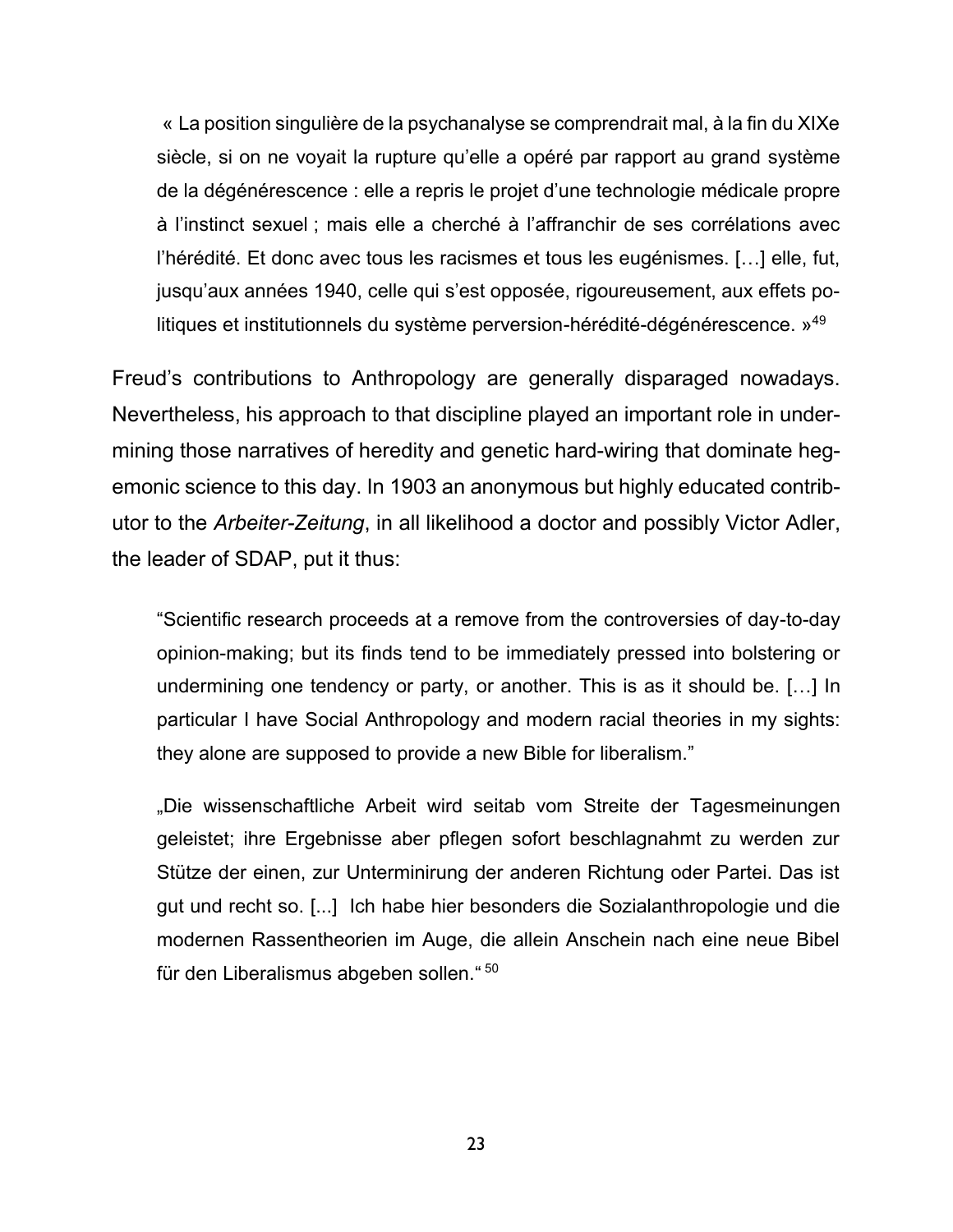In the first decades of the twentieth century progressive thinkers in America and Europe faced the need to divert the social sciences from their racist, nationalist and patriarchal underpinnings. It is no coincidence that the preeminent anthropologist Franz Boas attended Freud's American lectures of 1909; nor that the American Dorothy Burlingham Tiffany, who would later partner with Anna Freud in Vienna, was kept abreast of Freudian findings through relatives and friends with an interest in cultural pluralism. <sup>51</sup> *Völkerpsychologie*, to use the title of a massive and wildly popular series of volumes by Wilhelm Wundt, proposed to present a universal survey of cultures, implicitly acknowledging their common element.<sup>52</sup> But as the young T.S. Eliot pointed out, Wundt's approach established graduations in comparative moral value and development of various cultures, which in turn implied among all people an innate and relative disposition toward a transcendent moral absolute which could only be that of the author.<sup>53</sup> A similar approach was taken by the Anarchist Peter Kropotkin in *Mutual Aid: A Factor of Evolution* his most popular work, first published as a book in 1902.<sup>54</sup> The difference was, that the ideal toward which all of Humanity must strive was, according to Kropotkin, Universal Brotherhood. Freud and Engels rejected what Kropotkin, Wundt, Kant and Hegel proposed: History might evolve, but it must evolve toward a perfect ideal that happens to be that of the reigning ideology.

*Völkerpsychologie*, the "Psychology of People," though not overtly racialist, had strong genetic, and therefore political implications. In the mid-nineteen twenties in Vienna Karl Popper, soon to become the Kant of neo-liberalism, would follow the same path, arguing that working-class children were stunted by "natural dogmatism."<sup>55</sup> Popper's argument was the same as Tarde's: the moral stuntedness of the working class was above all biological. Freud would publish *Totem*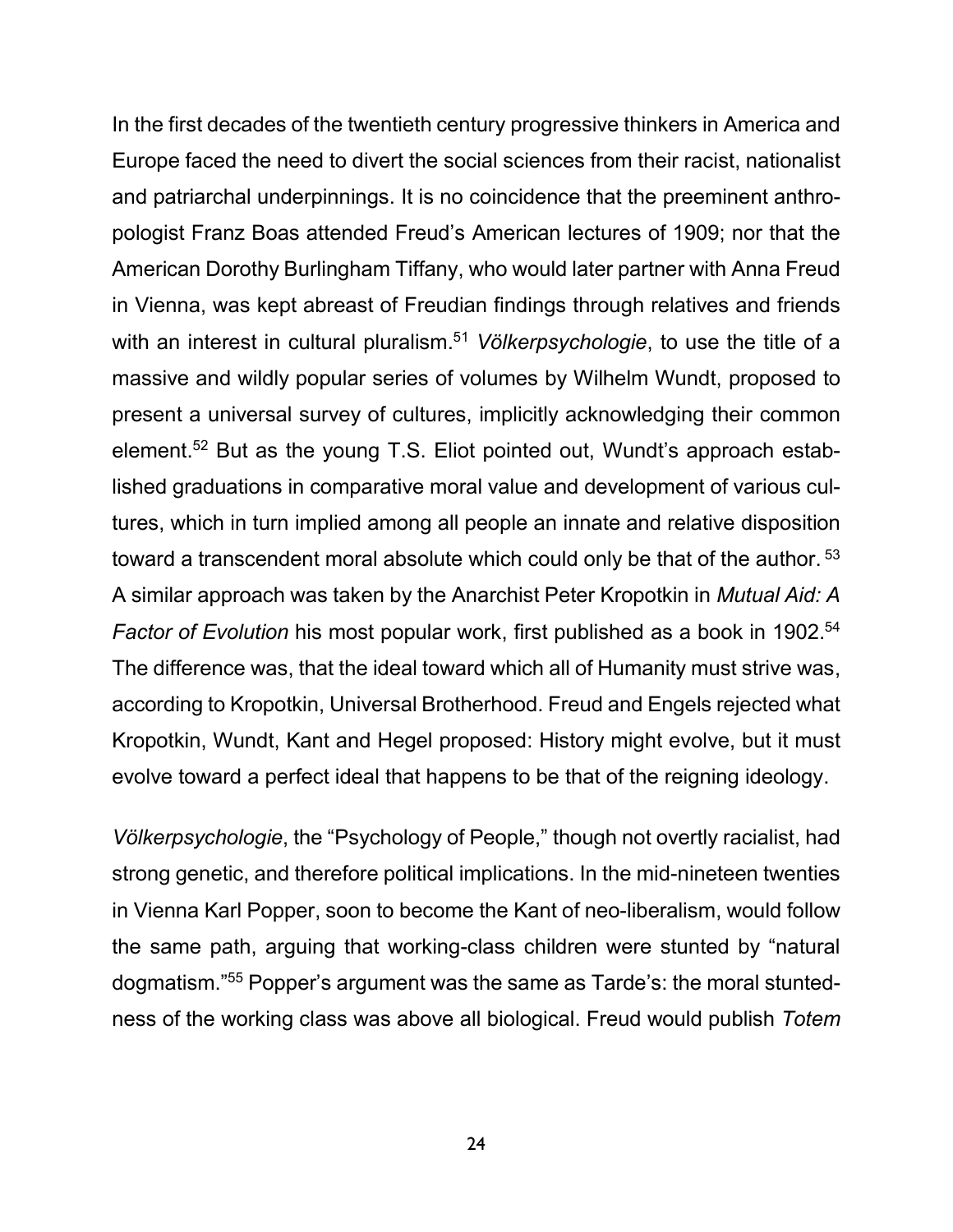*and Taboo* as an explicit response to Wundt, to Carl Jung, and to the biases of Völkerpsychologie that proposed a teleological narrative of culture that was little more than the "triad perversion-heredity-degeneracy" reversed. From the first pages of *Totem and Taboo* to the last pages of *Civilization and its Discontents*, Freud consistently rejected the false opposition of utopia and dystopia, teleology and chaos:

"The essays that follow… reflect an attempt on my part to apply viewpoints and findings from psychoanalysis to unexplained problems in the Psychology of Peoples."

"In its psychological nature [Taboo] is still nothing other than Kant's 'Categorical Imperative,' which tends to act compulsively and rejects all conscious motivations."

"Die nachstehenden [...] Aufsätze... entsprechen einem ersten Versuch von meiner Seite, Gesichtspunkte und Ergebnisse der Psychoanalyse auf unerklärte Probleme der Völkerpsychologie anzuwenden..."

"[Tabu ist] seiner psychologischen Natur nach doch nichts anderes als der "kategorische Imperativ" Kant's, der zwangsartig wirken will und jede bewußte Motivierung ablehnt." 56

Freud's intellectual audacity is mind-boggling. In one brief sentence he turns the foundation of bourgeois morality, the Categorical Imperative, on its head. Freud's youthful promise, to support radical social goals through the study of science and religion, not through political posturing, has borne fruit. Those universal moral imperatives that claim to issue from the State, the Race or the Volk are now to be found in the place of excrement.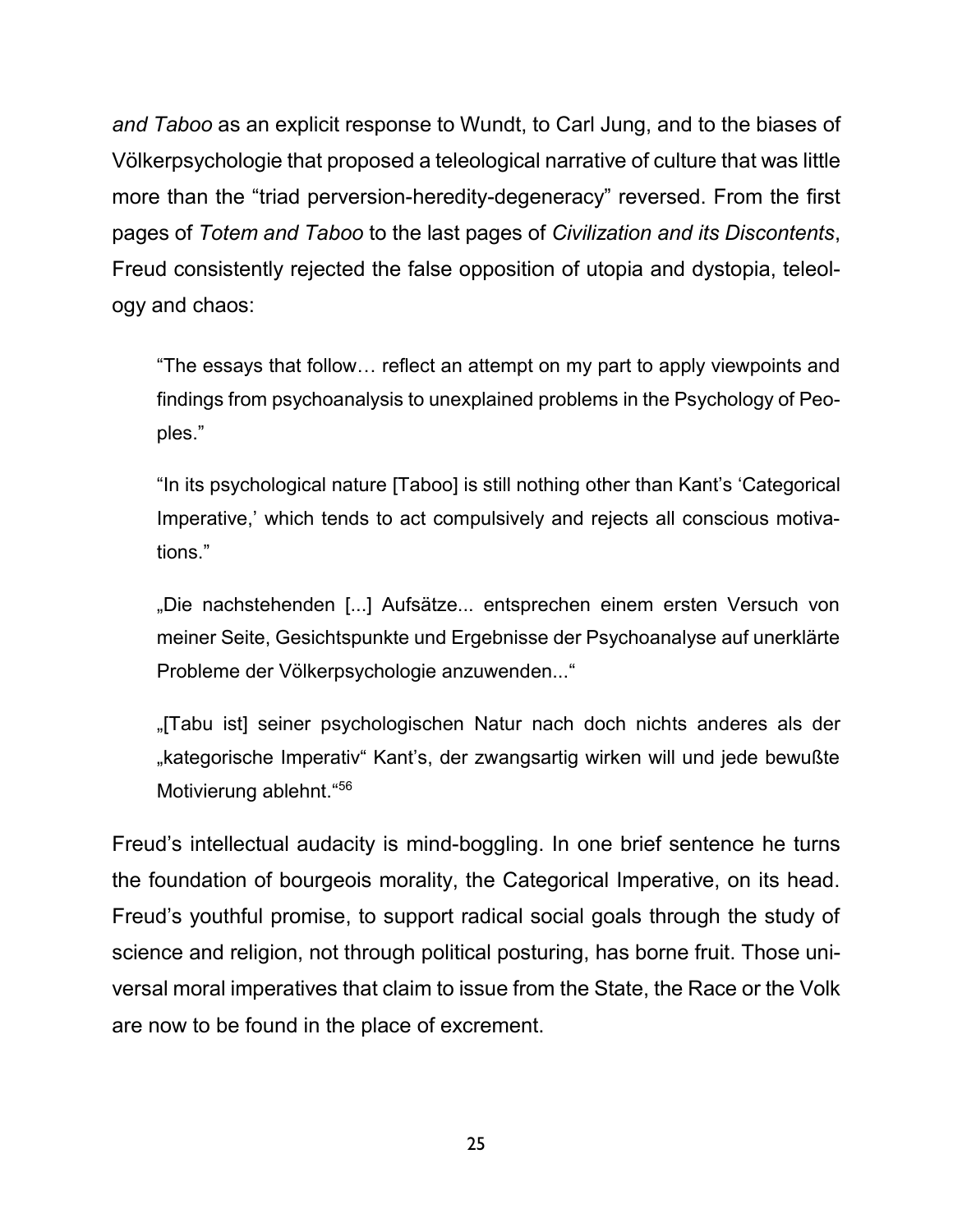Just as the Categorical Imperative played a major role in propping up the bourgeois State, the decision to affirm or repudiate it played a divisive role in the ranks of Socialism. Postelberg concluded his lecture with the argument that

"[…] Social democracy educated and disciplined the masses, and it was therefore to be hoped that if history ever promised a social revolution, it would move in less terrible ways thanks to preventive cultural education, [*Kulturbildung*] which dampened the instincts and passions."

"[…] Die Sozial-demokratie erziehe und disziplinire die Massen, und es sei deshalb zu hoffen, daß wenn die Geschichte einmal eine soziale Revolution zu verzeichnen haben sollte, diese, dank der präventiven Kulturbildung, die die Instinkte und Leidenschaften dämpfe, sich in weniger furchtbaren Erscheinungsformen bewegen werde."

The expression *Kulturbildung* is used here with its full ideological force. As George Lichtheim explains,

"The wholly untranslateable term *Bildung* does not signify 'education', but […] secure possession of the values that make up the Bürgertum's [liberal Bourgeoisie's] way of life."<sup>57</sup>

If criminals are born, not made, their antagonists, the bourgeois, are both made *and* born. Once again, Postelberg was merely passing on Eduard Bernstein's interpretation of Kant. There could be only one universally valid moral law, which to Bernstein and Postelberg and Wundt was that of the bourgeoisie. And because the interests of the working class were identical with those of the bourgeoisie the category of social class was transient one, bound to disappear as surely as the individual's internal psychic contradictions. Therefore the task of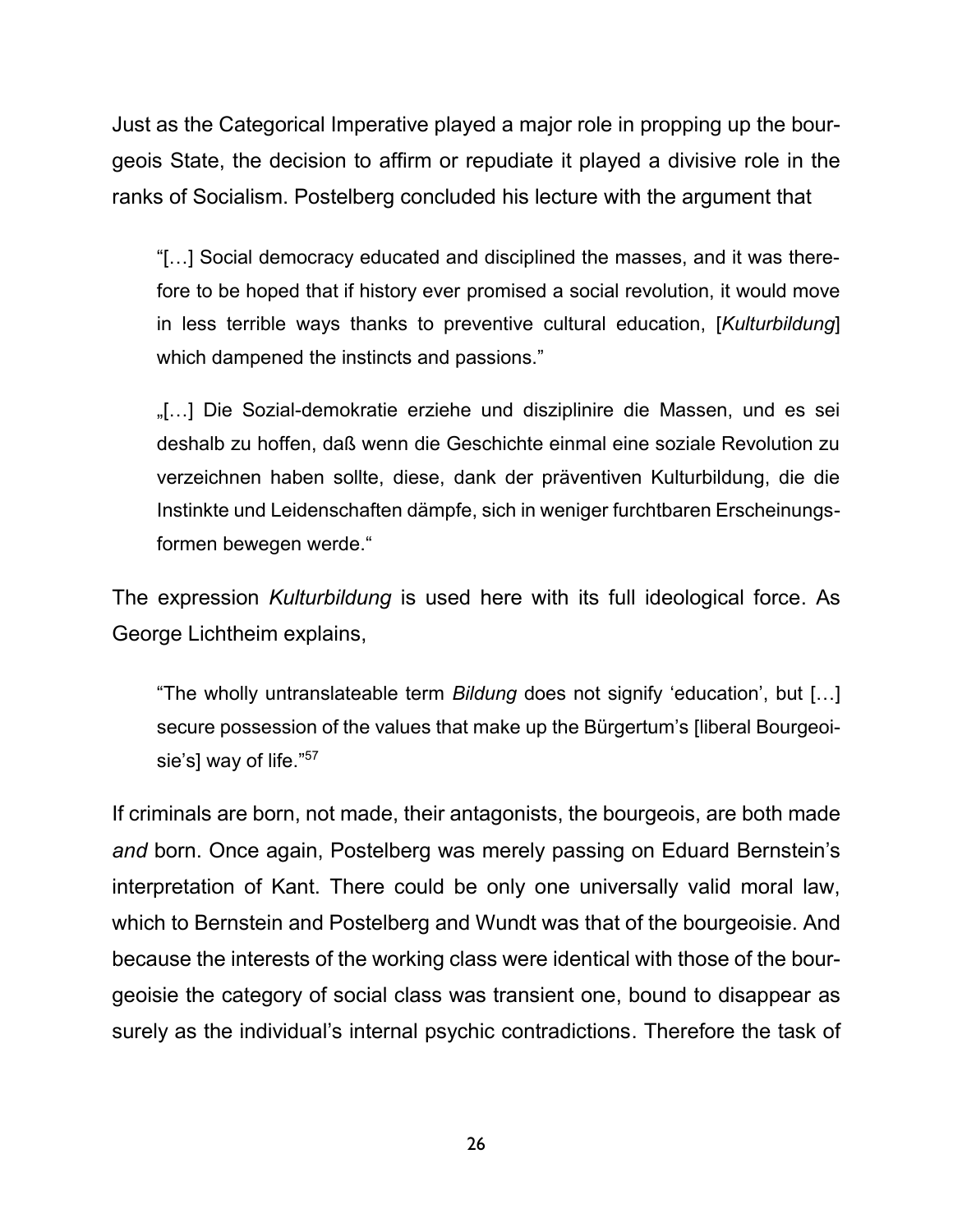the Social-Democratic leadership was not to organize the workers as a class but to raise the workers in mind and morals to the status of fully civilized bourgeois. The only consciousness to which the workers could aspire was the consciousness of the bourgeoisie. For Cousin, Tarde, Bernstein and many that would follow them it was the only consciousness worthy of that name.

### **VII]**

Of the four respondents to Postelberg's lecture the closest to Cousin, Tarde *et al.* may well have been Renner, who would publish his own reflections on the Philosophy of Law in 1904 ; they were republished in a modified version in 1929, and excoriated by the Marxist philosopher Karl Korsch for their revisionist and reactionary subservience.<sup>58</sup> One could make a fair argument that Freud was more of a socialist than Renner — at least in his theories.

As to Federn: We can only guess at the contents of his response to Postelberg. We can only guess, that is, how close Federn was to the position he would take twenty years later in *Die Vaterlose Gesellschaft*. We can more than guess Therese Schlesinger's. Because of the close connection of Schlesinger, her daughter and her future son-in-law with the workers' councils that are the reallife subjects of Federn's book it is imperative to ask how much of the thought that was to see its fruition in Federn's writing was already in the air when Schlesinger responded to Postelberg.

A year previous, Schlesinger had published a sly article in the *Sozialistische Monatshefte*, the organ for Bernstein's Revisionist tendency. <sup>59</sup> Since the founding principle of Revisionism was the building of bridges with the bourgeoisie the editors may have been seduced into thinking they were building such a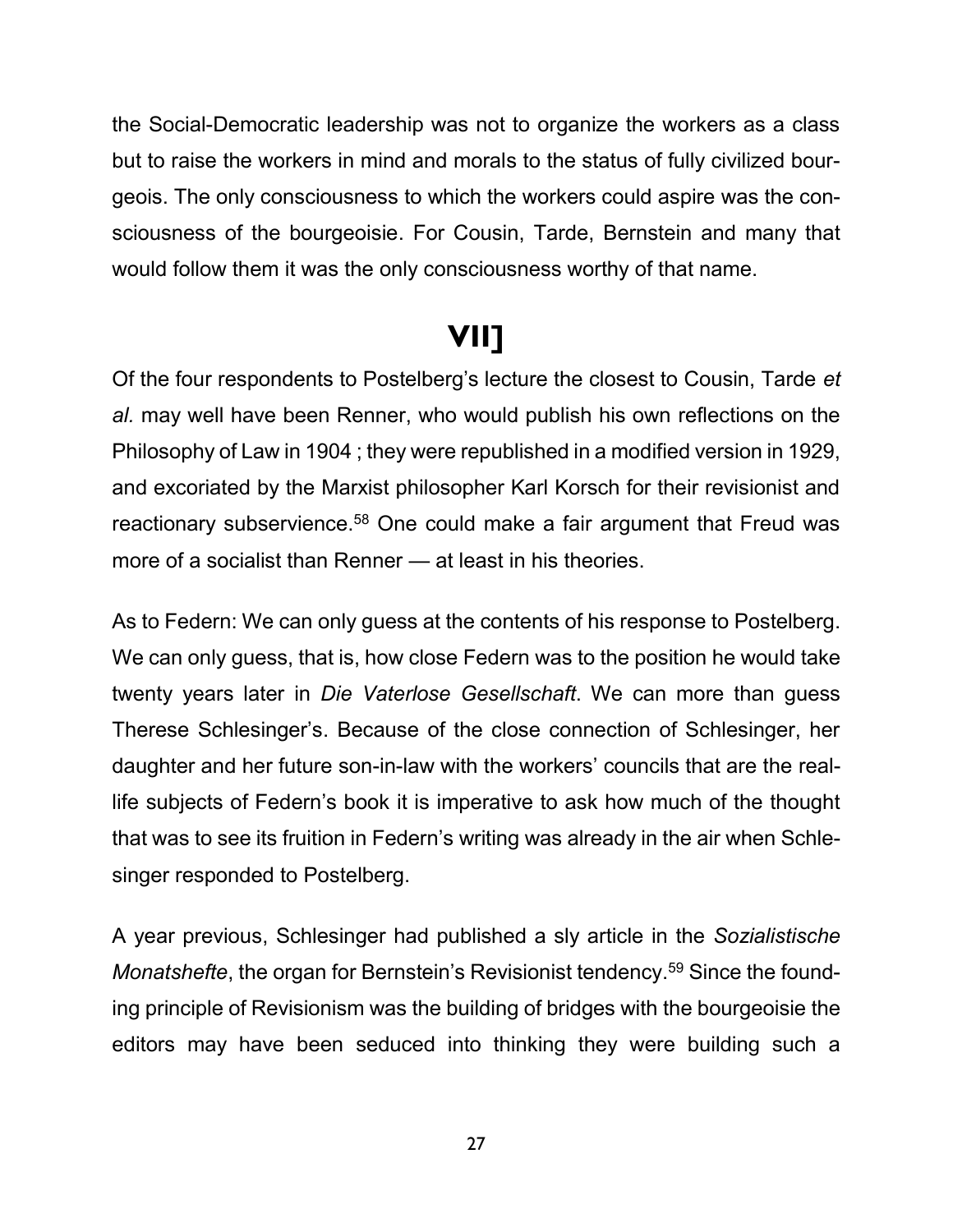connection with feminism in general. If so, they overlooked the implicit message of Schlesinger's title: "The Bourgeois Women's Movement and the Proletarian Women's Movement" [*Bürgerliche und proletarische Frauenbewegung*]. At this point in time, argued Schlesinger, there were two separate women's movements, each with its own agenda. The first, the heir of the French Revolution, demanded equality, but strictly within the domestic sphere. Bourgeois women merely wanted to be fully formed bourgeois with rights equal to those of their male partners:

"The woman worker, on the other hand. […] is far from striving for extended mother's rights, for spiritual elevation and for political equality, because she does not see herself so much oppressed by the prerogatives of the opposite sex as by the prerogatives of property."

"Die Arbeiterin dagegen,[...] ihr liegen Bestrebungen um erweiterte Mutterrechte, um geistige Erhebung und um politische Gleichberechtigung fern, denn nicht durch die Vorrechte des anderen Geschlechts sieht sie sich so sehr bedrückt, als durch die Vorrechte des Besitzes." 60

So far, Schlesinger hewed to a position that was acceptable to the Revisionists. Lenin would describe this attitude, first in *What is to be Done?* [1902], then again in 1916:

"The old Economism of 1894–1902 reasoned thus: [...] capitalism has triumphed… Consequently, there can be no question of political revolution. The practical conclusion: … "economic struggle [should] be left to the workers and political struggle to the liberals." 61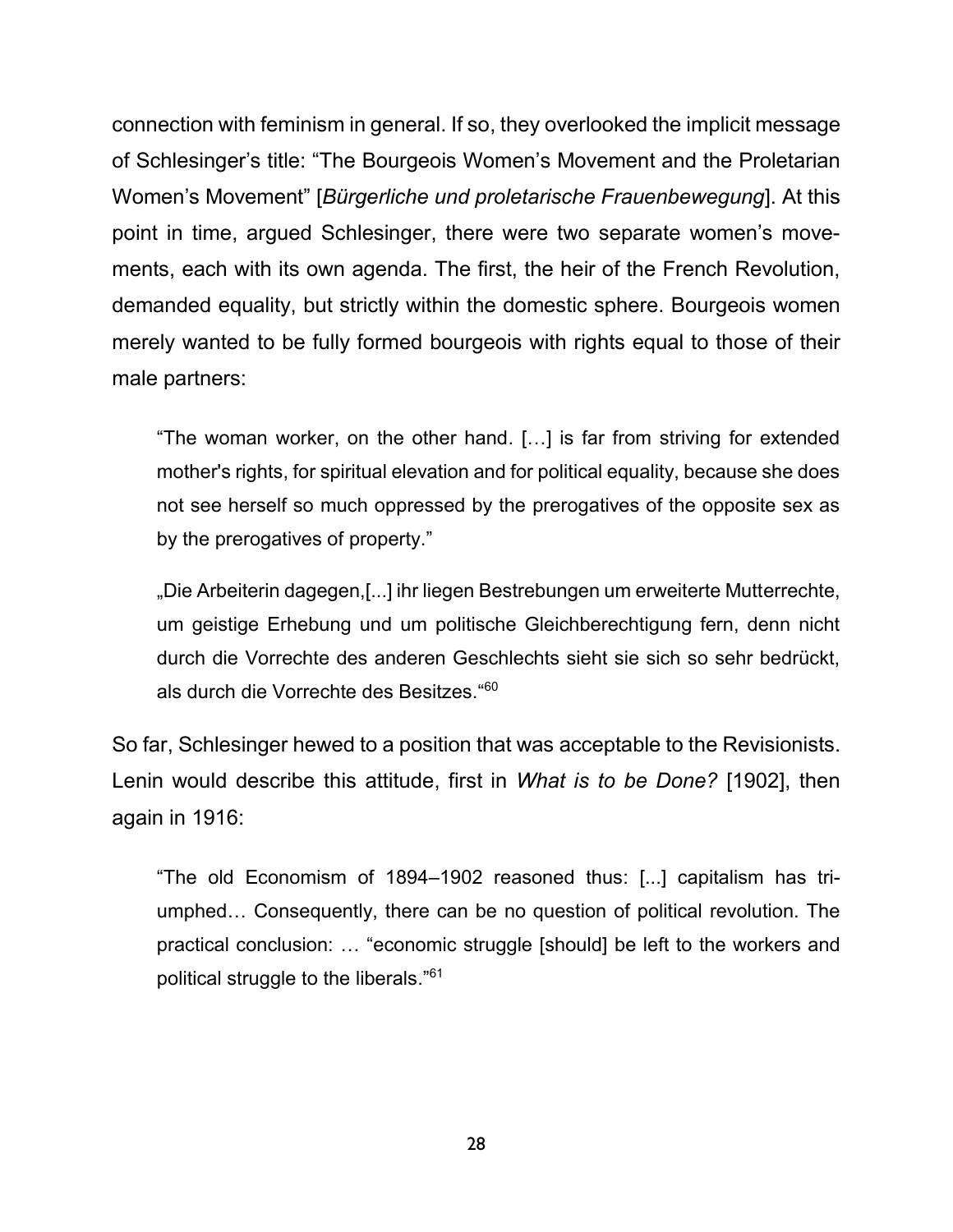The workers, according to Bernstein, should stick to economic goals and leave the politics to their betters in the Party. This was a step backward from the norms established by the German Socialists in the Erfurt Program of 1891, which proclaimed that the worker's struggle must be political as well as economic.

Swiftly, Schlesinger turned the tables. Instead of elevating themselves to bourgeois consciousness as Bernstein and Postelberg suggested, the workers and women workers in particular must adopt a worker's consciousness:

"To join up with Social Democracy the woman worker need only awaken to class consciousness; to do the same, however, the bourgeois woman must outgrow her class consciousness and class interests."

"Die Arbeiterin muss, um sich der Sozialdemokratie anzuschliessen, nur zum Klassenbewusstsein erwachen; die bürgerliche Frau aber muss, um dasselbe zu thun, über ihr Klassenbewusstsein und ihr Klasseninteresse hinauswachsen." 62

The template for individual liberation patterned on bourgeois models of universal Enlightenment could not serve as the model for economic and political liberation. Bourgeois women were incapable of understanding the social relations that determined property relations; they were powerless to effectuate change. The division of revolutionary labor advocated by Bernstein and his followers was a dead end.

Surely Hugo Heller's reaction to Postelberg's lecture was no less strong— and undoubtedly less subtle. The *Arbeiter-Zeitung*, in its 1923 obituary, would remember him as a "fearsome debater…restless, nervous, forthright," while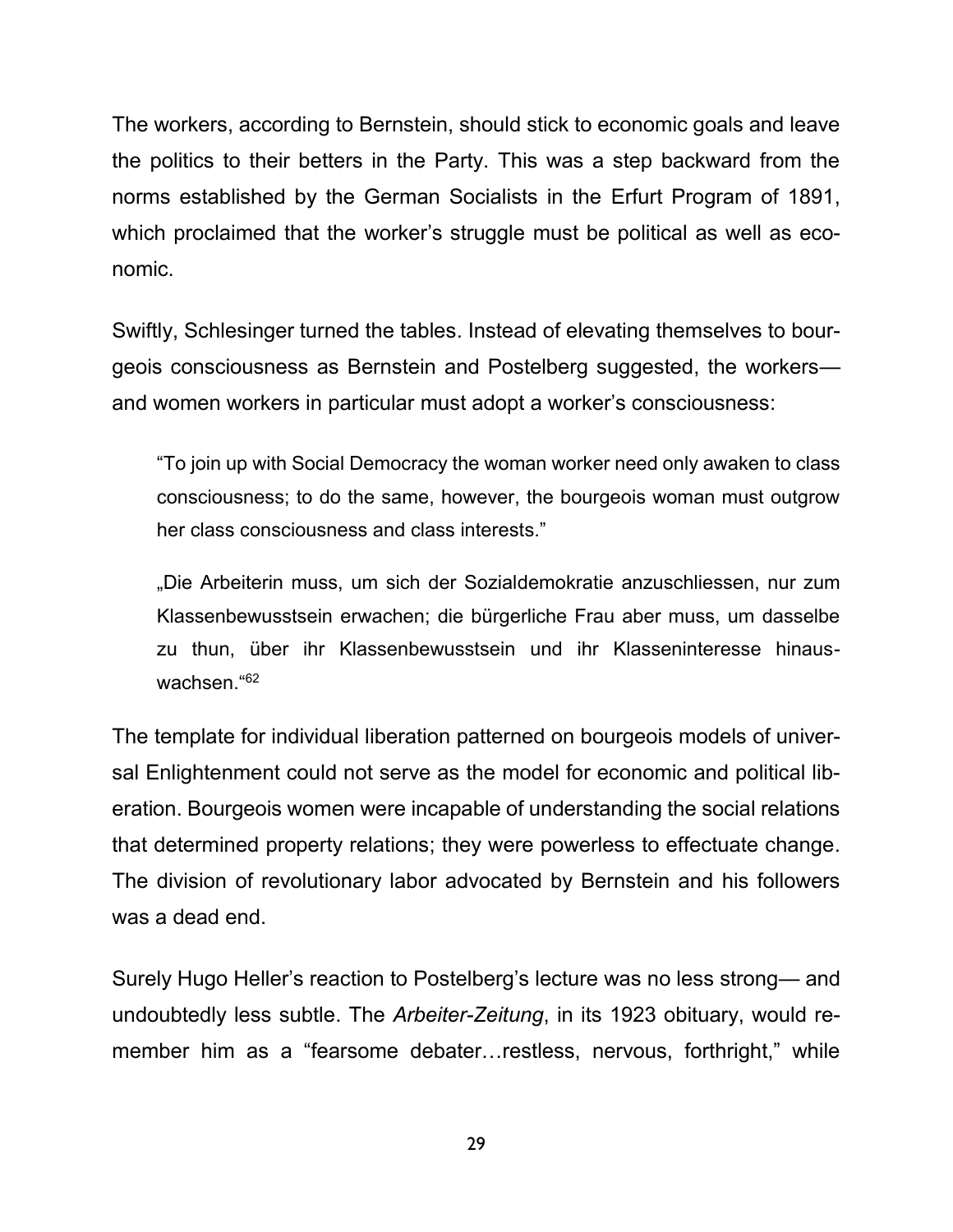Freud's biographer, the politically conservative Ernest Jones, would describe him as "a pretty difficult person."<sup>63</sup>

In 1899 however, Heller was an up-and-coming Party member, the chairman of the Book-worker's association in Vienna [*Obman der Buchhandlungsgehilfen]* and an associate at the "Viennese People's Bookstore" [*Wiener Volks-buchhandlung*] the major distributor and printer of Party literature, which he had helped found in 1893. Taking advantage of major technological advances and the expansion of the mass media, the Social-Democratic Party had developed a powerful machinery for cultural and political education, to the point where it considered itself in direct competition with the private sector as a sponsor of popular culture: the Socialism of the Future need not wait for revolution to take control of the means of production.<sup>64</sup> A few months after Postelberg's lecture Heller was convicted of slander along with his boss at the People's Bookstore for distributing postcards of the mayor of Vienna, the populist anti-Semite Karl Lueger, in women's clothing—hardly the spiritual uplift Postelberg had in mind but a fair example of the type of educating Heller favored—and perhaps indicative of his future interest in the perversions. 65

By the time of Postelberg's lecture the Party leadership—and Victor Adler in particular, the leader and founder of SDAP—was deeply concerned that Bernstein's Revisionism would further divide the Socialist movement. Theoretical wrangling, according to the leaders themselves, "made the [Socialist] International look like a 'farce,' 'ridiculous' and a 'disaster.'"<sup>66</sup> The answer was tactical compromise, theoretical synthesis and democratic pluralism, which the discussions following Postelberg's lecture were meant to demonstrate. In the same spirit, a year earlier the Party leadership had encouraged the brilliant young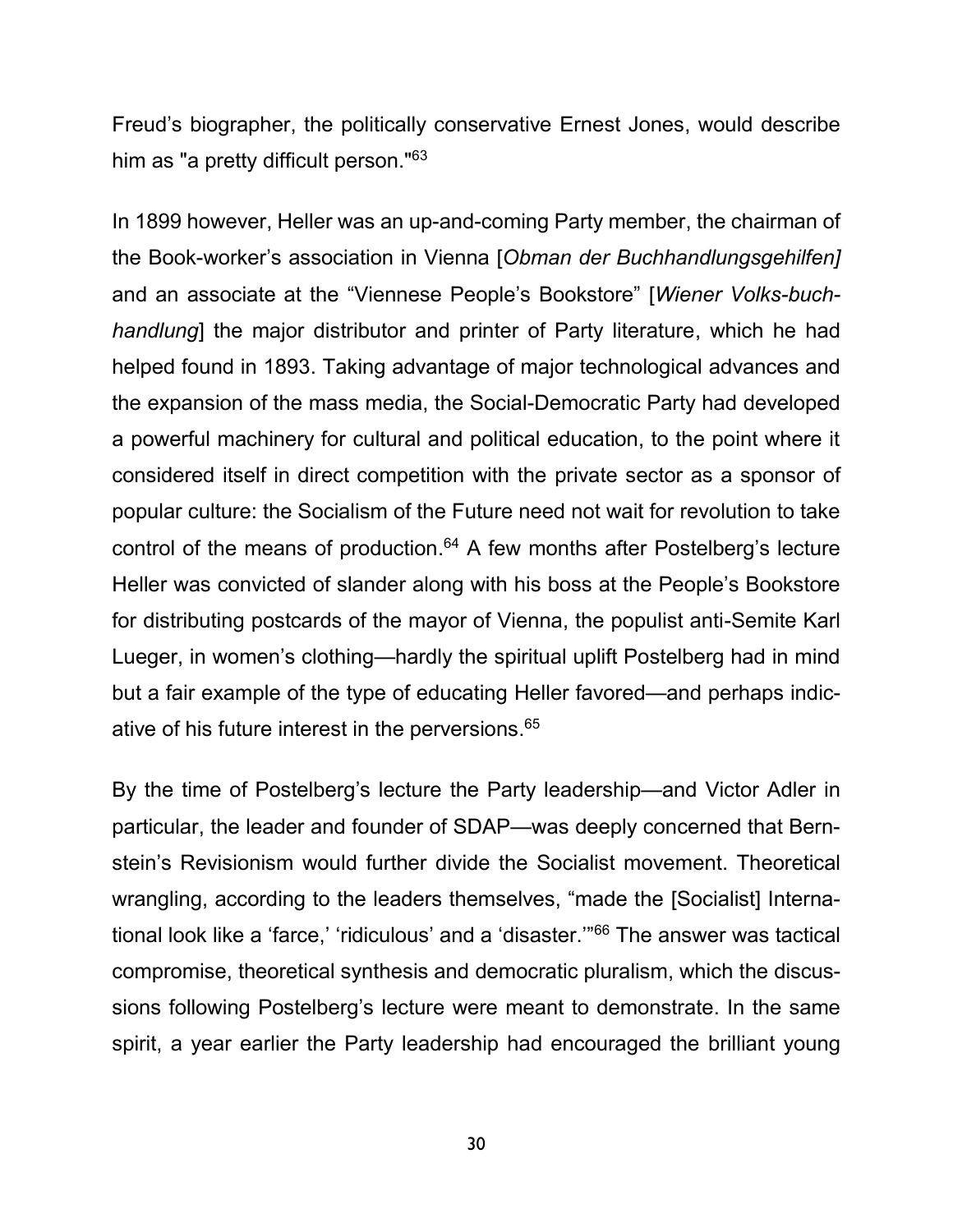activist Rosa Luxemburg to respond to Bernstein. Her article *Sozialreform oder Revolution?* ["Reform or Revolution?"] was her first major theoretical statement; it would become one of her best-known, most influential works. <sup>67</sup> It is impossible to trace the responses to Postelberg's lecture or, for that matter, the parallel evolution of Socialism and psychoanalysis, without reading Luxemburg.

Luxemburg began by pointing out the disjunction in Bernstein's argument between the process of organizing and the ultimate goal. The consciousness that the Proletariat was called upon to achieve could not be an *Abbild*, an already posited regulative structure outside the individual, as Kant had argued. Rather, consciousness was the process of political agitation in and of itself:

"Only in the struggle for Democracy and the practice of its rights can the Proletariat attain a consciousness [*Bewußtsein*] of its class interests and its historic tasks."

"Nur [...] in dem Kampf um die Demokratie, in der Ausübung ihrer Rechte das Proletariat zum Bewustßsein seiner Klasseninteressen und seiner geschichtlichen Aufgaben kommen kann." 68

In this respect Freud's theoretical and philosophical approach was closer to the Marxism of a Luxemburg than to the weak-tea version of Kantian Idealism served up by Postelberg or, for that matter, the institutional rigidity of a Renner. Just as the process of psychoanalysis was a consciousness of self as process, so, too, for Luxemburg, political struggle was the means by which each individual member of the working class achieved the consciousness that defined the class as a whole: the personal was political. A quarter of a century later in Vienna Georg Lukács would ring changes on this tune. 69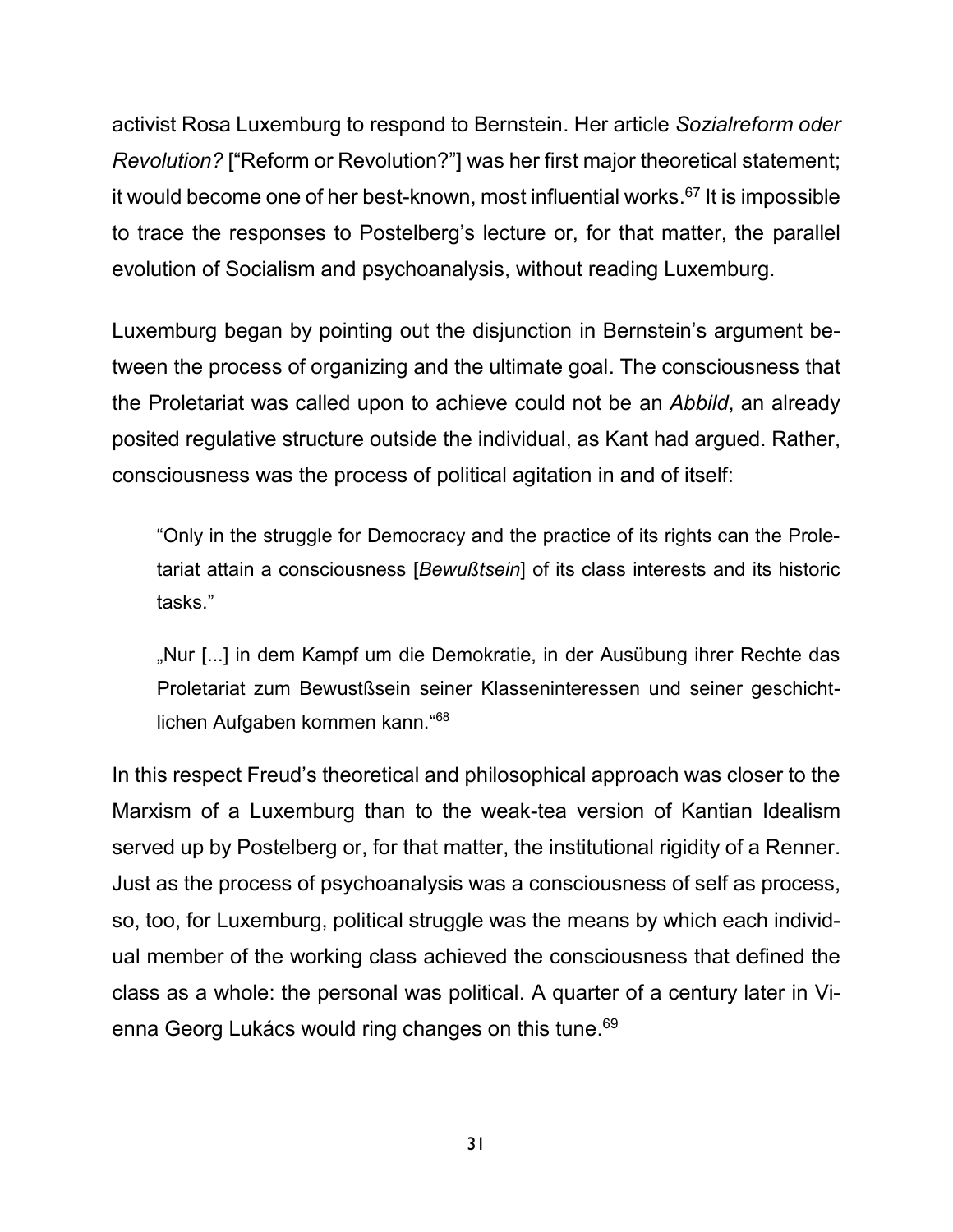The influence of Luxemburg's approach would be felt long after that—and long before. On November 29, 1905, the *Arbeiter-Zeitung* devoted a whole issue to the massive orderly march of the proletariat through Vienna's *Ringstrasse* the previous day. The purpose was to press for Universal Manhood Suffrage, but the catalyst was the recent news that the Tsar had granted a Constitution following the 1905 Revolution.

"These masses of the organized proletariat are not led by a will other than their own, but by a will within them: one that is alive in each, that has been ignited by his personal knowledge, that has nourished itself and become great through the experience of his own personal life. The will of the proletarian is not suffocated and not bowed in the organization, but awakened, strengthened and united. In this way, however, a completely new will emerges. It is believed to be praise when it is called military discipline, but it is far different and far higher. It is not drill, but self-discipline, it is the will of thousands united in the collective will, the result not of coercion, but of an unparalleled gigantic educational work [*Erziehungswerk*]."

"Nicht von einem Willen außer ihnen werden diese Massen des organisierten Proletariats geleitet, sondern von einem Willen in ihnen: der in jedem einzelnen lebendig ist, der sich entzündet hat an seiner persönlichen Erkenntnis, der sich genährt hat und groß geworden ist durch die Erfahrung seines eigenen persönlichen Lebens. Nicht erstickt und nicht gebeugt wird der Wille des Proletarier in der Organisation, sondern auferweckt, gestärkt und vereinigt. So aber entsteht ein völlig Neues. Man glaubt ein Lob auszusprechen, wenn man es militärische Disziplin nennt, aber es ist weit anderes und weit höheres. Es ist nicht Drill, sondern Selbstzucht, es ist der zum Kollektivwillen vereinigte Wille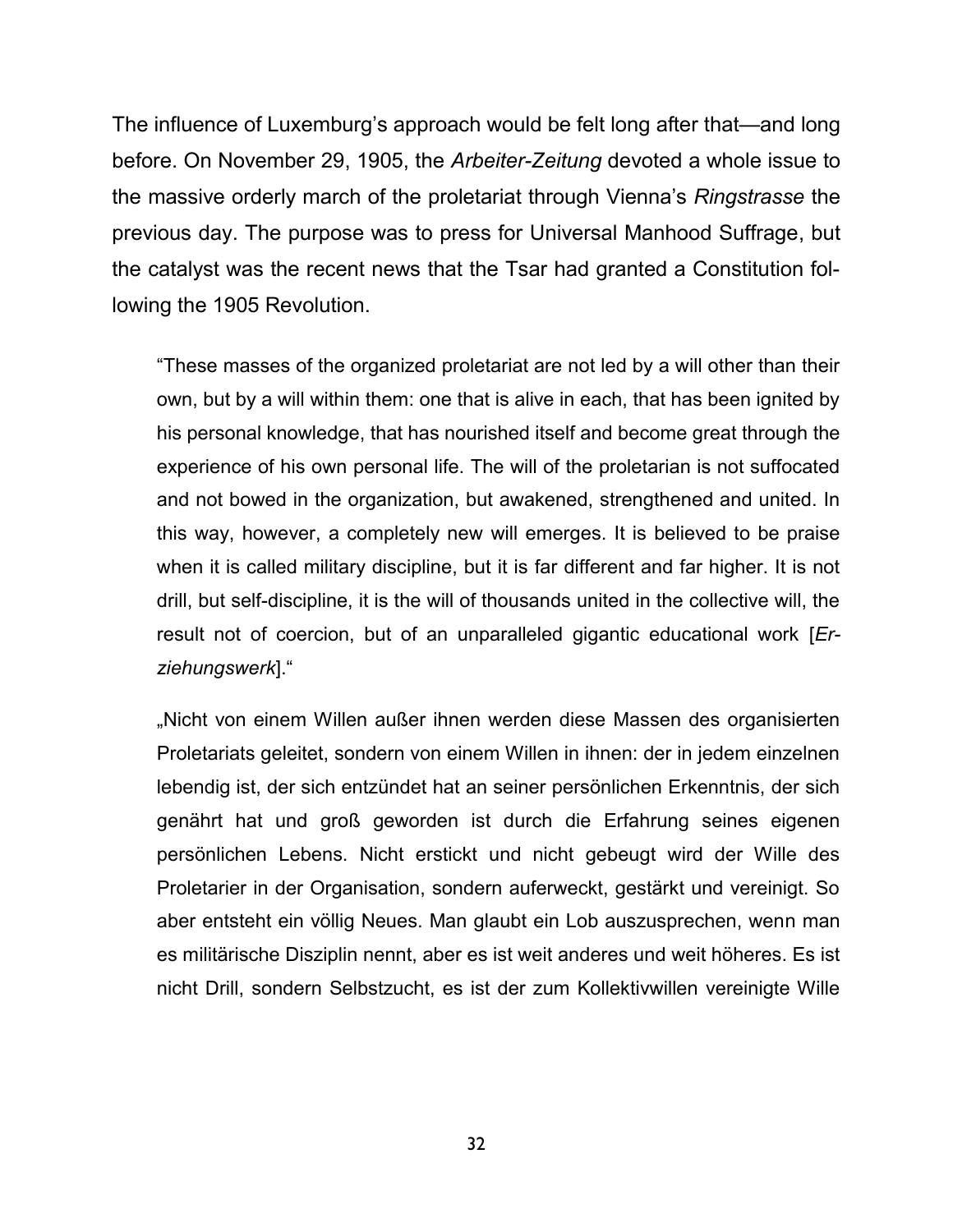von Tausenden, das Ergebnis nicht des Zwanges, sondern eines gigantischen Erziehungswerkes ohnegleichen." 70

The belief that the working class of Germany and Austria was more disciplined and rational than the undisciplined and over-emotional proletariat of France was an underlying reflection of the divisions within the Socialist International.<sup>71</sup> Ever the compromiser, Victor Adler had carefully managed this "theatrical triumph," and the article in the *Arbeiter-Zeitung* was most likely his own.<sup>72</sup> This was not revolution as it was but as Adler wished it to appear: not a wild, irrational outburst but the assumption of consciousness. The distinction between the disciplined will imputed to the working-class and the blind obedience suggested by Tarde and others would be echoed in Freud's argument, in *Group Psychology and the Analysis of the Ego*, that the true model of blind obedience is not the revolutionary mob but the reactionary Army and the Church. In a deeper way, it is echoed in the shared belief among psychoanalysts and Marxists that the selfhood to be achieved is not a thing *out there* whose image [*Abbild*] is already present, but a self-in-becoming. It would stated most clearly in Federn's *Vaterlose Gesellschaft* of 1919.

It would be simplistic to credit Luxemburg with the idea that revolutionary activity is in and of itself constitutive of revolutionary consciousness — as simplistic as crediting Freud with the discovery of the unconscious. Rather we are faced with one of those shifts in History Foucault calls (after Bachelard)

"Epistemological acts and thresholds [...] : they suspend the indefinite accumulation of knowledge, break its slow maturation and bring it into a new time, cut it off from its empirical origin and initial motivations, purify it of its imaginary complicity; they thus prescribe to historical analysis no longer the search for silent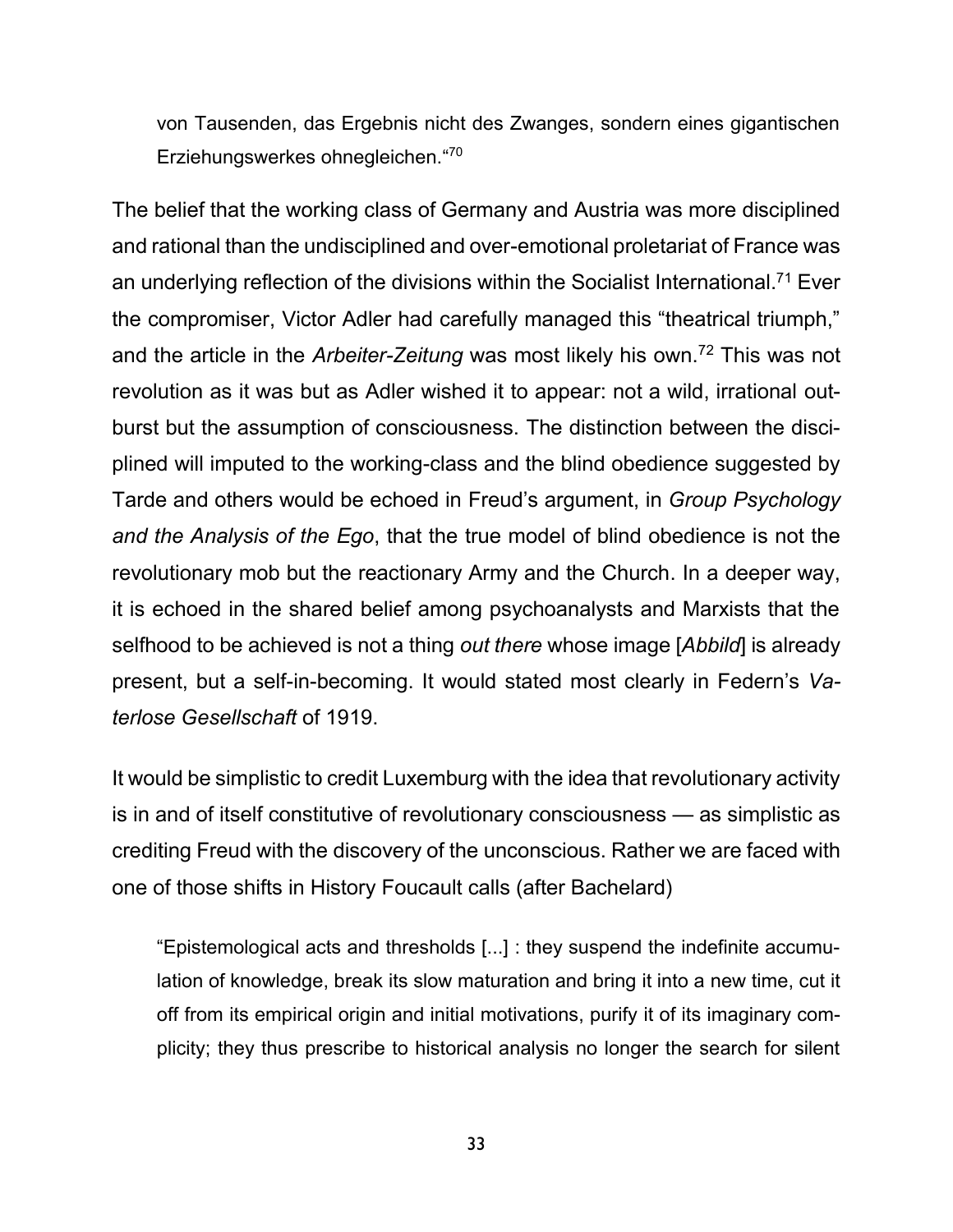beginnings, no longer the endless ascent to the first precursors, but the identification of a new type of rationality and its multiple effects. Shifts and transformations of concepts: G. Canguilhem's analyses can serve as models…"

« *Actes et seuils épistémologiques* […] : ils suspendent le cumul indéfini des connaissances, brisent leur lente maturation et les font entrer dans un temps nouveau, les coupent de leur origine empirique et de leurs motivations initiales, les purifient de leurs complicités imaginaires; ils prescrivent ainsi à l'analyse historique non plus la recherche des commencements silencieux, non plus la remontée sans terme vers les premiers précurseurs, mais le repérage d'un type nouveau de rationalité et de ses effets multiples. *Déplacements* et *transformations* des concepts : les analyses de G. Canguilhem peuvent servir de modèles... $^{73}$  »

Given Luxemburg's ambition to return to first principles when she undertook the writing of *Reform or Revolution?* it would have been surprising had she not turned to Marx's similar statement of first principles, the *Feuerbach Theses*, left in manuscript form in 1845 and first published at the same time Luxemburg herself was writing her own tract.<sup>74</sup> The first page of Luxemburg's article calls attention to the same contradiction Marx had highlighted in the first of his *Theses*: the unbridgeable gap, in Kantian epistemology, between consciousness and practice. Given the importance of Kant in Bernstein's thought, Karl Marx's own critique offered Luxemburg the opportunity to reorder the foundational principles of discourse, exactly as Freud would do a few months later in *The Interpretation of Dreams*.

Georges Canguilhem, Foucault's teacher, had written extensively on the tensions, at the turn of the twentieth century, between vitalist theories of human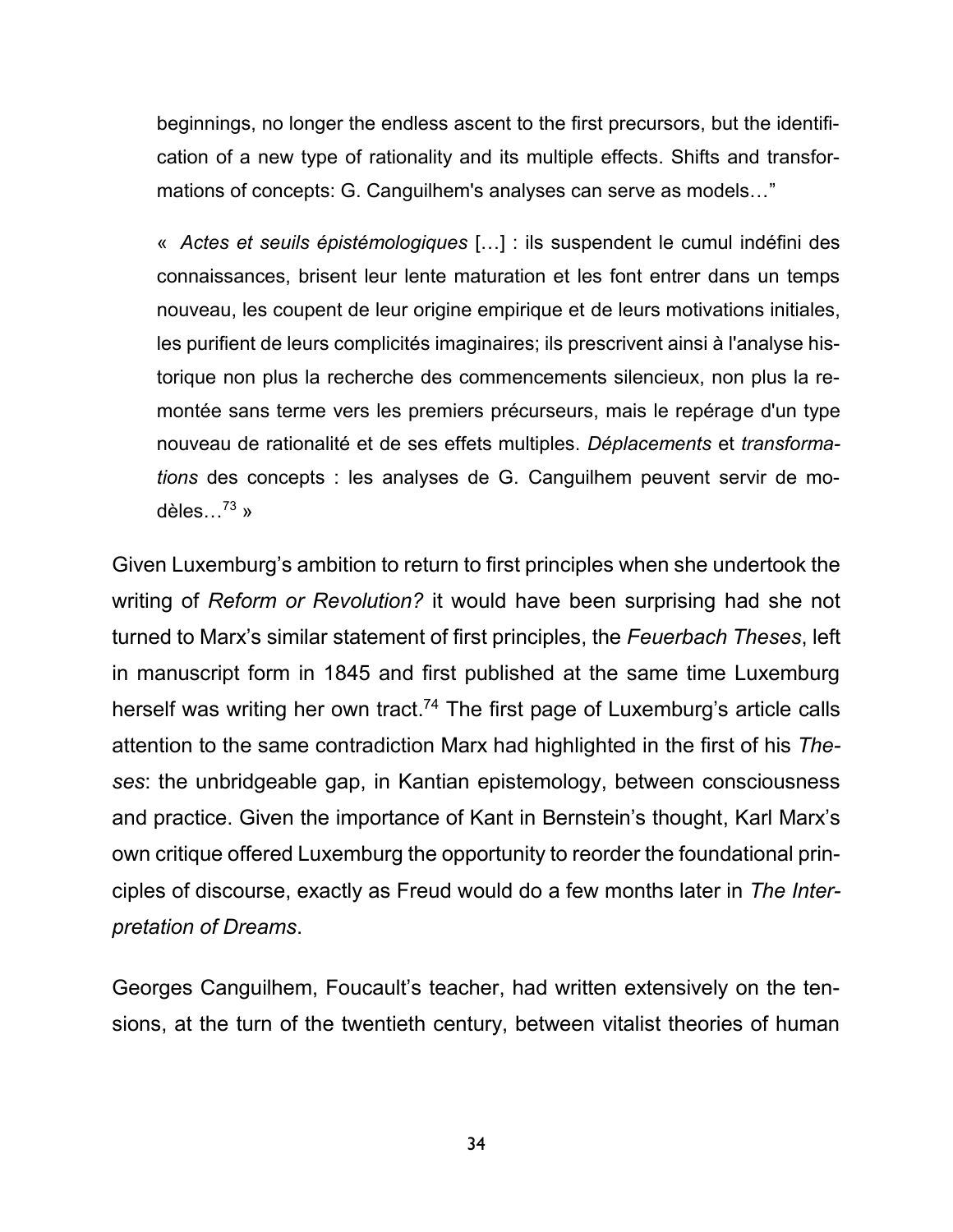agency and theories of social determination—the same tensions that formed a dynamic and conflicting core of thought for Luxemburg and Freud, and Victor Adler and, eventually, V. I. Lenin in his more philosophical mood. In this context, Foucault's suggestion that, "revolutions are never more than a bringing forth to consciousness" [*Les revolutions n'y sont jamais que des prises de conscience*] takes its full force of meaning:<sup>75</sup> Marx, in his Theses of 1845, had offered a materialist conception that grounded human consciousness, not in the spatial, but the temporal dimension. This insight would come to full fruition in Luxemburg, and Freud, and that other Socialist, Albert Einstein. Those are, indeed, "transformations that register as foundations and a renewal of foundations" [*transformations qui valent comme fondation et renouvellement des fondations*].<sup>76</sup>

#### **VIII]**

Luxemburg helped to crystallize a concept whose popularity rested on the fact that it offered a compromise in theory for intractable conflicts in practice: *Reform or Revolution?* sold 5,000 copies in a few months. In contrast, Freud's *Interpretation of Dreams* sold a few hundred copies in the following years. Yet the "new type of rationality" that developed in the first decade of the twentieth century would ensure that Freud's work would fulfill the same function as Luxemburg's, a compromise formation that papered over fundamental conflicts. Freud's writings could be used to legitimize concepts as irreconcilable as those of the Socialist Left and the progressive bourgeoisie, so long as one did not look too closely.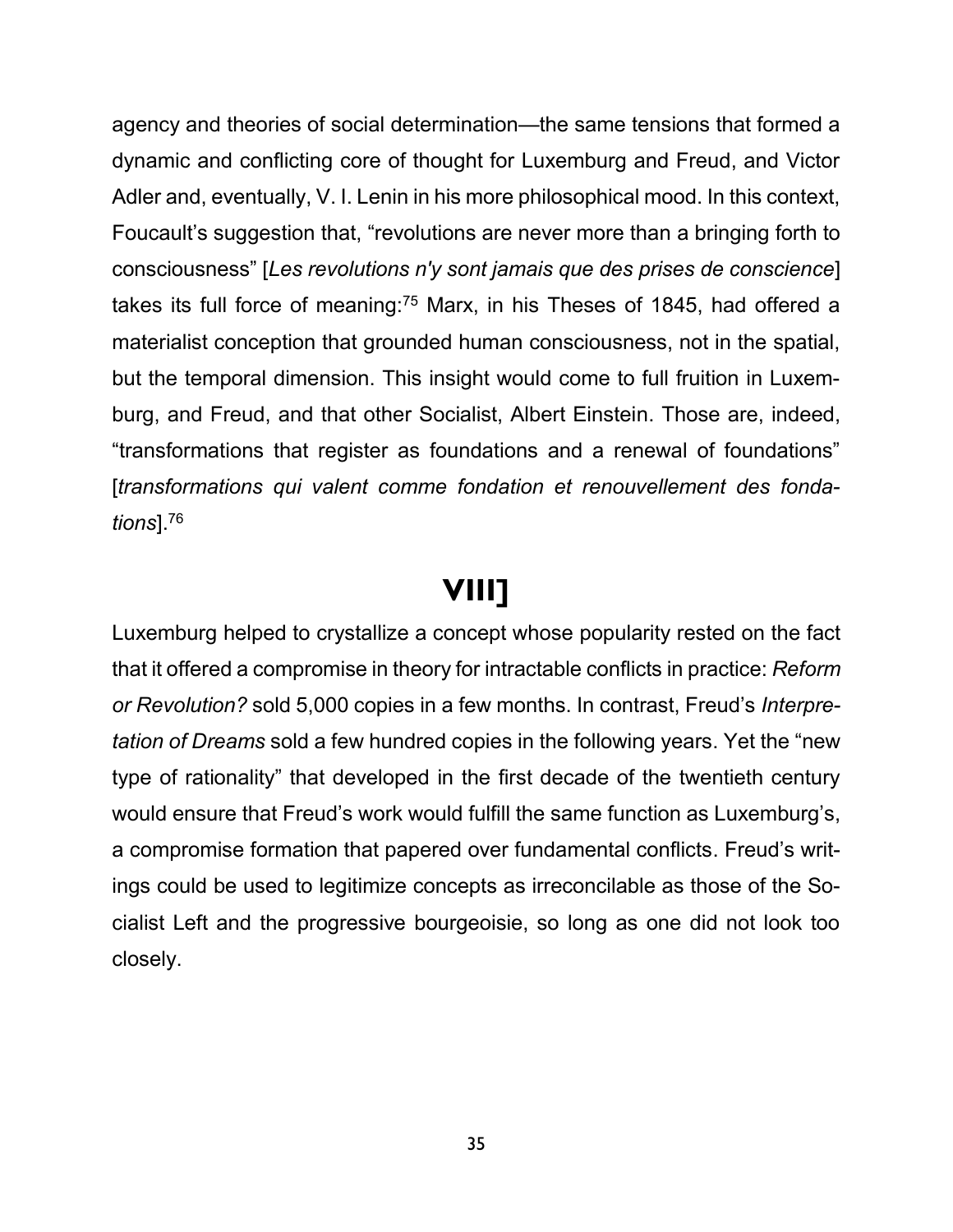The looking was none-too-close in one of the earliest reviews of *Interpretation of Dreams*, by the "unhappy" poet J. J. David, in a Berlin newspaper: <sup>77</sup>

"It feels rather eerie to learn that during a great part of our lives, we are at the mercy of a dark power, which arbitrarily plays with us, which turns the purest into a sinner…

"Surely, it is an uncanny [*unheimliches*] feeling for anyone to have a large part of his life handed over to a dark force gratuitously driving us at play, making of the purest soul a sinner."

"Es ist sicherlich ein unheimliches Gefühl für Jeden, einen großen Theil seines Lebens einer dunkeln Gewalt überliefert zu sein, der willkürlich mit uns ihr Spiel treibt, die den Reinstein zum Sünder machen."<sup>78</sup>

Significantly, David followed this with a description of a dream in which the bourgeois sinner is sent to his death by Robespierre, Marat and a howling revolutionary mob. Paging Doctor Freud…

There is much in Freud's title, and in the epigram to his work, that would have pointed the poet to a similarly politicized reading of the "dark force." The English title itself, *Interpretation of Dreams*, is a mistranslation of the original, *Traumdeutung*, literally "Meaning of Dreams," which aligned Freud's volume with the culture of cheap dream-books [*Traumbüchel*] sold door-to-door by the traveling salesmen Heller represented.<sup>79</sup> In December of 1901 Heller himself was slandered by a right-wing satirical journal as a member of a secret Jewish cabal disseminating such books. *<sup>80</sup>* Perhaps by then even Lueger's anti-Semites had got wind of Freud's subversive writings. Add to this Freud's epigraph to *Interpretation*, a quote from Ferdinand Lassalle, the founder of the first German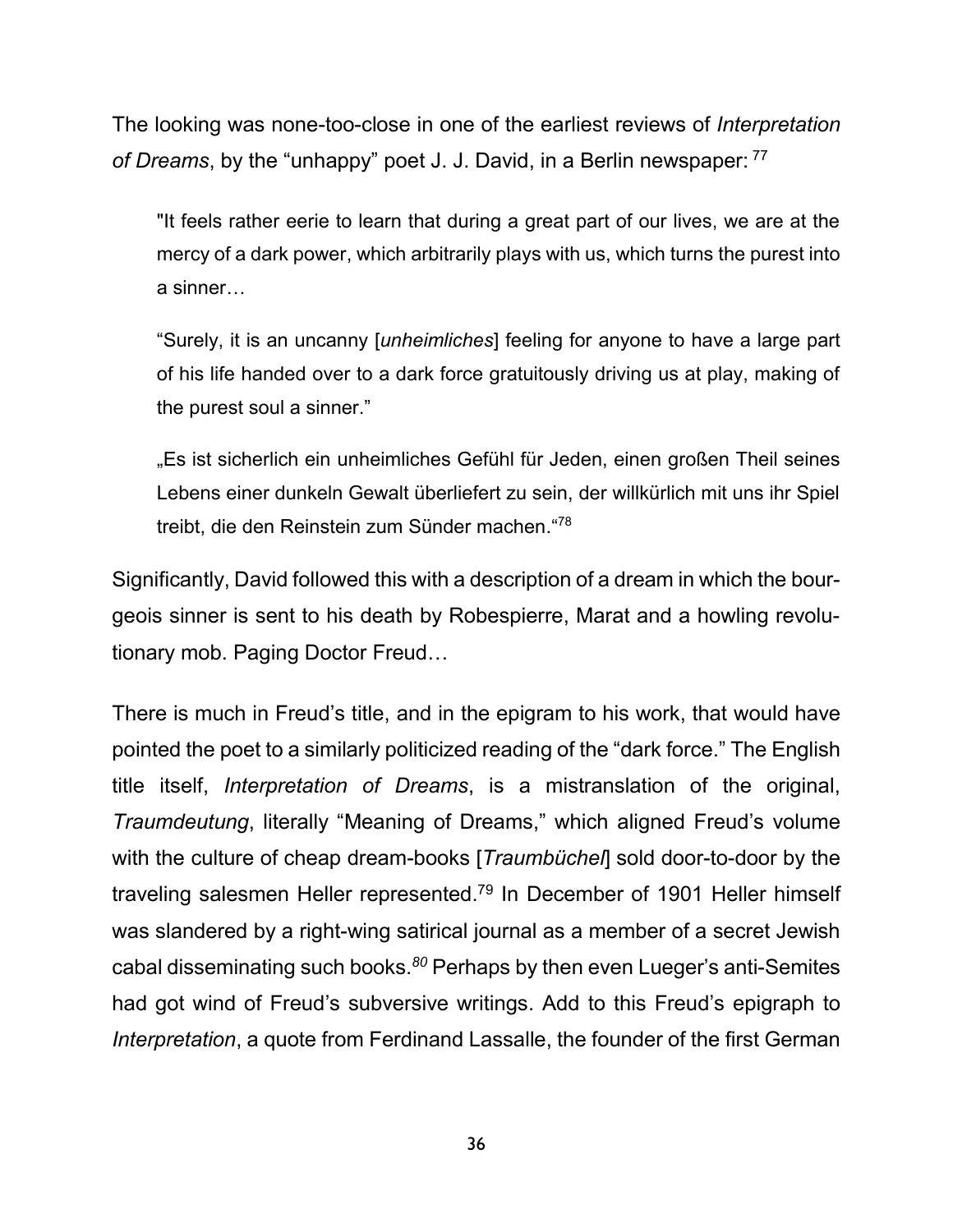workmen's party and a stalwart defender of the Prussian State as well. *Flectere si nequeo superos, Acheronta movebo.* "If I cannot bend the powers above I will move Hell."<sup>81</sup> No literate person in 1899 would have missed the inference of the quote, which reflected Lassalle's own understanding of mass movements and their uses. The King of Prussia, suggested Lassalle, should unleash the "hellish" forces of the lower classes to support his political ambitions in Italy. This was the same point of divergence Schlesinger had raised against Bernsteinian Revisionism: whether political activity should be the province of the elites alone.

Behind this divergence lay another contested Revisionist argument, the assumption that all processes were irrational that did not meet the criteria of the State as the supreme arbiter of Reason. Since Reason was the domain of the bourgeoisie, unreason must default to the lower classes. Looking back long after the collapse of Red Vienna, Otto Bauer, Victor Adler's successor as Party leader, would write:

"[The Party's] only function is to lead the Working Class from instinctive to clearly conscious [...] behavior."

"[Die Partei] hat nur die Funktion, die Arbeiterklasse von instinktivem [...] zu klar bewusstem [...] Handeln [...] zu [...] führen." 82

The suggestion that the behavior of the working class was somehow more "instinctive" than that of its bourgeois leadership leaves Bauer closer, once again, to Bernstein than Freud. Bauer had once briefly consulted with Freud. He occasionally borrowed Freudian ideas for theoretical discussions. It has been said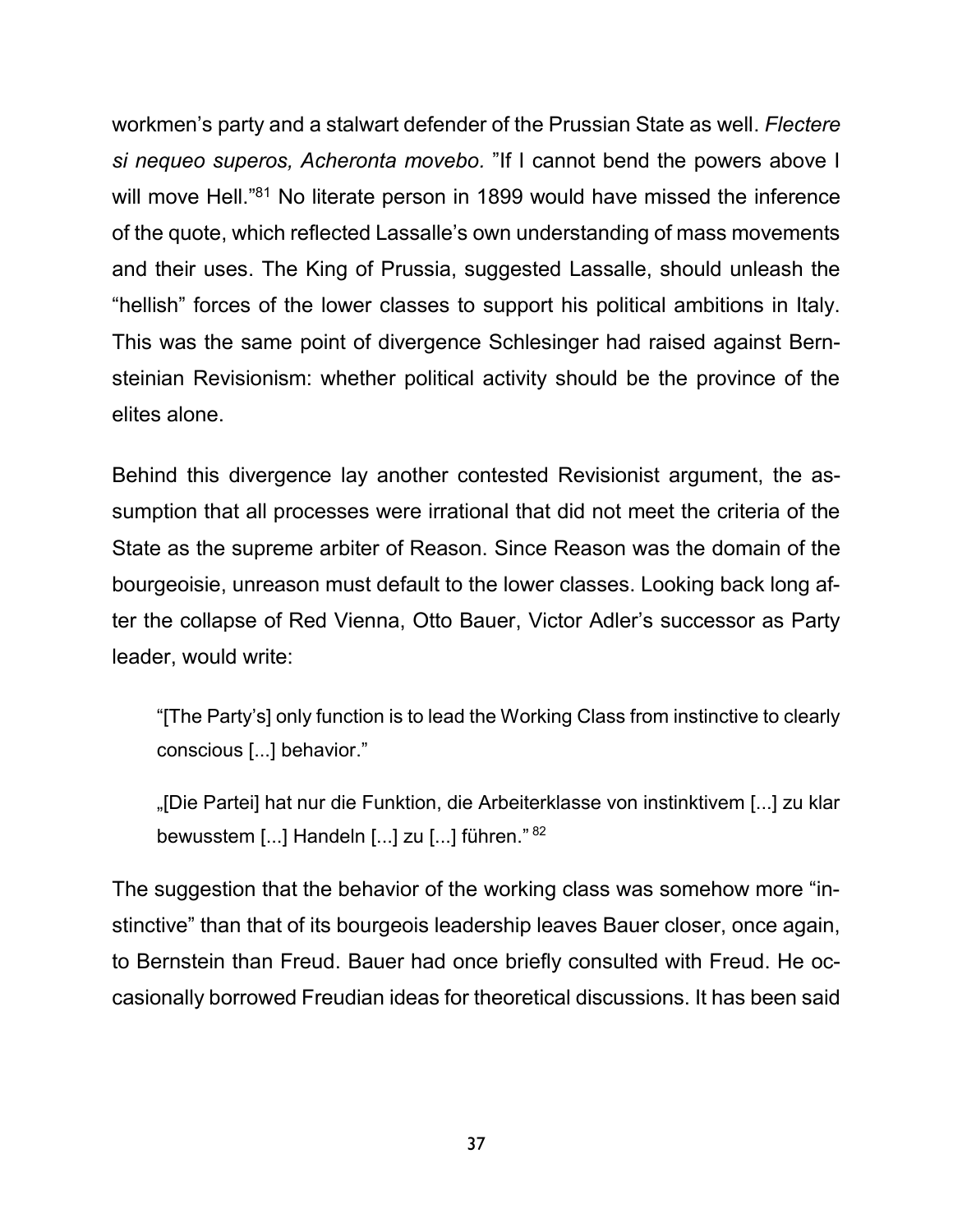that Bauer was none-too-keen to apply Freudian theory to himself, though ready enough to apply it to political causes.<sup>83</sup>

#### **IX]**

On December 18, 1901 Modernism came to the German-speaking countries or rather, Modernism as a political choice. That day, Kaiser Wilhelm inaugurated the statuary on the Siegesallee in Berlin with a policy statement that would polarize the German-speaking debate around cultural policy for years to come. Art, proclaimed the Kaiser, was an eternal, law, sufficient unto itself [*ein ewiges, sich gleich bleibendes Gesetz*], another facet of that eternal, Natural Law which, to the bourgeois thinker, Kantian or Hegelian, was identical with the laws of the State:

"If culture is to fulfil its task fully it must penetrate down to the lowest strata of the People. It can only do this when art offers its hand, when it raises it instead of descending into the gutter."

"Soll die Kultur ihre Aufgabe voll erfüllen, dann muß sie bis in die untersten Schichten des Volkes hindurchgedrungen sein. Das kann sie nur, wenn die Kunst die Hand dazu bietet, wenn sie erhebt, statt daß sie in den Rinnstein niedersteigt." 84

Wilhelm effectively excluded all new forms of Art and Culture from State patronage. Not for the first or last time, the Kaiser's uncompromising attitude summoned up the forces of Hell. In response to the Kaiser's *Rinnsteinrede* ["gutterproclamation"], artists as varied in style as the Impressionist Max Liebermann and the Social-realist Käthe Kollwitz were given the designation *Rinnsteinkünstler* (gutter-artist) as a badge of honor. In 1902 the journalist, cultural critic and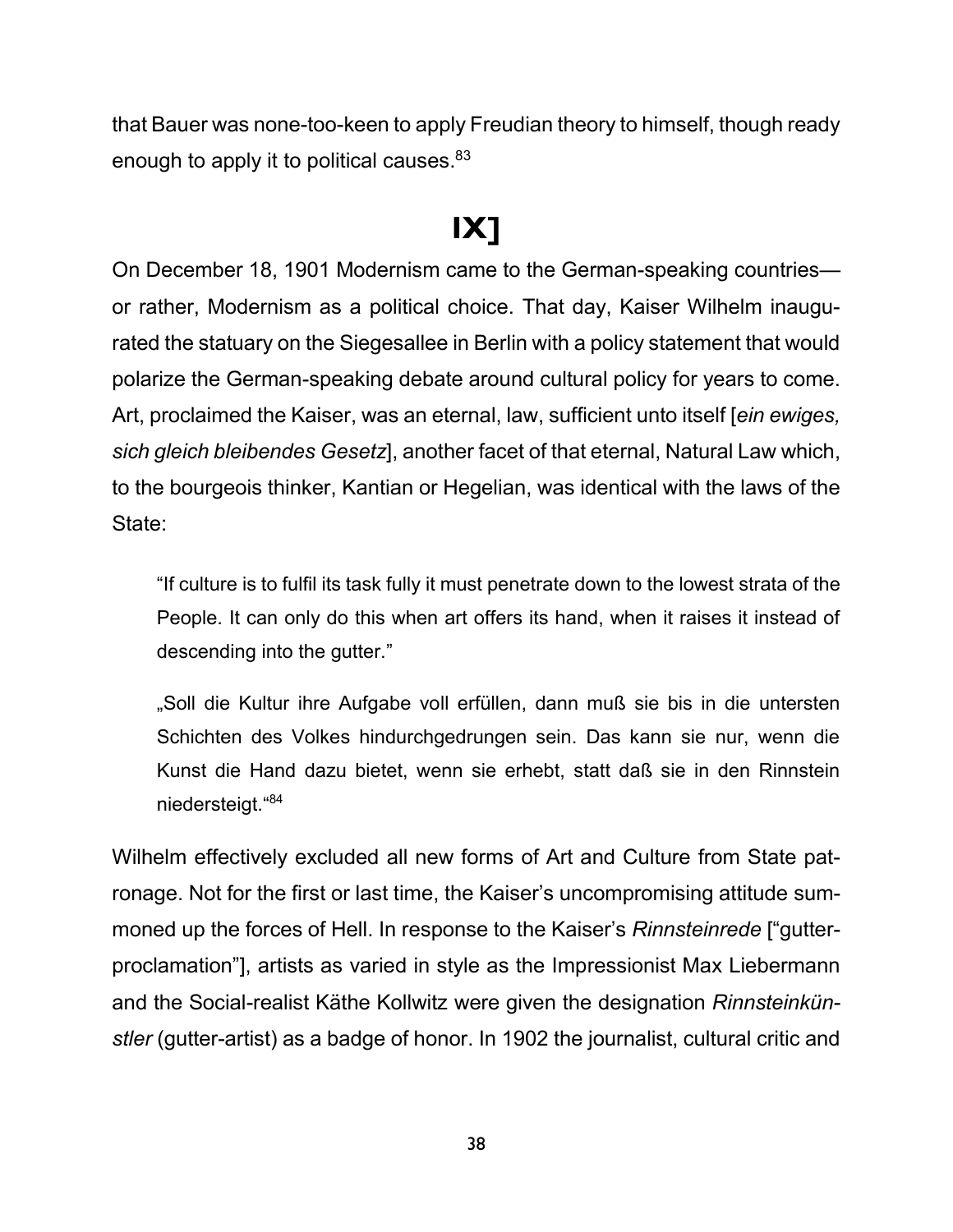ex-hobo Hans Ostwald began to publish a series of *Lieder aus dem Rinnstein* [*Songs from the Gutter*] in order to "illuminate our culture from below" [*unsere Kultur von unten zu beleuchten*]. <sup>85</sup> Ostwald's anthologies ranged from twelfthcentury Latin Goliards to German Renaissance folk-poetry, to Frank Wedekind the sordid naturalist playwright and the Expressionist Else Lasker-Schüler. This eclecticism, unified by little more than its opposition to state-sponsored and official culture, gives Austrian and German Modernism their peculiar complexity; in either case the triangle of state-sponsored culture, Socialist-sponsored culture and culture patronized by the private sector enhanced the formation of alliances and cleavages at once political and cultural.<sup>86</sup>

On October 14, 1905, Rosa Luxemburg wrote to her lover Leo Jogiches:

"Heller has already left the *Schwabische Tagwacht* [the regional daily of the German Socialist Party, published in Stuttgart]. He was pushed out by Klara [Clara Zetkin]'s intrigues among others, and since he couldn't find a position in the Party he went to Vienna and simply founded an *art- and book-store*! 'Man overboard!'"

"Heller ist schon aus der »Schwäbischen Tagwacht« ausgetreten (ihn haben unter anderem Klaras Intrigen hinausgebissen), und da er in der Partei keine Stelle fand, so fuhr er nach Wien und grundete einfach *eine Kunst- und Buchhandlung!* »*Ein Mann über Bord!*«" 87

Zetkin was strenuously opposed to Party compromises with the new artistic and literary trends. Those were the artists Heller would support in his new Vienna bookstore, starting with his wife, the artist Hermine Ostersetzer. Though Heller never again participated directly in Party affairs he maintained his friendship with Kautsky and Adler.<sup>88</sup> In 1910 he became the Vienna distributor for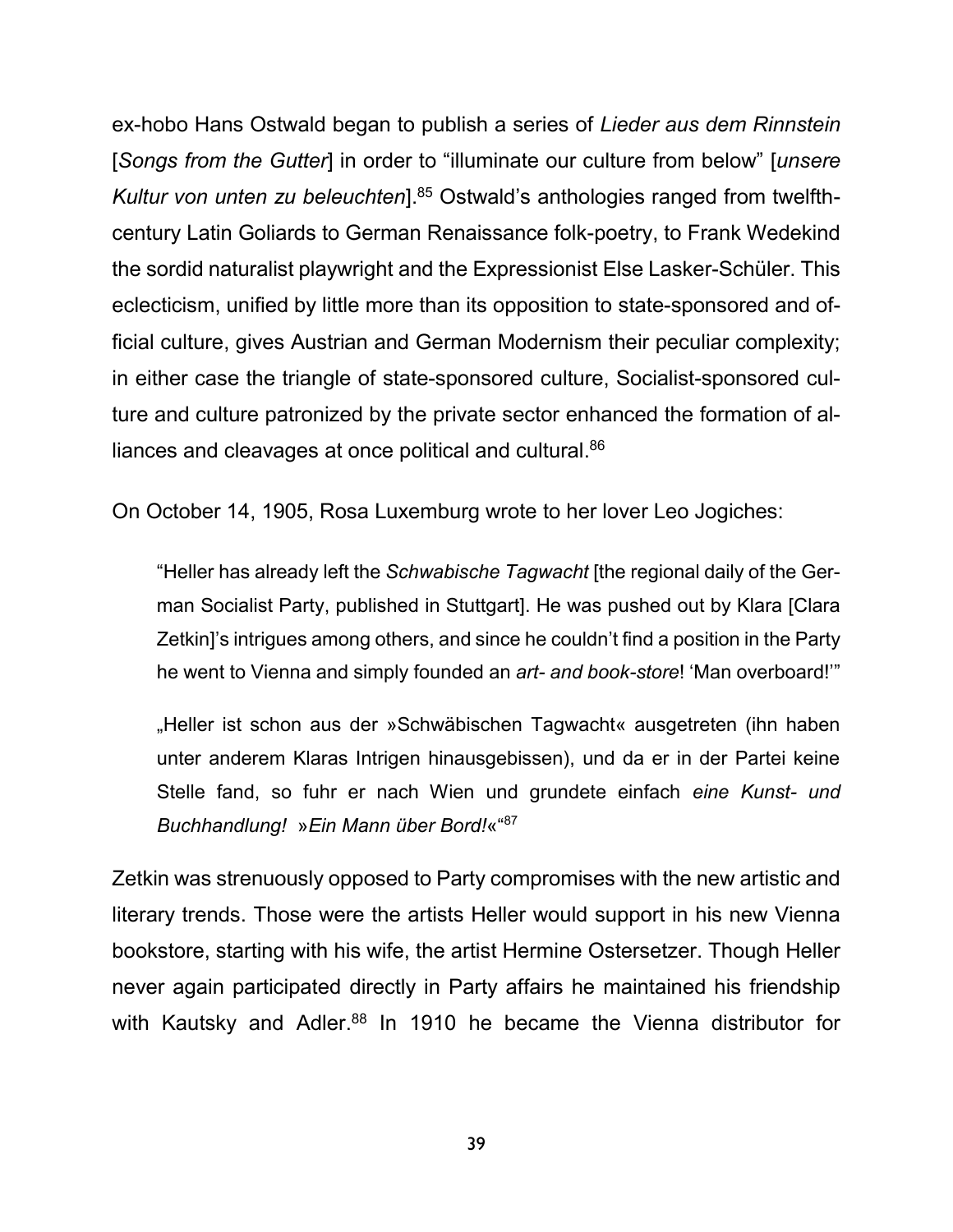Herwarth Walden's journal *Der Sturm*, the model for the attempted alliance of Expressionism and left-wing politics. While listing its editorial office in Berlin the journal also claimed Vienna as its place of publication and included Karl Kraus and Adolf Loos among its contributors—the editor had previously managed the Berlin office for Kraus's journal *Die Fackel*. In 1910 Heller hosted the first exhibition of Arnold Schoenberg's paintings after they had been turned down by an established gallery for lacking finish. This ostensible lack gave the highly sophisticated musician entry into Kandinsky's *Blue Rider* Group in Munich, another clique with an interest in the rough-hewn, the unfinished, the Völkisch, the spontaneous. In 1909 Heller first lectured before the Psychoanalytic Society on the History of the Devil—yet another return to the Völkisch and a tribute to the coalition-building eclecticism of Expressionism and Rinnsteinkultur. Willy-nilly mostly nilly—Freudian psychoanalysis was drawn into an alliance of convenience with bohemian and literary milieux.<sup>89</sup> This alliance was quite distinct from the interest in Freudian theory displayed by Schlesinger and by various early members of the Vienna Psychoanalytic Society who were also active as Socialists: Federn, Alfred Adler, David Josef Bach, Josef Friedjung, Margarete Hilferding, etc. Heller once informed Freud that he dared not display copies of *Imago* in his bookstore "for fear of offending customers."<sup>90</sup> Considering that offending customers of a certain kind was the purported calling of Expressionists and assorted Rinnsteinkünstler, one can only admire Heller's evaluation of Freud's ratio of revolutionary offensiveness.

Perhaps Freud's offensiveness was of a different nature, however. On December 2, 1909 he complained to Jung: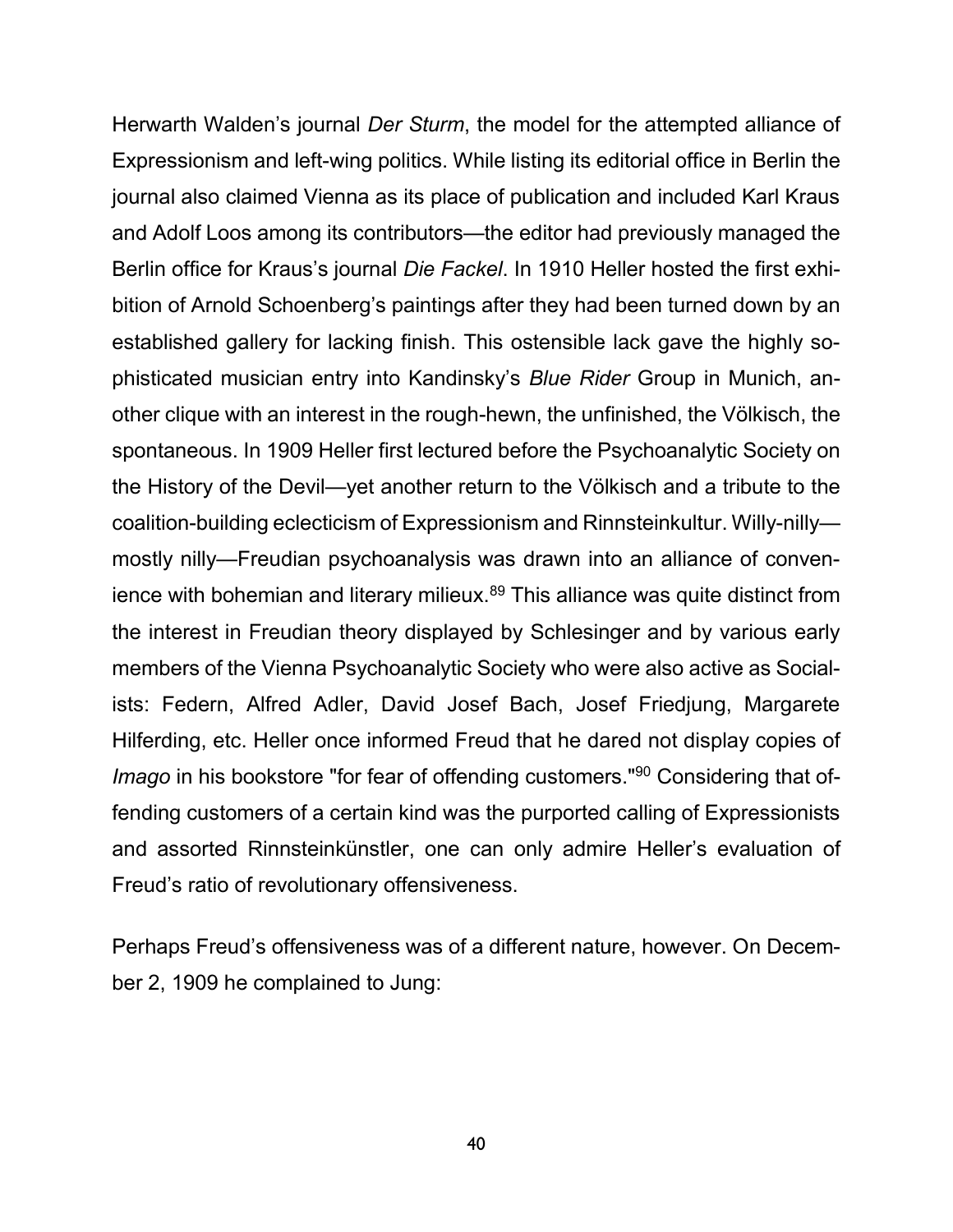"In this year's Christmas catalogue [from Heller], my writings, especially those on 'Applied Psychology' [*Seelenkunde*], are discussed in detail and presented favorably, but in such a pompously meaningless way that my little Sophie said: 'It's good you know what you're doing, otherwise you wouldn't understand.'"

"Im diesjährigen Weinachtskatalog, sind meine Schriften, speziell die zur »angewandte Seelenkunde« ausführlich besprochen und wohlwollend empfohlen, allerdings in so schwülstig-unkenntlicher Weise, daß meine kleine Sophie äußern konnte: es ist gut, das Du weißt, was Du willst, denn daraus könntest Du nicht erfahren."<sup>91</sup>

How far the culturati were from Freud's theories — and how confused their pronouncements — can be gleaned from the programmatic statement in the first issue of *Der Sturm*. The author, Rudolf Kurtz, would become a fixture of Expressionist cinema. Like J. J. David ten years earlier, Kurtz summoned forth the "dark forces" of instinct. Like David — or for that matter any number of revolutionaries, *poètes maudits* or reactionary bourgeois of an earlier decade—Kurtz defined the hellish forces he imagined to be rising up against the gods of Empiricism:

"The sign of our era is well-tempered Liberalism… Intellectualism can only be muted by the loud roar of the instincts, the dark powers..."

"Das Signal unserer Zeit ist der wohltemperierte Liberalismus.... Der Intellektualismus kann nur gedämpft werden von der lärmvollen Betonung der Instinkte, der dunklen Kräfte..."<sup>92</sup>

As members of the *Leseverein* in the 1870s Freud, Victor Adler and others had linked the struggle against Empiricism with the struggle against the corrupt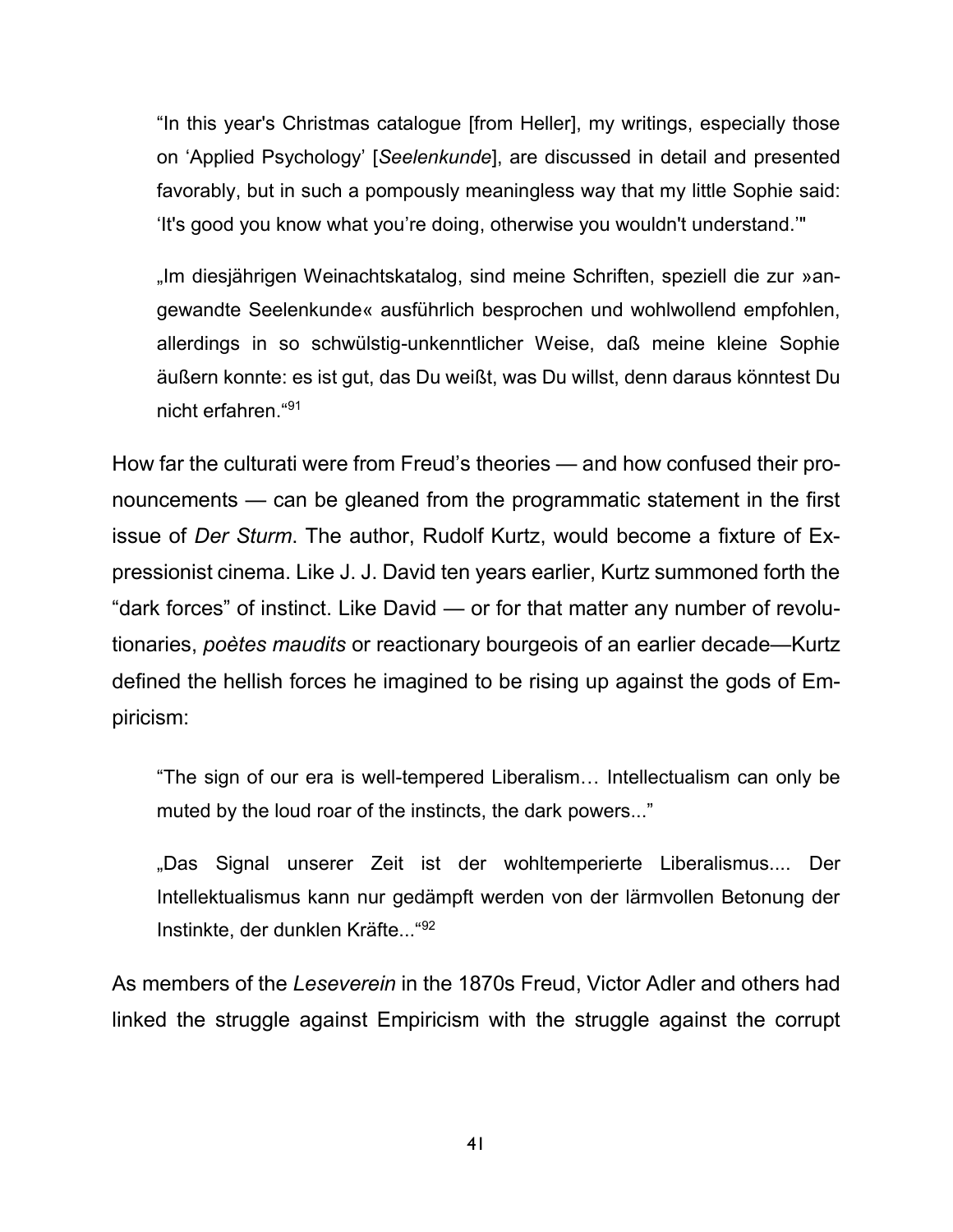values of liberalism in politics. In the 1890s Tarde, Le Bon and others had yoked the rise of irrationalism to rebellion against the State. Kurtz brought the two together to argue that the "revolutionary" struggle was a struggle in favor and by means of the release of the sensual and instinctive. The message of Expressionism was, that the unconscious itself was innately revolutionary—in a good sense. The political was personal. Freud's own, unwitting contribution to this pile-up of syllogisms and associations was the proposition that sensuality—or rather, sexuality—was itself liberatory, a concept Foucault found ridiculous:

"May I be forgiven by those for whom bourgeoisie means the exclusion of the body and the repression of sexuality, those for whom the class struggle implies a struggle to remove this repression."

« Que me pardonnent ceux pour qui bourgeoisie signifie élision du corps et refoulement de la sexualité, ceux pour qui lutte de classe implique combat pour lever ce refoulement.  $v^{93}$ 

Like those German peasants who thought Nazism had something to do with sexual abstinence, a whole generation was to grow up for whom revolution had something to do with personal freedom, sexual or otherwise. Foucault rightly calls this assumption

"A considerable tactical shift: reinterpreting the whole system of sexuality in terms of generalized repression; linking this repression to generalized mechanisms of domination and exploitation; linking to each other the processes that make it possible to free oneself from each other. Thus, between the two world wars and around [Wilhelm] Reich, the historical-political critique of sexual repression was formed."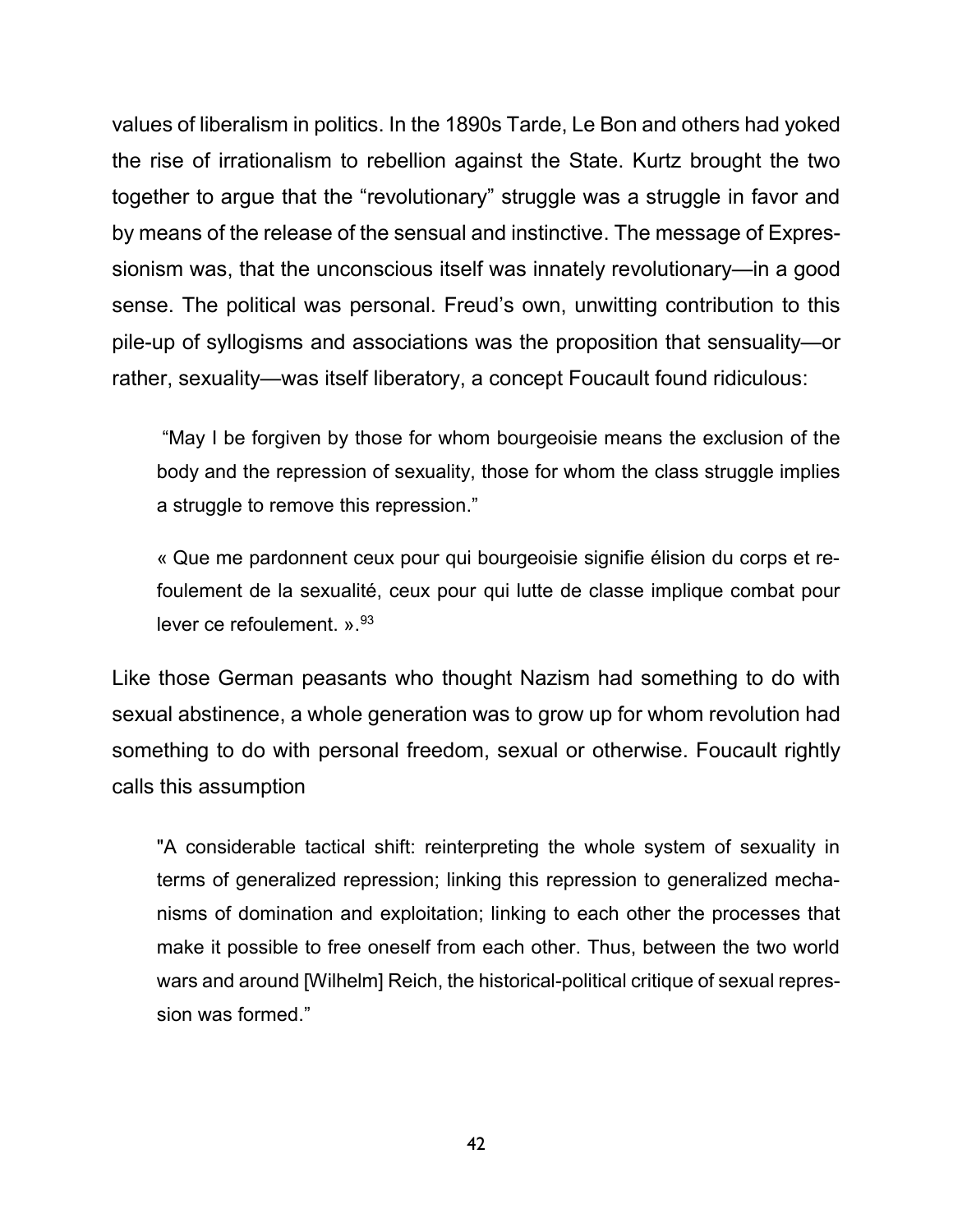« Un déplacement tactique considérable : réinterpréter tout le dispositif de sexualité en termes de répression généralisée ; rattacher cette répression à des mécanismes généraux de domination et d'exploitation; lier les uns aux autres les processus qui permettent de s'affranchir des unes et des autres. Ainsi s'est formée entre les deux guerres mondiales et autour de Reich la critique historicopolitique de la répression sexuelle. »<sup>94</sup>

Foucault assumes, incorrectly, that this assumption emerged in the inter-war years with Wilhelm Reich. In fact, it emerges earlier, along with the development of Freudian and Socialist theories at the turn of the century, and yet it is distinct from both. Its most influential proponent is the spiritual anarchist Gustav Landauer, who from the eighteen-nineties on attempted to offer an alternative Socialism in sympathy with Bernstein at the margins of the Party. In 1904, however, after his exclusion from the Party, Landauer gave a new twist to Luxemburg and Marx's argument that revolution is process. Landauer's "revolution," had little to do with the social and political dynamics described by Luxemburg or with the psychological processes of psychoanalysis. Rather, it was the process of "Spirit" discovering itself in action. According to Landauer this process must precede all others:

"The social revolution [...] is a peaceful structuring, an organizing of the new Spirit and nothing else."

"Just as Walking precedes the legs; just as the act of walking builds and forms the legs, so, too, it is not the Spirit that will send us along the Way, but the Way that allows the Spirit to rise within us."

"For we have seen that the revolution never achieves its goal; that it is rather an end in itself for the sake of the renewal of forces, for the sake of the Spirit."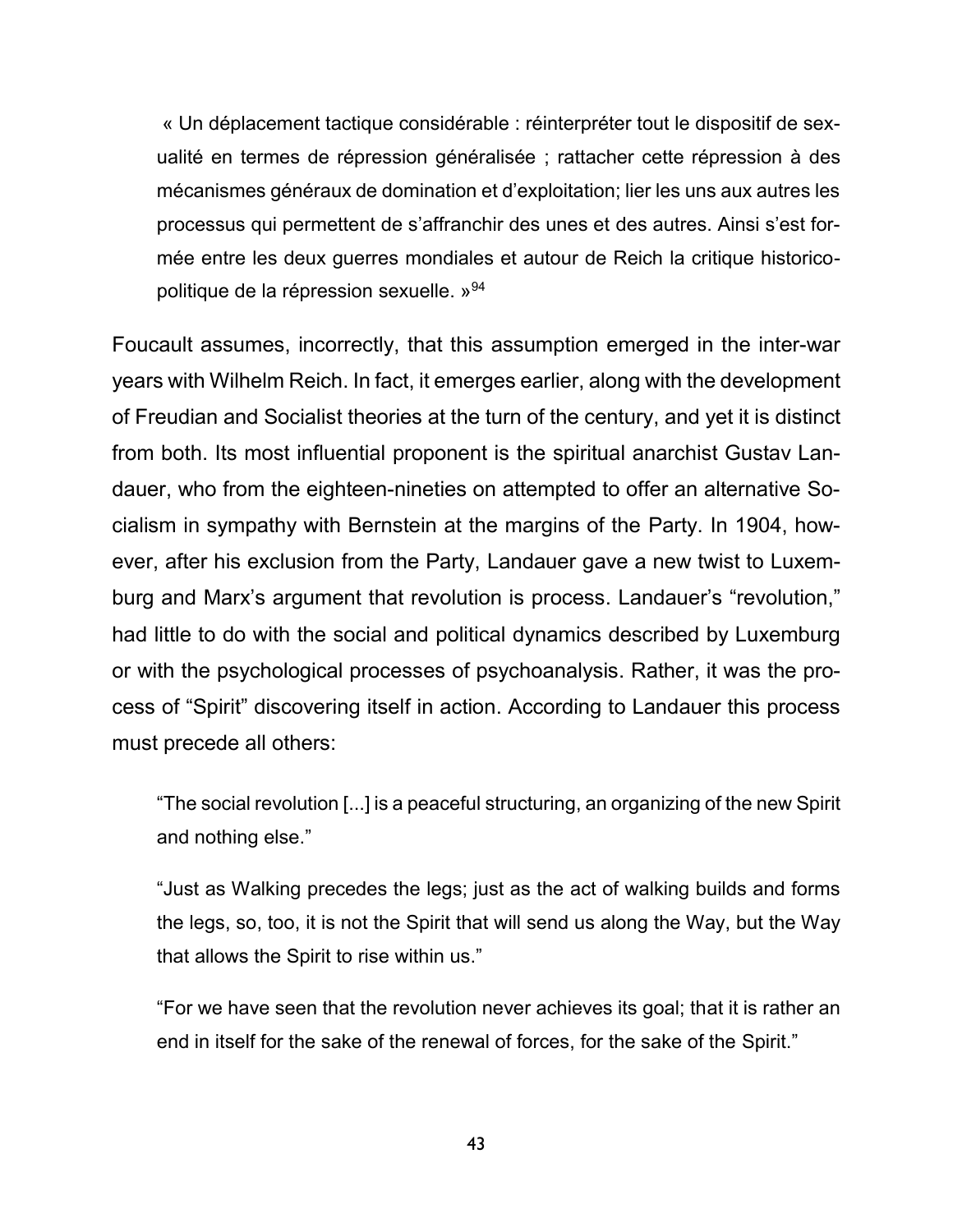"Die soziale Revolution [ist] ein friedlicher Aufbau, ein Organisieren aus neuem Geist und nichts weiter."

"Und wie eine Art Gehen schon da ist, ehe die Beine werden, und wie dieses Gehen die Beine erst baut und bildet, so wird es nicht der Geist sein, der uns auf den Weg schickt, sondern unser Weg ist es, der ihn in uns zum Erstehen bringt."

"Denn wir haben gesehen, daß die Revolution ihr Ziel niemals erreicht; daß sie vielmehr um der Auffrischung der Kräfte, um des Geistes willen, Selbstzweck ist." 95

Landauer's "Spirit-that-Discovers-Itself" had little in common with the unconscious as Freud understood it. Rather it was identical to the "World-Spirit" that Freud would unceremoniously dismiss in the first pages of *Civilisation and its Discontents*. Yet Landauer's prioritizing of the inner revolution even to the exclusion of the outer has become a touchstone of so-called "Freudian Marxism," despite the fact that the theory is neither Marxist nor Freudian but libertarian Anarchist. Wilhelm Reich's library held several volumes of Landauer, including "*Die Revolution*," from which the quotes above are taken. <sup>96</sup> The conflict of Leftwing Libertarianism and Organizational Marxism of the 1960s can be traced back to the first decades of the twentieth century.

That which unites, if not the "Freudian Marxists" themselves, at least those who use the term as a designation, is the belief that moral, cultural and psychological self-improvement can substitute for political change. Here is a pre-eminent authority on psychoanalysis describing—erroneously, I would argue—the mind of Josef Friedjung, a member of the Vienna Psychoanalytic who sat as a Socialist on Vienna's Community Council (*Gemeinderat*) from 1924 to 1934: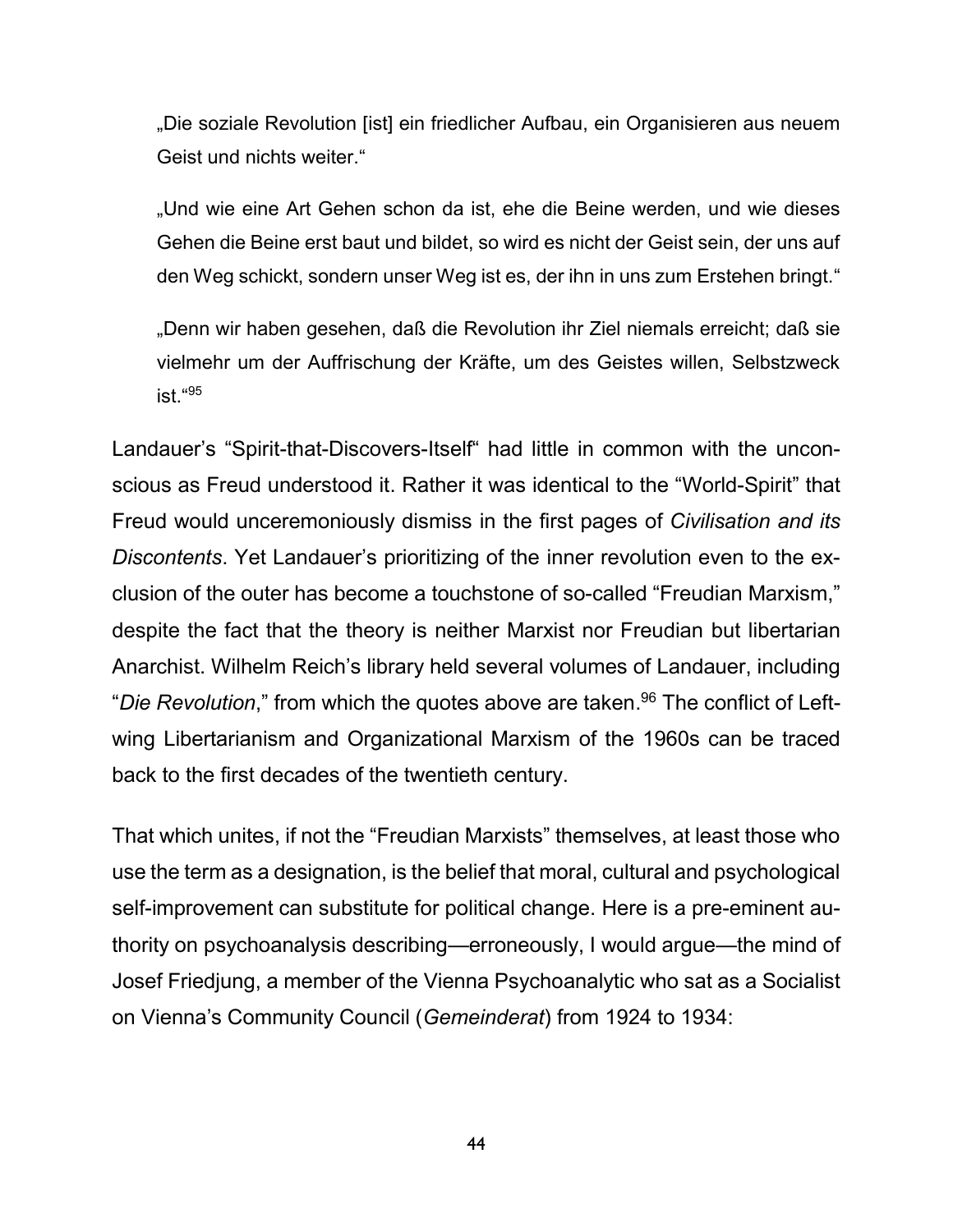"He believed the revolutionary Idea must pass through the subject in his own private life before it could realize itself socially."

« Il pensait que l'idée de révolution devait traverser le sujet lui-même dans sa vie privée avant de se réaliser socialement. » <sup>97</sup>

This is the sense in which "Freudian Marxism" is generally meant today: not so much the use of Freudian theory to effectuate social liberation (as per Federn) as the use of "Marxist" theorizing to justify personal liberation. For Freud as for Federn social liberation and individual freedom are interdependent. For the "Freudian Marxist," or at least for those who fantasize her existence, social liberation is merely the result of the accumulation of the process of individual liberation.

The conflict between those who claimed the primacy of the spiritual-aesthetic and those who put the social-political first would come to a head in the winter of 1918-1919, in those tumultuous days that saw the rise and fall of the worker's councils in Germany and Austria and elsewhere. On November 20, 1918 the radical expressionist Georg Tappert wrote to Franz Pfemfert, the editor of the radical art journal *Die Aktion*:

"They don't want anything to do with you or us… They also don't want to understand… What we are doing is foreign to them… The proletarian youth of 1900 would have been a much more suitable subject… Today's young proletarian doesn't do this anymore. Class consciousness, political enlightenment hinders him in this…"

"...die Leute wollen von Ihnen, von uns nichts wissen... Was wir treiben ist ihnen fremd. Sie haben auch nicht den Wunsch es zu verstehen... Die proletarische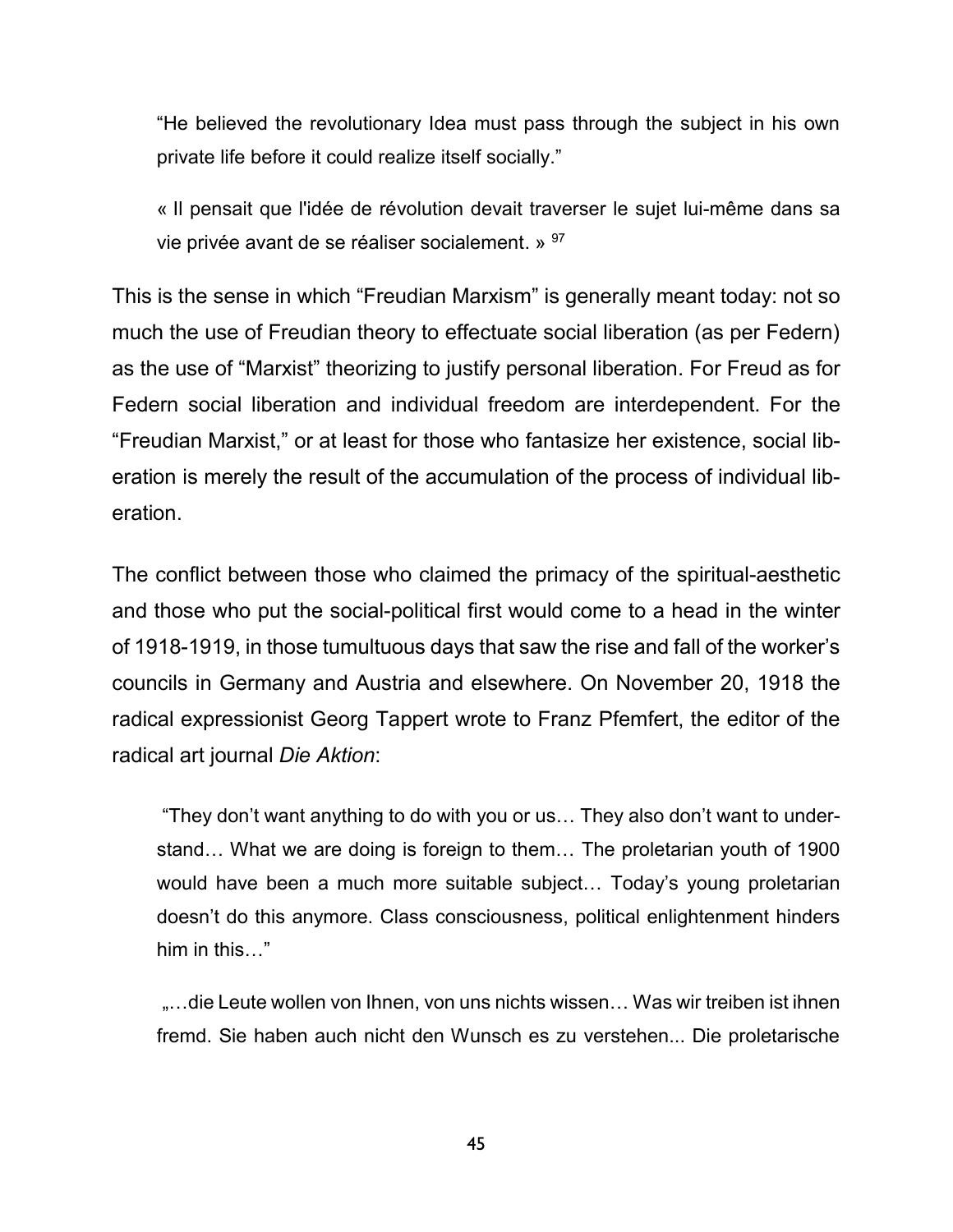Jugend von 1900 wäre ein viel geegneiteres Objekt... Der heutige, junge Proletarier tut dies nicht mehr. Das Klassenbewußtsein, die politische Aufklärung hindert ihn daran…" 98

Political self-awareness was not merely distinct from personal Enlightenment, it was inimical to it. The proper term for this theory is not "Freudian Marxism" but "Freudian Libertarianism."

In his critique of Feuerbach, Engels had rejected the Kantian ideal of a single, normative and unalienated consciousness: "Every class, even every profession, has its own morality."<sup>99</sup> The insistence on a universal morality on the part of the "revolutionary" intelligentsia would have devastating consequences during the short-lived Bavarian Republic. On January 21, 1919 the first issue of *Der Weg* appeared in Munich, a journal influenced by the ideas of Landauer and launched by a group with the resounding name of *Aktionsausschuss revolutionärer Künstler* ["Action Committee of the Revolutionary Artists"]. In its short life *Der Weg* was focused on debating the proposition that political consciousness was the enemy of personal Enlightenment. Endless Expressionist etchings were published, of dead revolutionaries rising to the stars above the fray. The only lessons to be learned from revolutionary activity were despair and selfdestruction. A few months later the Bavarian People's Republic was savagely put down and Landauer himself beaten to death by reactionary soldiers.<sup>100</sup> This at the same time that Paul Federn, in Vienna, was writing his own justification for revolutionary activity, *Die Vaterlose Gesellschaft*. The difference between Landauer's theory and Federn's is the difference between Freudian Libertarianism and Marxist Freudianism: psychoanalysis, in Federn's reading, is not a substitute for revolution: it's the real thing.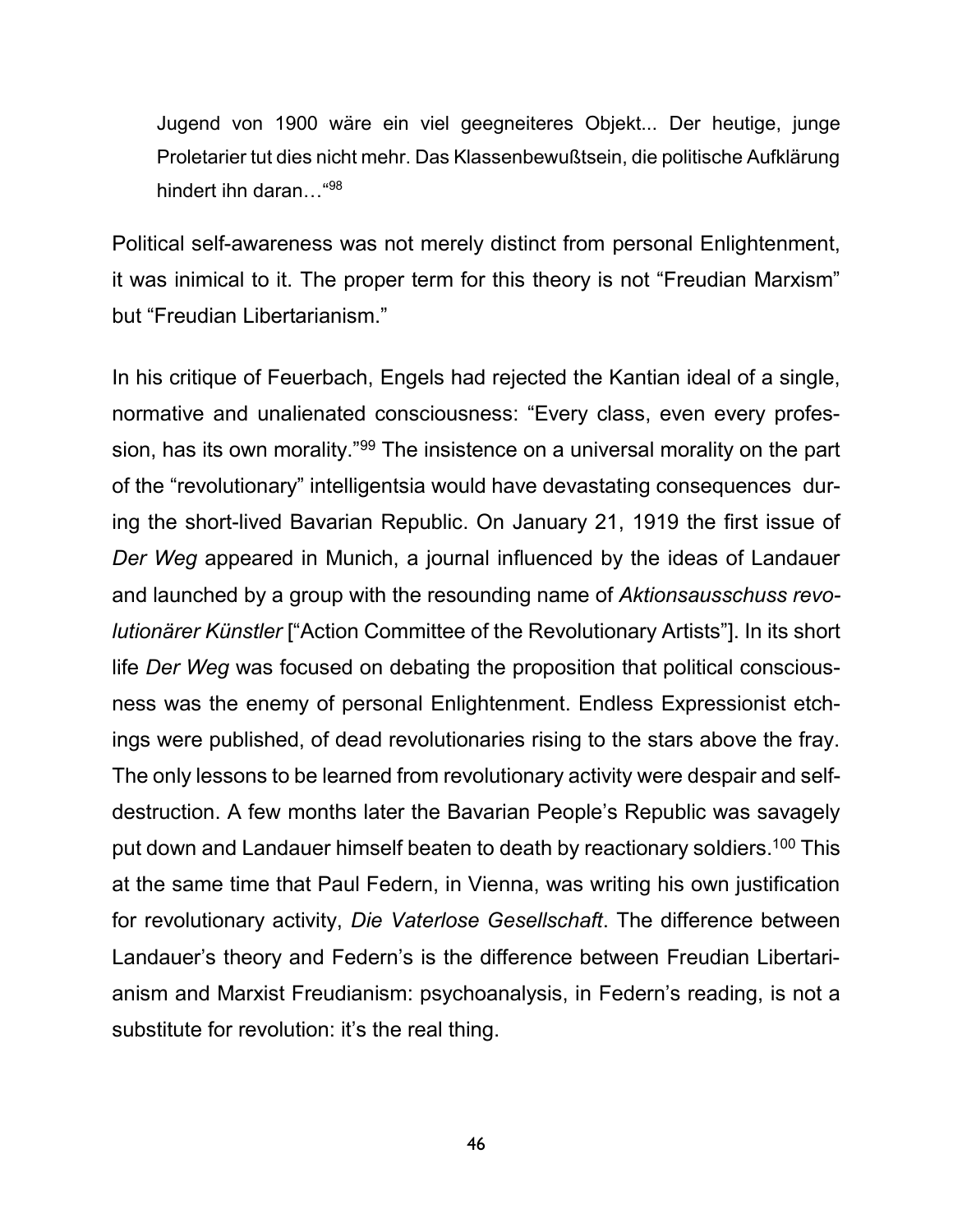#### [*First part of two*.]

 $\overline{a}$ 

2 "Es ist sicherlich wünschenswert [...] daß die Arbeiterschaft sich mit den Grundgedanken der Heilmethode und der Psychologie Freuds bekannt mache. "Therese Schlesinger, "Ein Volksbuch über die Freudsche Lehre", Der *Kampf* 1927 (XX), p. 194.

3 "Auf das Werden Hugo Hellers selbst aber hatte außer Victor Adler vielleicht kein anderer einen so starken Einfluß ausgeübt, wie die große Persönlichkeit Freuds". Victor Heller, "Erinnerungen an Hugo Heller, den Gründer der Bukum A. G." in: *Fünfundzwanzig Jahre Bukum. Literarischer Festalmanach auf das Jahr 1930* (Wien: Bukum, 1929), p. 14; quoted in Sabine Fuchs, *Hugo Heller (1870 – 1923) Buchhändler und Verleger in Wien*. Diplomarbeit, Fakultät der Universität Wien (2004), p.67.

<sup>4</sup> Georg Lukács, "Vorwort" [1962], *Die Theorie des Romans. Ein geschichtsphilosophischer Versuch über die Formen der großen Epik* (Darmstadt : Luchterhand, 1984), p. 7.

<sup>5</sup> Cf. Immanuel Kant, *Kritik der Reinen Vernunft* [1781/1787], Introduction, IV.

6 "Orgien der Synthese". "Afterwissenschaft," *Arbeiter-Zeitung* (Thursday, January 15, 1903), p. 2.

<sup>7</sup> Cf. Martin Jay, *The Dialectical Imagination. A History of the Frankfurt School and the Institute of Social Research, 1923- 1950* (Boston and Toronto: Little, Brown and Company, 1973), p. 86.

 $^8$  « Un regroupement rétrospectif par lequel les science contemporaines se font illusion sur leur propre passé. » Michel Foucault. *L'Archéologie du savoir* (Paris: Gallimard, 1969), p. 45.

<sup>9</sup> Henri F. Ellenberger, "Introduction," The Discovery of the Unconscious. The History and Evolution of Dynamic Psychia*try* (New York: Basic Books, 1970), p. vi.

<sup>10</sup> "Freudo-Marxisme" in Elisabeth Roudinesco et Michel Plon, Dictionnaire de la Psychanalyse. Nouvelle édition augmentée (Paris: Fayard, 1997), pp. 379-80.

<sup>11</sup> Ilse Reiter, *Gustav Harpner (1864-1924): vom Anarchistenverteidiger zum Anwalt der Republik* (Wien: Böhlau Verlag , 2008), p. 59.

<sup>12</sup> Emil Postelberg, "Massendelikte," Arbeiter-Zeitung (Tuesday November 7, 1899), p. 8.

<sup>13</sup> Sabine Fuchs, *Hugo Heller (1870 – 1923) Buchhändler und Verleger in Wien*. Diplomarbeit, Fakultät der Universität Wien, 2004. Elke Mühlleitner, *Biographisches Lexicon der Psychanalyse. Die Mitglieder der Psychologischen Vereinigung 1902-1938* (Tübingen Diskord, 1992), pp. 141-42; Michael Worbs, *Nervenkunst. Literatur und Psychoanalyse im Wien der Jahrhundertwende* (Frankfurt-am-Main: Athenäum, 1983), pp. 142-148; "Hugo Heller Gestorben, *Arbeiter-Zeitung* (November 30, 1923), p. 6.

<sup>&</sup>lt;sup>1</sup> "Es wäre eine ungeheure Befreiung, wenn die jetzige Revolution, die eine Wiederholung uralter Revolten gegen den Vater ist, Erfolg hätte." Paul Federn, *Zur Psychologie der Revolution: Die vaterlose Gesellschaft. Nach Vorträgen in der Wiener Psychoanalytischen Vereinigung und im Monistenbund*. Erweiterter Abdruck aus "Der Österreichische Volkswirt" (Leipzig, Wien: Anzengruber Verlag, 1919), p. 22.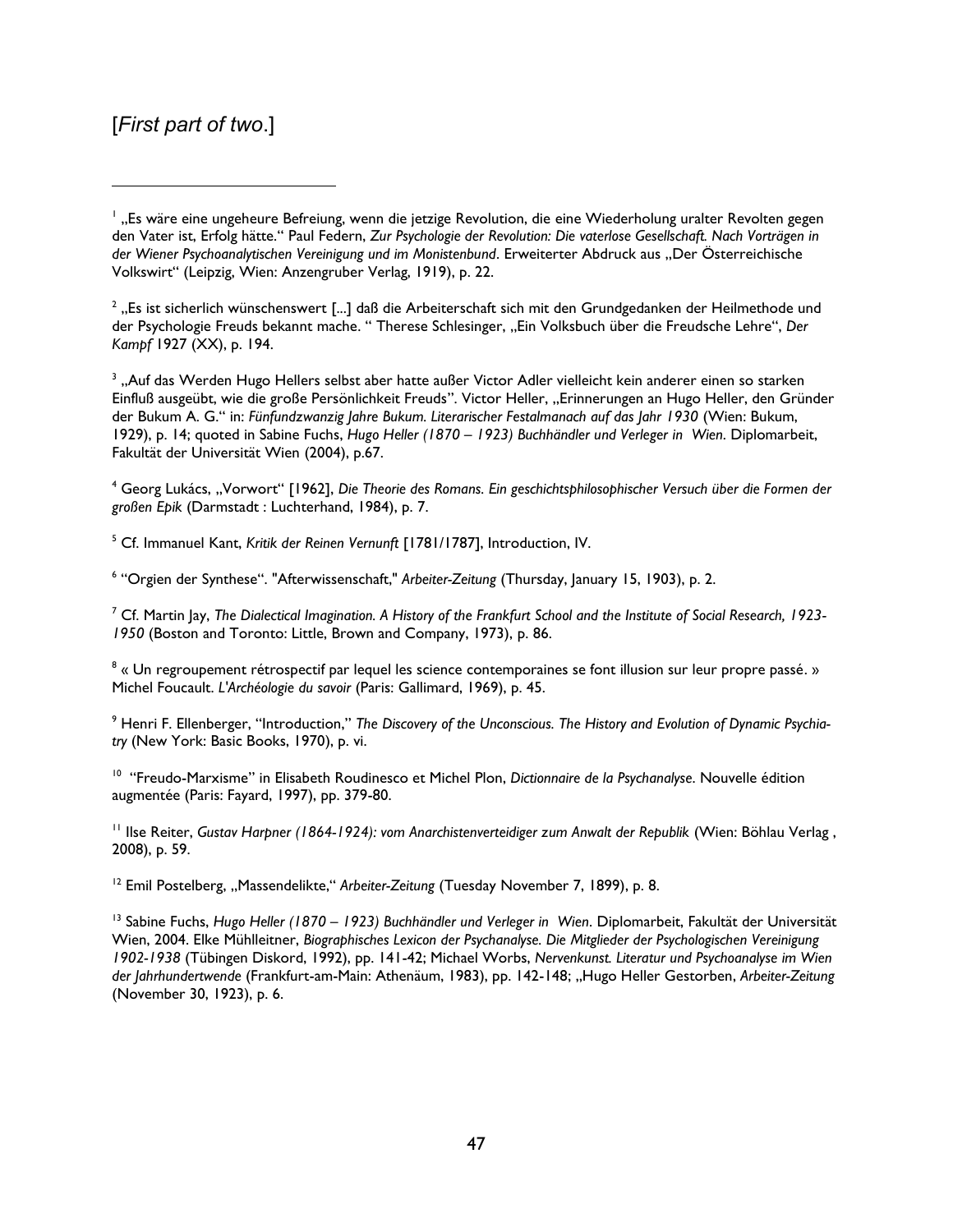<sup>14</sup> Gabriella Hauch, "'Against the Mock Battle of Words' — Therese Schlesinger, neé Eckstein (1863-1940), a Radical Seeker" in *Austrian Lives*, ed. Günter Bischof, Fritz Plasser, Eva Maltschnig (New Orleans: University of New Orleans Press, 2012), pp. 71-91.

 $\overline{a}$ 

<sup>15</sup> Edoardo Weiss, "Paul Federn. The Theory of the Psychosis" in *Psychoanalytic Pioneers*, ed. Franz Alexander, Samuel Eisenstein and Martin Grotjahn (New York: Basic Books, 1966), p. 145.

<sup>16</sup> Wilhelm Reich, *Reich speaks of Freud*, ed. Mary Higgins and Chester M. Raphael (New York: Farrar Straus and Giroux), p. 43.

<sup>17</sup> "Sexualmoral und Proletariat. Bericht vom Weltkongreß für Sexualreform," Die Rote Fahne (Freitag, 27 November 1931), p. 7; Elizabeth Ann Danto, *Freud's Free Clinic*s (New York: Columbia University Press, 2005), p. 227.

<sup>18</sup> Sigmund Freud, *The Complete Letters of Sigmund Freud to Wilhelm Fliess 1887-1904*. Translated and edited by Jeffrey Moussaieff Mason (Cambridge, MA. Harvard University Press, 1985), p. 117.

<sup>19</sup> Interview with Ernst Federn, 10 July 1982, *Sammlung erzählte Geschichte, Dokumentationsarchiv des Österreichischen Widerstandes*, Vienna; quoted in Gabriella Hauch. "Against the Mock Battle of Words"—Therese Schlesinger, neé Eckstein (1863-1940), a Radical Seeker. Günter Bischof, Fritz Plasser, Eva Maltschnig, ed (New Orleans: University of New Orleans Press, 2012) p. 8.

<sup>20</sup> Ernst Federn. Interview [*USC Shoah Foundation Interview 40799*], March 22, 1998. Transkript Freie Universität Berlin, 2012. [http://transcripts.vha.fu-berlin.de/interviews/776.](http://transcripts.vha.fu-berlin.de/interviews/776) Accessed April, 2019.

<sup>21</sup> Rebekka Habermas. *Thieves in Court: the making of the German legal system in the nineteenth century (New York:* Cambridge University Press, 2016), note 21, p. 72; *Diebe vor Gericht: Die Entstehung der modernen Rechtsordnung im 19. Jahrhundert* (Frankfurt: Campus Verlag 2008), note 21, p. 270; cf. to entry "Bagatellsache", *Meyers Großes Konversationslexikon. Ein Nachschlagewerk des allgemeinen Wissens*. Sechste, gänzlich neubearbeitete und vermehrte Auflage (Leipzig und Wien 1905-1909), Bd. 2, pp. 262-264; my thanks to Dr. Christian Huber for his advice.

<sup>22</sup> Alexander von Oettingen. *Die Moralstatistik. Inductiver Nachweis der Gesetzmäßigkeit sittlicher Lebensbewegung im Organismus der Menschheit, vol. I: Die Moralstatistik und die christliche Sittenlehre. Versuch einer Socialethik auf empirischer Grundlage*, Vol. 1. Erlangen: Deichert. 1868; Cathy O'Neil, *Weapons of Math Destruction: How Big Data Increases Inequality and Threatens Democracy*. New York: Crown, 2016.

<sup>23</sup> Cf. William J. McGrath. *Dionysian Art and Populist Politics in Austria*. New Haven: Yale University Press, 1974.

<sup>24</sup> Zygmunt Bauman, *Liquid Modernity* (Cambridge: Polity Press, 2000), p. 61.

<sup>25</sup> Immanuel Kant, "Einteilung aller möglichen Prinzipien der Sittlichkeit aus dem angenommenen Grundbegriffe der Heteronomie", *Grundlegung zur Metaphysik der Sitten*; "Classification of all Principles of Morality which can be founded on the Conception of Heteronomy," *Fundamental Principles of the Metaphysic of Ethics* [1785], 76.

<sup>26</sup> Henri F. Ellenberger, *The Discovery of the Unconscious. The History and Evolution of Dynamic Psychiatry*. New York: Basic Books, 1970, p. 528; see also Gabriel Tarde, "Les foules et sectes criminelles," *Revue des deux mondes* (November 15 1893), pp. 349-387;

<sup>27</sup> Gabriel Tarde, « Les Crimes des foules. Extrait du Troisième Congrès International d'Anthropologie criminelle», *Actes du Troisième Congrès International d'Anthropologie criminelle — Biologie et Sociologie*, Bruxelles, août 1892 (Bruxelles : F. Hayez, 1893), p. 68.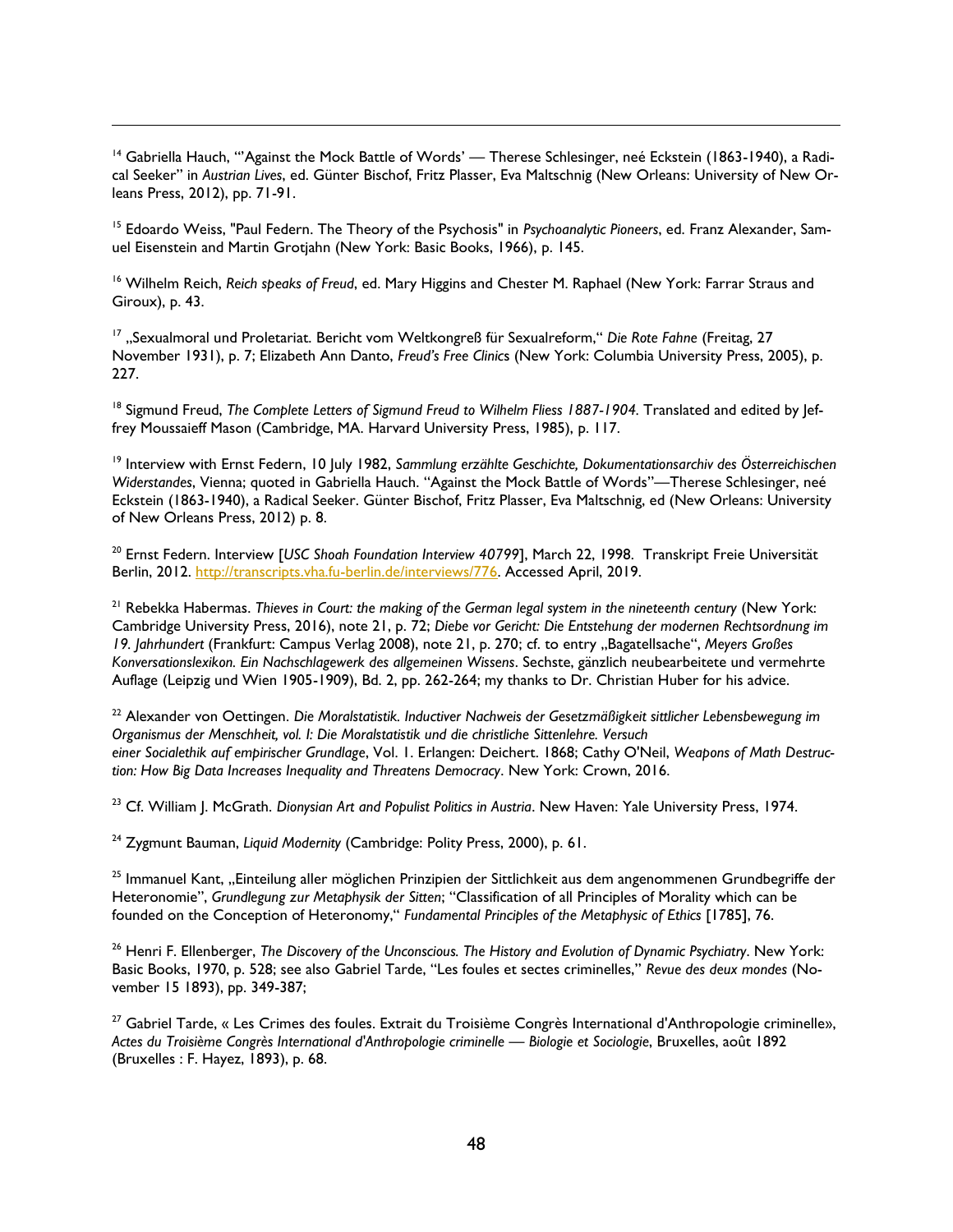<sup>28</sup> Immanuel Kant, "Einteilung aller möglichen Prinzipien der Sittlichkeit aus dem angenommenen Grundbegriffe der Heteronomie", 79.

<sup>29</sup> Jan Ellen Goldstein. *The Post-revolutionary Self. Politics and Psyche in France, 1750-1850*. Cambridge, MA. Harvard University Press, 2005.

<sup>30</sup> Jason Frank. "Sympathy and Separation: Benjamin Rush and the Contagious Public." *Modern Intellectual History* Vol 6, no. 1 (2009): 27-57.

<sup>31</sup> Robert Musil, *Gesammelte Werke* (Reinbek: Rowohlt, 1978), Vol. 1, p. 75.

<sup>32</sup> Auguste Le Bon, *Psychologie des foules* (Paris: Alcan, 1895), p. 12.

<sup>33</sup> Sources given in Edith Sheffer, *Asperger's Children. The Origins of Autism in Nazi Vienna* (New York: Norton, 2018), p. 19.

<sup>34</sup> Elizabeth Ann Danto, "Trauma and the State with Sigmund Freud as Witness," *International Journal of Law and Psychiatry* 48 (2016): 50.

<sup>35</sup> Postelberg, *op. cit..*

 $\overline{a}$ 

<sup>36</sup> "Noch weiter aber […] muß empirische Seelenlehre jederzeit von dem Range einer eigentlich so zu nennenden Naturwissenschaft entfernt bleiben." Immanuel Kant, *Metaphysische Anfangsgründe der Naturwissenschaft* [Metaphysical Foundations of Natural Sciences, 1786], 4:471.

<sup>37</sup> "Die Sexualität in der Aetiologie der Neurosen" ["Sexuality in the Etiology of Neuroses"], Wiener Klinische *Rundschau* no. 4 (January 23, 1898): 55-57.

<sup>38</sup> Cf. Friedrich Engels. *Ludwig Feuerbach und der Ausgang der Klassischen Deutschen Philosophie* [*Ludwig Feuerbach and the End of Classical German Philosophy*] (Stuttgart: J. H. W. Dietz, 1888.

<sup>39</sup> William J. McGrath, *Dionysian Art and Populist Politics in Austria* (New Haven: Yale University Press, 1974), 39 sqq.

<sup>40</sup> Sigmund Freud, *Jugendbriefe an Eduard Silberstein 1871-1881*, ed. Walter B. Boehlich (Frankfurt: Fischer Verlag, 1989), p. 111.

<sup>41</sup> Hermann Helmholtz. *Über das Sehen des Menschen. Ein populär wissenschaftlicher Vortrag gehalten zu Königsberg in Preussen. Zum Besten von Kant's Denkmal Am 27. Februar, 1855*. Leipzig: Voß, 1855; Ernest Jones, *The Life and Work of Sigmund Freud.* Volume I. *The Formative Years and the Great Discoveries* (New York: Basic Books, 1981 [1953]), p. 41; most of Jones' discussion is based on material furnished by Siegfried Bernfeld, one of the outstanding Marxian-Freudians; cf. Siegfried Bernfeld, "Freud's earliest theories and the school of Helmholtz." *Psychoanalytic Quarterly*, XIII, 1944, pp. 341-362.

<sup>42</sup> "Neo-Kantianism." *Cambridge Dictionary of Philosophy*, ed. Robert Audi (Cambridge: Cambridge University Press, 2015), p. 603.

<sup>43</sup> Paul Ricoeur. *Freud and Philosophy: An Essay on Interpretation*. Savage, D. (trans.) New Haven: Yale University Press, p. 33.

<sup>44</sup> "Neo-Kantianism," ibid.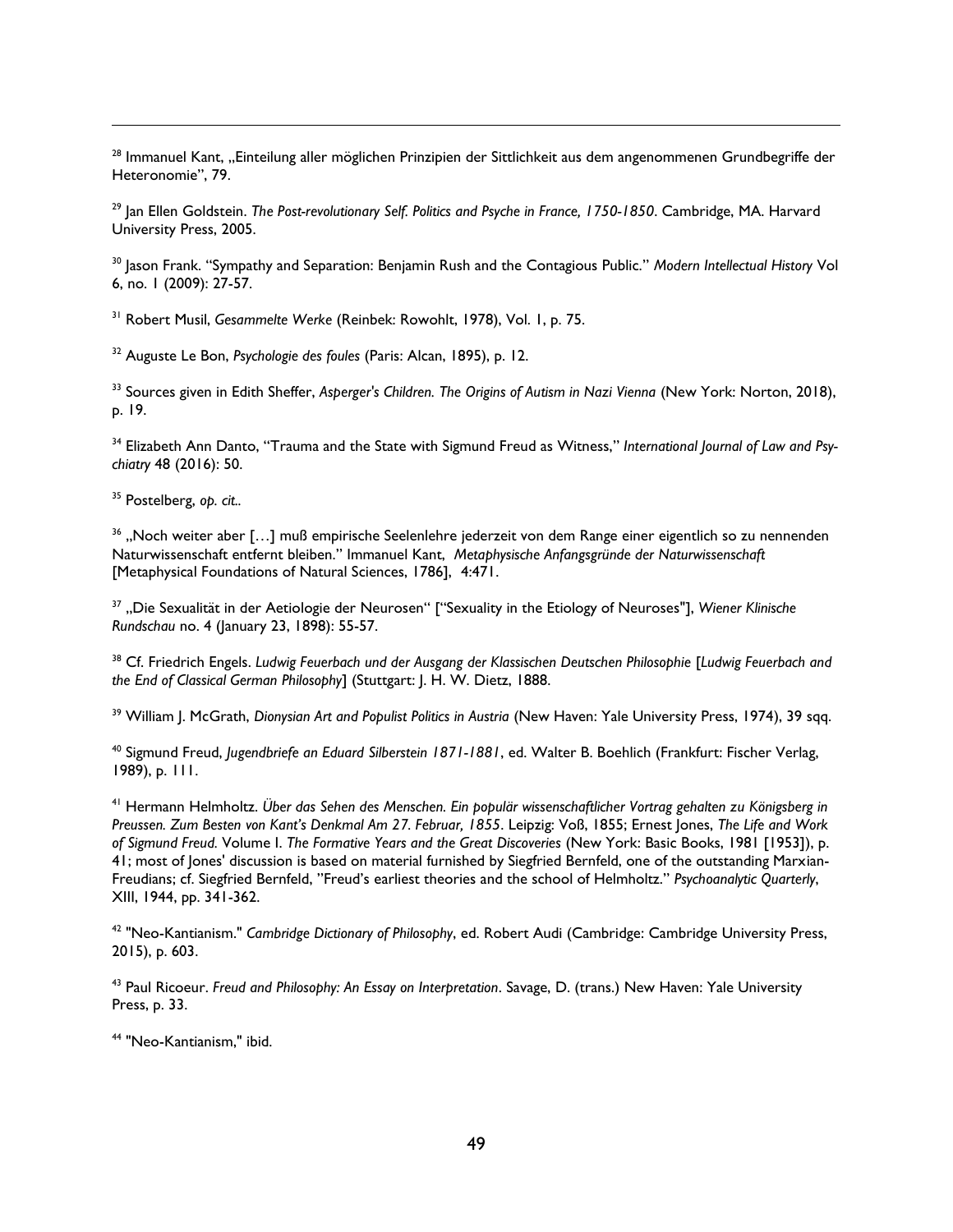<sup>45</sup> Marie Briehl, *Interview* by Lucille Ritvo (1984-85), electronic transcript and sound tape. Oral History Collection of the Boston Psychoanalytic Society and Institute Archive, Boston, MA; Elizabeth Danto, *Freud's Free Clinics* (New York: Columbia University Press, 2005), pp. 2, 9.

<sup>46</sup> James H. Billington, *Fire in the Minds of Men. The Origins of the Revolutionary Faith* (New York: Basic Books, 1980), p. 67

<sup>47</sup> William J. McGrath, *Dionysian Art and Populist Politics in Austria* (New Haven: Yale University Press, 1974), p. 43 sqq.

<sup>48</sup> Friedrich Engels. *Ludwig Feuerbach und der Ausgang der Klassischen Deutschen Philosophie*. [*Ludwig Feuerbach and the End of Classical German Philosophy*], Marx-Engels Werke, Vol. 21 (Berlin: Dietz, 1962), p. 289. First published in *Die Neue Zeit* in 1886.

<sup>49</sup> Michel Foucault. *Histoire de la Sexualité*. 1. *La volonté de savoir* (Paris: Gallimard, 1976), p. 157.

<sup>50</sup> "Afterwissenschaft," *Arbeiter-Zeitung* (Thursday, January 15, 1903), p. 1.

 $\overline{a}$ 

<sup>51</sup> Paul Werner, "Young Dorothy Burlingham,'" *Freud / Tiffany. Anna Freud, Dorothy Tiffany Burlingham and "The Best Possible School*," ed. Elizabeth Ann Danto and Alexandra Steiner-Strauss (London: Routledge, 2018), p. 161.

<sup>52</sup> Wilhelm Wundt. *Völkerpsychologie. Eine Untersuchung der Entwicklungsgesetze von Sprache, Mythos und Sitte* [Cultural Psychology. An investigation into developmental laws of language, myth, and conduct], Leipzig: Engelmann, 1900 to 1920.

<sup>53</sup> T. S. Eliot, Review of Wundt, *Elements of Folk Psychology. International Journal of Ethics* 27 (1917), pp. 252-54; cited in Egbert Klautke, *The Mind of the Nation: Völkerpsychologie in Germany, 1851-1955* (New York: Bergbahn Books, 2013), p. 80.

<sup>54</sup> Peter Kropotkin. *Mutual Aid: A Factor of Evolution*. London: William Heinemann, 1902.

<sup>55</sup> Malachi Haim Hacohen, *Karl Popper. The Formative Years 1902-1945. Politics and Philosophy in Interwar Vienna* (Cambridge: Cambridge University Press, 2000), pp. 143 sqq.

<sup>56</sup> Sigmund Freud, *Totem und Tabu. Einige Übereinstimmungen im Seelenleben der Wilden und der Neurotiker* (Leipzig und Wien: Hugo Heller, 1913), Preface, n. p.

<sup>57</sup> George Lichtheim, *Lukács* (London: Wm. Collins & Sons, 1970), p. 85.

<sup>58</sup> See comments by J.-M. Vincent and Karl Korsch in Evgeny B. Pašukanis, *La Théorie générale du droit et le Marxisme*, Présentation de Jean-Marie Vincent ; "En guise d'introduction" par Karl Korsch (Paris : Études et documentation internationales, 1970), pp. 7, 9, 13 sqq.

<sup>59</sup> Therese Schlesinger-Eckstein. "Bürgerliche und proletarische Frauenbewegung," *Sozialistische Monatshefte* 2-4 (1898), pp. 459-466.

<sup>60</sup> Therese Schlesinger-Eckstein, "Bürgerliche und proletarische Frauenbewegung," *Sozialistische Monatshefte* 2-4 (1898), p. 463.

<sup>61</sup> V. I. Lenin, "The Nascent Trend of Imperialist Economism [Written in August-September 1916], *Bolshevik* no. 15, 1929, in Lenin, *Collected Works* Volume 23 (Moscow: Progress Publishers, 1964), pp. 13-21. Source: Marxist Internet Archive, [https://www.marxists.org/archive/lenin/works/1916/sep/00.htm.](https://www.marxists.org/archive/lenin/works/1916/sep/00.htm) Accessed April, 2019.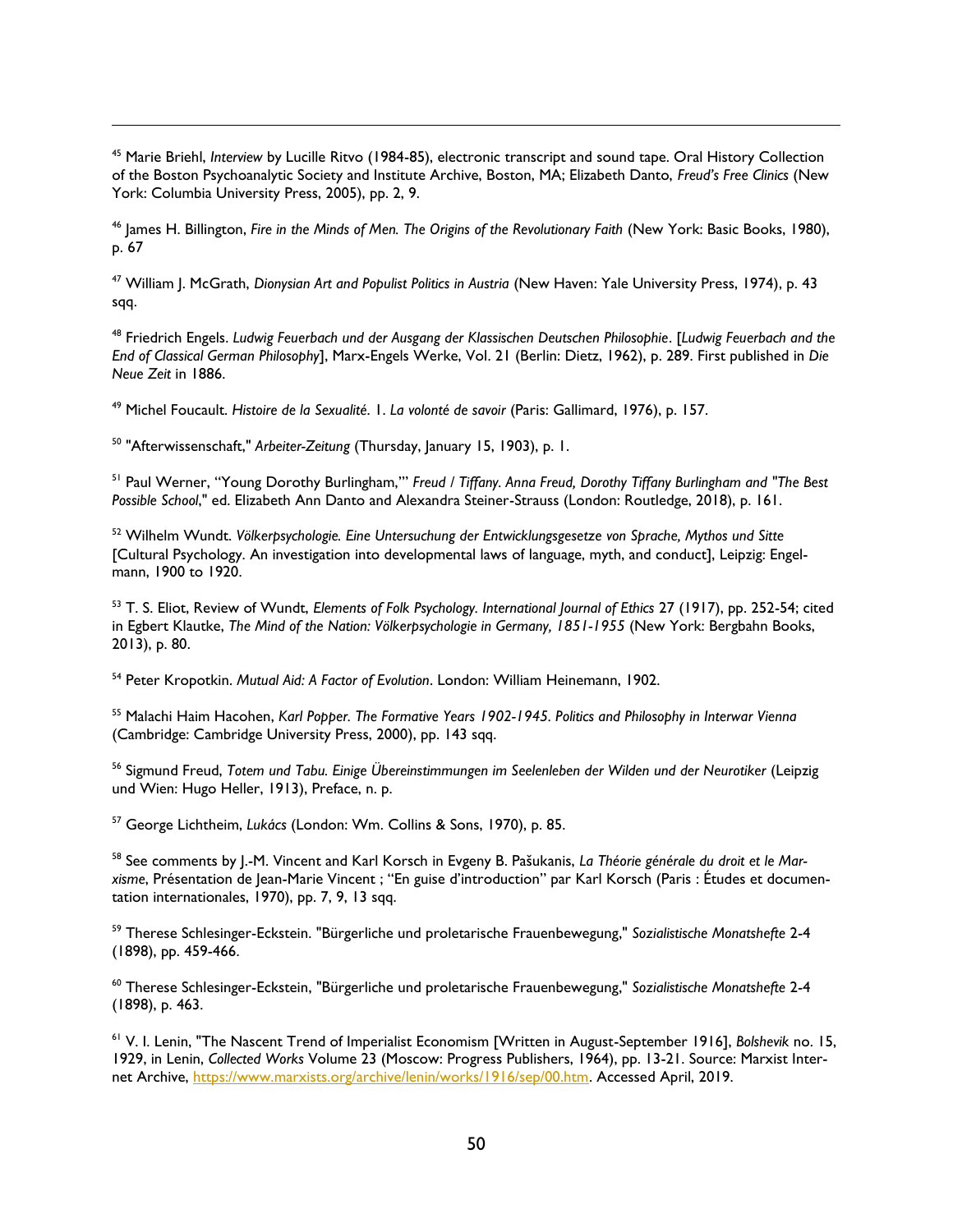<sup>62</sup> Therese Schlesinger-Eckstein, "Bürgerliche und proletarische Frauenbewegung," p. 465.

<sup>63</sup> » ...gefürchteter Debatter... rastlöse, nervöse, fränkliche. « "Hugo Heller gestorben", Arbeiter-Zeitung (November 30, 1923), p. 6; Ernest Jones, *The Life and Work of Sigmund Freud*. Volume I. *The Formative Years and the Great Discoveries* (New York: Basic Books, 1981 [1953]), p. 196.

<sup>64</sup> Giancarlo Buonfino, *La politica culturale operaia: Da Marx e Lasalle alla rivoluzione di Novembre, 1859-191*. (Milan : Feltrinelli, 1975), pp. 113 sqq.

<sup>65</sup> "Gerichtshalle. Sozialdemokratische Kampfesweise," Das Vaterland (30 April 1900), p. 3; "In Namen Seiner Majestät des Kaisers!" *Arbeiter-Zeitung* (October 25, 1900), p. 10.

<sup>66</sup> Kevin J. Callahan, *Demonstration Culture: European Socialism and the Second International, 1889-1914* (Leicester: Troubador Publishing, 2010), p. 11.

<sup>67</sup> Annelies Laschitza, *Im Lebensrausch, trotz alledem. Rosa Luxemburg. Eine Biographie* (Berlin: Aufbau, 1996), pp. 120- 135.

<sup>68</sup> "Sozialreform oder Revolution?"; first published *Leipziger Volkszeitung* nr. 219–225 (September 1898), pp. 21–28 and nr. 76–80 (April 1899), pp. 4–8; . Rosa Luxemburg, *Gesammelte Werke*, ed. Annelies Laschitza Vol. 1/1 (Berlin: 1970), p. 428.

<sup>69</sup> Georg Lukács. *Geschichte und Klassenbewußtsein: Studien über marxistische Dialektik*. [History and Class Consciousness: Studies in Marxist Dialectics]

<sup>70</sup> "Der Demonstrationstag," Arbeiter-Zeitung (29 November 1905), p. 1.

<sup>71</sup> Calahan, *Demonstration Culture*, p. 29.

 $\overline{a}$ 

<sup>72</sup> John W. Boyer, *Culture and Political Crisis in Vienna. Christian Socialism in Power 1897-1918* (Chicago: University of Chicago Press, 1995), p. 75.

<sup>73</sup> Michel Foucault, *L'Archéologie du savoir* (Paris: Gallimard, 1969), "Introduction," p. 11.

<sup>74</sup> "Karl Marx über Feuerbach vom Jahre 1845" in Friedrich Engels, *Ludwig Feuerbach und der Ausgang der Klassischen Deutschen Philosophie*. Stuttgart: J. H. W. Dietz, 1888; reprinted in Karl Marx, Friedrich Engels, *Werke*, Vol. 3 (Berlin: Dietz, 1978), pp. 533-35.

<sup>75</sup> Michel Foucault, *L'Archéologie du savoir* (Paris: Gallimard, 1969), p. 22.

<sup>76</sup> Foucault, *Archéologie*, p. 12.

<sup>77</sup> Sigmund Freud, *The Complete Letters of Sigmund Freud to Wilhelm Fliess 1887-1904,* translated and edited by Jeffrey Moussaieff Mason (Cambridge, MA. Harvard University Press, 1985), p. 366.

<sup>78</sup> Jacob Julius David, "Die Treumdeutung", *Die Nation* no. 17, 27 January 1900, p. 238; reprinted in Gerd Kimmerle ed., *Freuds Traumdeutung. Frühe Rezensionen 1899 – 1903* (Tübingen : Diskord, 1986), p. 20.

<sup>79</sup> "Morgenröthe." *Novitäten-Anzeiger für den Colportage-Buchhandel* (X Jahrgang, 1 Dezember 1898, n. 209), pp.1-3.

<sup>80</sup> "Erschöpfende Auskunft." *Kikeriki* (December 5, 1901), p. 2.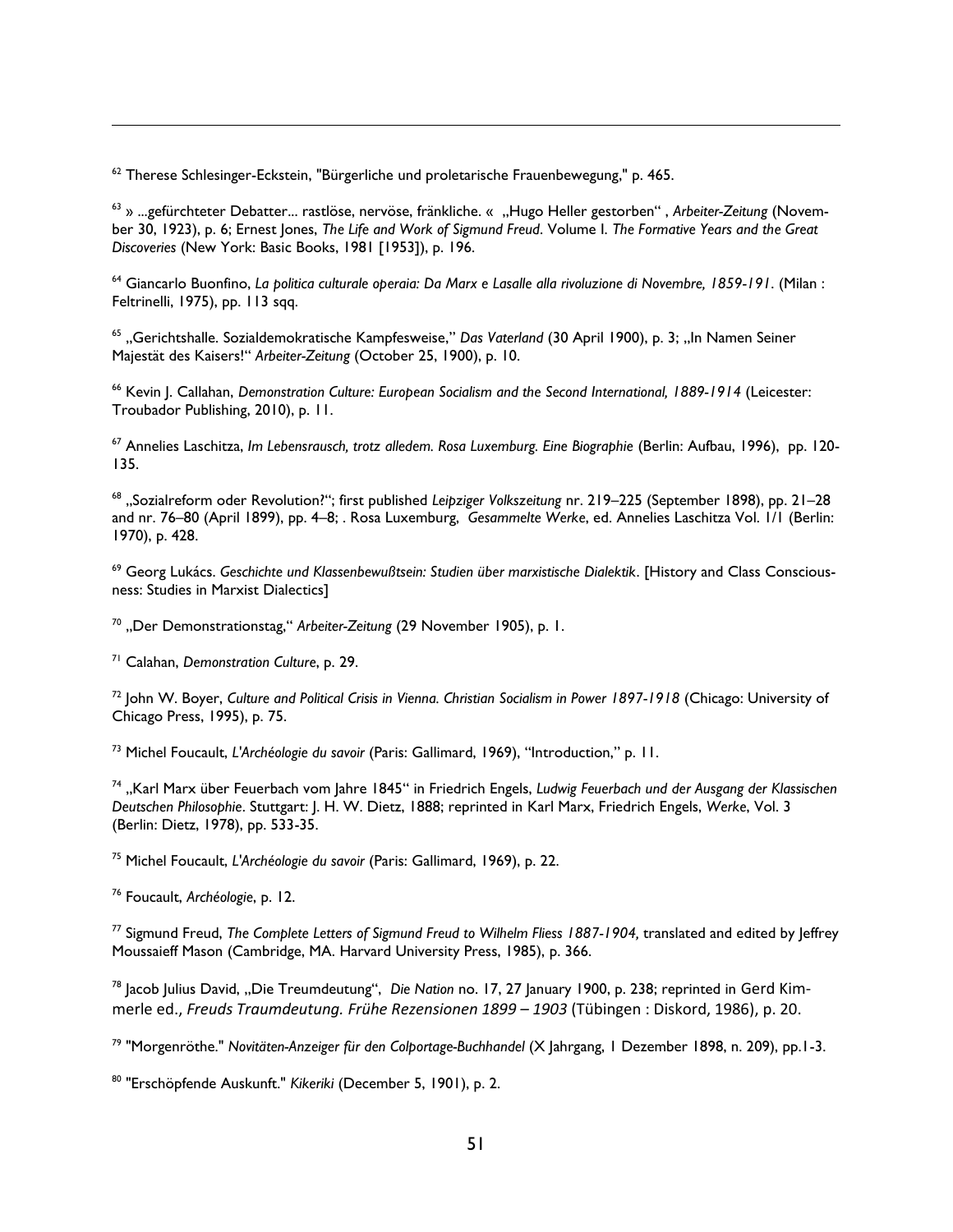<sup>81</sup> See Carl E. Schorske, *Fin-de-Siècle Vienna. Politics and Culture* (New York: Knopf, 1980), pp. 200-201, for a curiously misdirected discussion.

<sup>82</sup> Otto Bauer, *Die illegale Partei. Aus dem uneröffentlichten Nachlass* (Paris: La Lutte Socialiste, 1939), p. 24.

<sup>83</sup> Mark E. Blum and William Smaldone, "Otto Bauer. Introduction," *Austro-Marxism: The Ideology of Unity Austro-Marxist Theory and Strategy*, Volume 1 (Chicago: Haymarket Books, 2016), pp. 44-45.

<sup>84</sup> "Die Wahre Kunst," December 18, 1901, *Reden des Kaisers. Ansprachen, Predigten und Trinksprüche Wilhelms II*., 2nd edition, ed. Ernst Johann (München : Deutschen Taschenbuch, 1977), pp. 102-103.

<sup>85</sup> Quoted in Walter Killy, ed, *Literatur Lexikon. Autoren und Werke deutscher Sprache* (Berlin: Walter de Gruyter, 2010), Vol. 9, p. 14.

<sup>86</sup> Cf. Robert Jensen, "A Matter of Professionalism. Marketing Identity in *Fin-de-Siècle* Vienna" in Steven Beller, ed., *Rethinking Vienna 1900* (New York: Bergham Books, 2001), pp. 195-2001.

<sup>87</sup> Rosa Luxemburg, *Gesammelte Briefe*, Vol. 2, *1903 bis 1908*. Second ed. (Berlin: Dietz, 1984), p. 200.

<sup>88</sup> Yvon Bourdet, Felix Kreissler, Georges Haupt, Herbert Steiner ed., *Dictionnaire biographique du mouvement ouvrier international*. I. *L'Autriche* (Paris : Éditions Ouvrières, 1971), p. 132.

<sup>89</sup> Michael Worbs, *Nervenkunst. Literatur und Psychoanalyse im Wien der Jahrhundertwende* (Frankfurt-am-Main: Athenäum, 1983), pp. 142-43.

<sup>90</sup> Ernest Jones, *The Life and Work of Sigmund Freud*. Volume I. *The Formative Years and the Great Discoveries* (New York: Basic Books, 1981[1953]), p. 92.

<sup>91</sup> Sigmund Freud und C. G. Jung. *Briefwechsel* (Frankfurt-am-Main: Fischer, 1984), p. 299.

<sup>92</sup> Rudolf Kurtz, "Programmatisches", *Der Sturm. Wochenschrift für Kultur und die Künste*, Erster Jahrgang no. 1 (March 3, 1910), pp. 2.

<sup>93</sup> Michel Foucault, *Histoire de la Sexualité*. 1. *La volonté de savoir* (Paris: Gallimard, 1976), p. 166.

<sup>94</sup> *Op. cit.,* p. 173.

 $\overline{a}$ 

<sup>95</sup> Gustav Landauer, *Die Revolution* (Frankfurt: Rütten und Loening, 1907), pp. 115, 116, 118; see also editorial comments in Gustav Landauer, *Revolution and other Writings. A Political Reader*, edited and translated by Gabriel Kuhn. Preface by Richard J.F. Day (Oakland: PM Press, 2011), pp. 13, 25 sqq.

<sup>96</sup> Including *Der werdende Mensch. Aufsätze über Leben und Schrifttum* and *Die Revolution*. Personal observation, Wilhelm Reich Infant Trust, Rangeley, Maine, 2006.

<sup>97</sup> Elisabeth Roudinesco et Michel Plon, *Dictionnaire de la Psychanalyse.* Nouvelle édition augmentée (Paris: Fayard, 1997), p. 381.

<sup>98</sup> Georg Tappert to Franz Pfemfert, 20 November 1918, in Gerhard Wietek, *Georg Tappert* (Munich, 1980), 48-49; reprinted in Joan Weinstein, *The End of Expressionism : Art and the November Revolution in Germany, 1918-19* (Chicago: University of Chicago Press, 1990), pp. 29, 252-53; translation slightly modified.